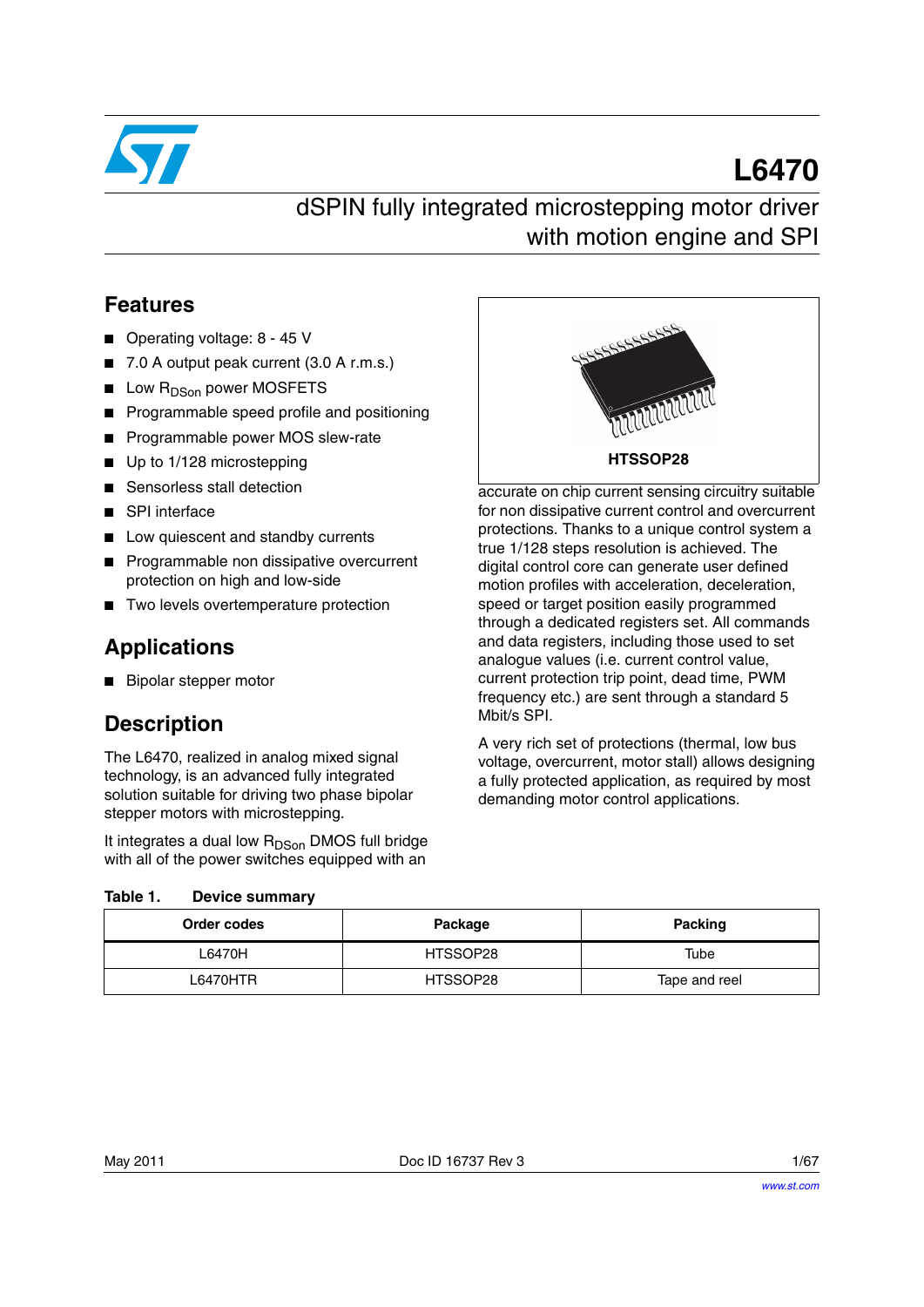# **Contents**

| 1              |     |       |
|----------------|-----|-------|
| $\overline{2}$ |     |       |
|                | 2.1 |       |
|                | 2.2 |       |
| 3              |     |       |
| 4              |     |       |
|                | 4.1 |       |
| 5              |     |       |
| 6              |     |       |
|                | 6.1 |       |
|                | 6.2 |       |
|                | 6.3 |       |
|                | 6.4 |       |
|                |     | 6.4.1 |
|                | 6.5 |       |
|                | 6.6 |       |
|                |     | 6.6.1 |
|                | 6.7 |       |
|                |     | 6.7.1 |
|                |     | 6.7.2 |
|                |     | 6.7.3 |
|                |     | 6.7.4 |
|                |     | 6.7.5 |
|                |     | 6.7.6 |
|                | 6.8 |       |
|                |     | 6.8.1 |
|                |     | 6.8.2 |
|                | 6.9 |       |
|                |     |       |

 $\sqrt{2}$ 

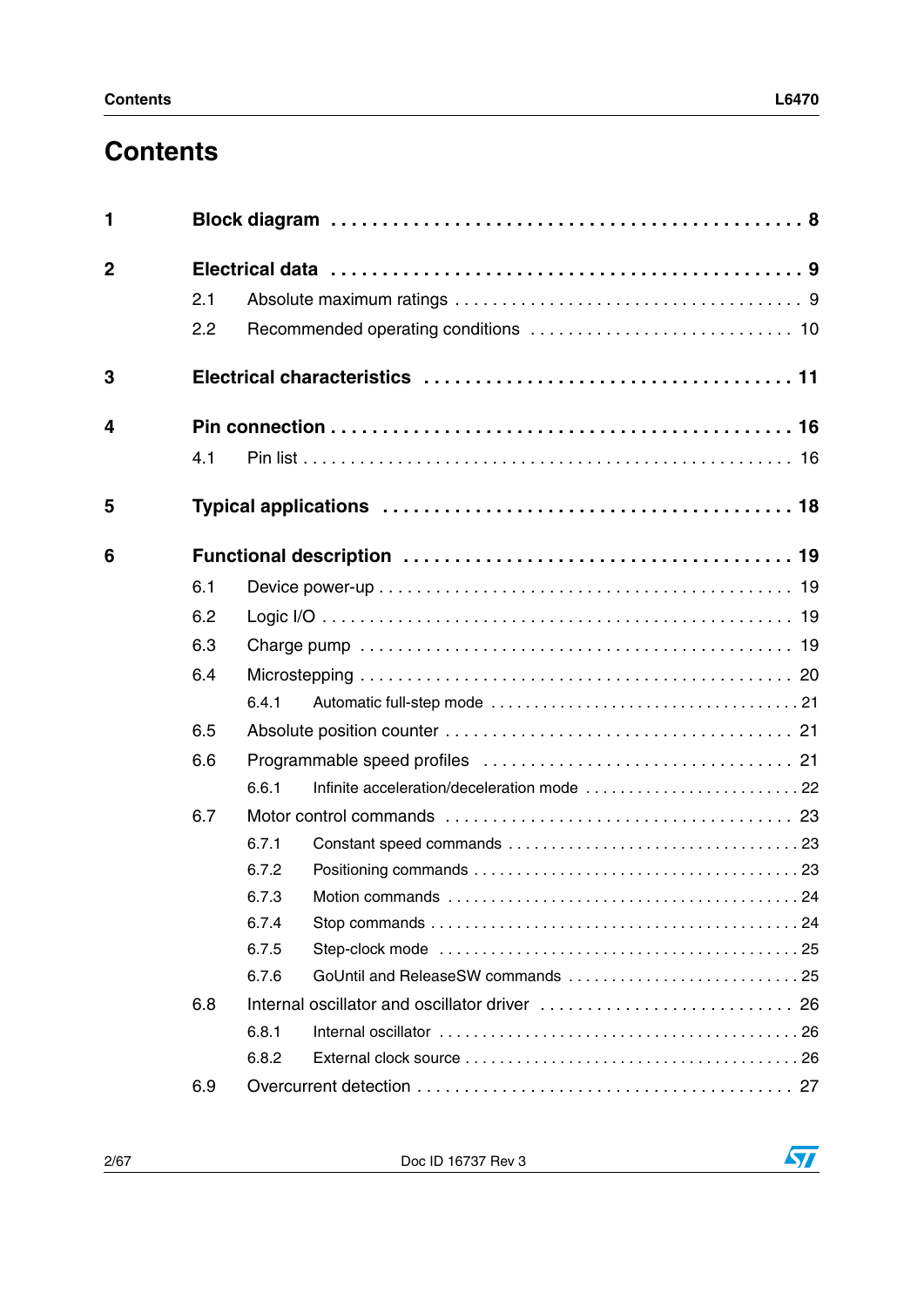|                | 6.10 |                                                              |  |
|----------------|------|--------------------------------------------------------------|--|
|                | 6.11 | Thermal warning and thermal shutdown  28                     |  |
|                | 6.12 |                                                              |  |
|                | 6.13 |                                                              |  |
|                | 6.14 | Programmable DMOS slew-rate, dead-time and blanking-time  30 |  |
|                | 6.15 |                                                              |  |
|                | 6.16 |                                                              |  |
|                | 6.17 |                                                              |  |
|                |      | 6.17.1                                                       |  |
|                |      | 6.17.2                                                       |  |
|                | 6.18 |                                                              |  |
| $\overline{7}$ |      |                                                              |  |
|                | 7.1  |                                                              |  |
|                | 7.2  |                                                              |  |
|                | 7.3  |                                                              |  |
|                | 7.4  |                                                              |  |
|                | 7.5  |                                                              |  |
|                | 7.6  | Winding resistance thermal drift compensation  35            |  |
| 8              |      |                                                              |  |
|                |      |                                                              |  |
| 9              |      |                                                              |  |
|                | 9.1  |                                                              |  |
|                |      | 9.1.1 ABS POS<br>. 39                                        |  |
|                |      | 9.1.2                                                        |  |
|                |      | 9.1.3                                                        |  |
|                |      | 9.1.4                                                        |  |
|                |      | 9.1.5                                                        |  |
|                |      | 9.1.6                                                        |  |
|                |      | 9.1.7                                                        |  |
|                |      | 9.1.8<br>9.1.9                                               |  |
|                |      | KVAL_HOLD, KVAL_RUN, KVAL_ACC and KVAL_DEC 42<br>9.1.10      |  |
|                |      | 9.1.11                                                       |  |
|                |      | 9.1.12                                                       |  |
|                |      |                                                              |  |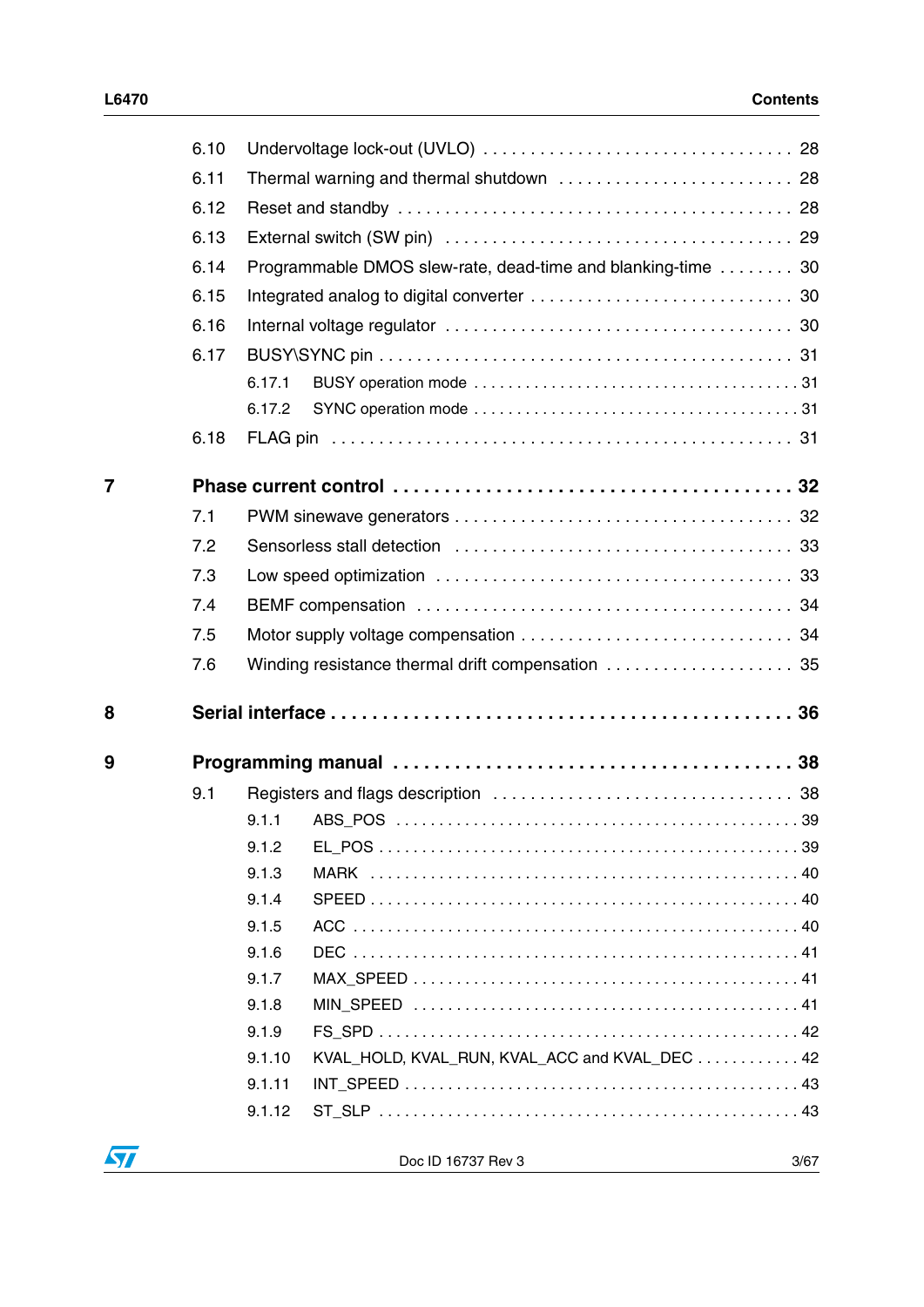$\overline{\mathbf{57}}$ 

|     | 9.1.13 |  |
|-----|--------|--|
|     | 9.1.14 |  |
|     | 9.1.15 |  |
|     | 9.1.16 |  |
|     | 9.1.17 |  |
|     | 9.1.18 |  |
|     | 9.1.19 |  |
|     | 9.1.20 |  |
|     | 9.1.21 |  |
|     | 9.1.22 |  |
| 9.2 |        |  |
|     | 9.2.1  |  |
|     | 9.2.2  |  |
|     | 9.2.3  |  |
|     | 9.2.4  |  |
|     | 9.2.5  |  |
|     | 9.2.6  |  |
|     | 9.2.7  |  |
|     | 9.2.8  |  |
|     | 9.2.9  |  |
|     | 9.2.10 |  |
|     | 9.2.11 |  |
|     | 9.2.12 |  |
|     | 9.2.13 |  |
|     | 9.2.14 |  |
|     | 9.2.15 |  |
|     | 9.2.16 |  |
|     | 9.2.17 |  |
|     | 9.2.18 |  |
|     | 9.2.19 |  |
|     | 9.2.20 |  |
|     |        |  |
|     |        |  |



 $10$ 

 $11$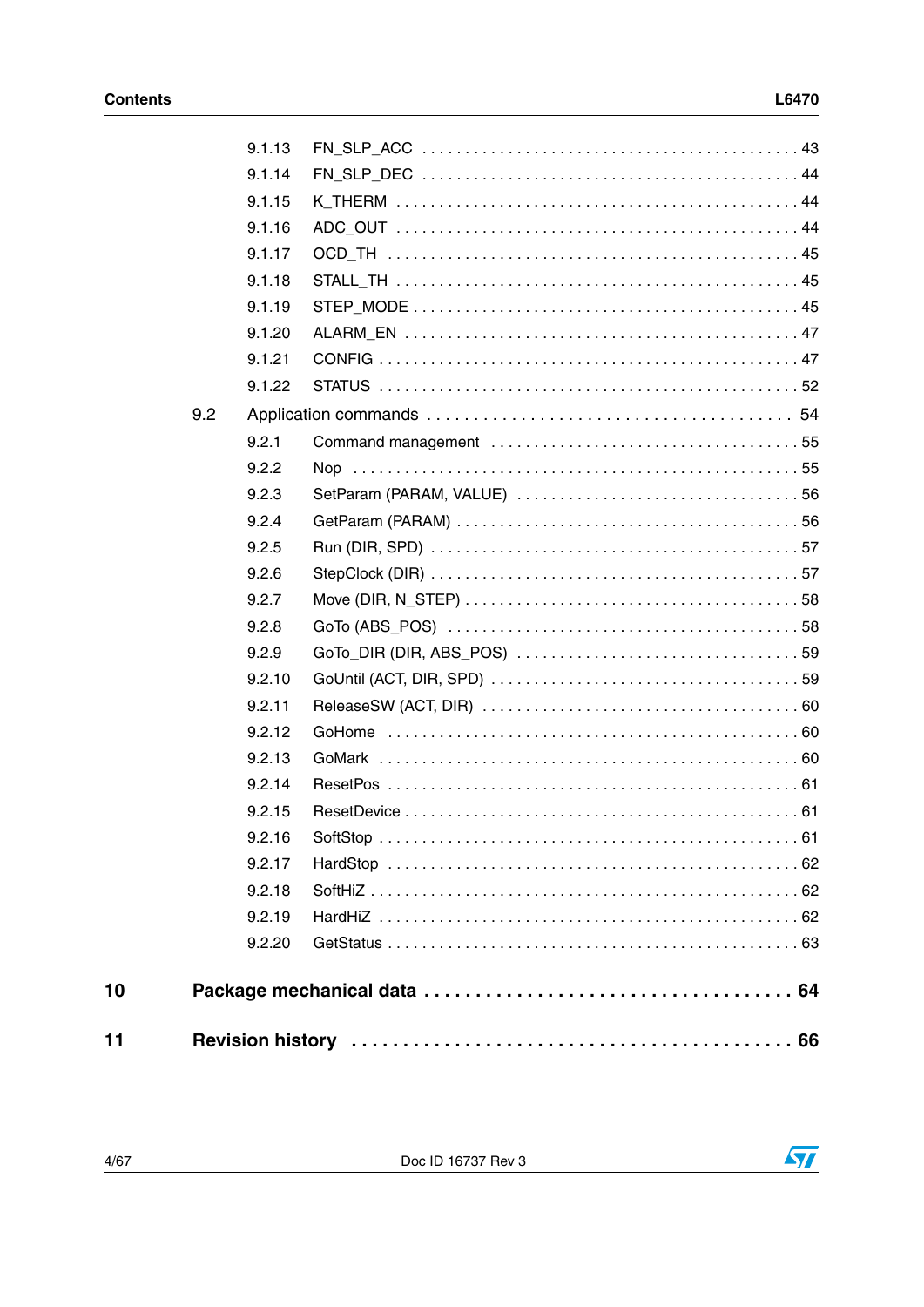# **List of tables**

| Table 1.  |                                                                 |  |
|-----------|-----------------------------------------------------------------|--|
| Table 2.  |                                                                 |  |
| Table 3.  |                                                                 |  |
| Table 4.  |                                                                 |  |
| Table 5.  |                                                                 |  |
| Table 6.  |                                                                 |  |
| Table 7.  |                                                                 |  |
| Table 8.  |                                                                 |  |
| Table 9.  |                                                                 |  |
| Table 10. |                                                                 |  |
| Table 11. |                                                                 |  |
| Table 12. |                                                                 |  |
| Table 13. |                                                                 |  |
| Table 14. | ADC_OUT value and motor supply voltage compensation feature 44  |  |
| Table 15. |                                                                 |  |
| Table 16. |                                                                 |  |
| Table 17. |                                                                 |  |
| Table 18. |                                                                 |  |
| Table 19. |                                                                 |  |
| Table 20. |                                                                 |  |
| Table 21. |                                                                 |  |
| Table 22. |                                                                 |  |
| Table 23. |                                                                 |  |
| Table 24. |                                                                 |  |
| Table 25. |                                                                 |  |
|           |                                                                 |  |
| Table 26. |                                                                 |  |
| Table 27. |                                                                 |  |
| Table 28. |                                                                 |  |
| Table 29. |                                                                 |  |
| Table 30. | Available PWM frequencies [kHz]: 8 MHz oscillator frequency 50  |  |
| Table 31. | Available PWM frequencies [kHz]: 16 MHz oscillator frequency 51 |  |
| Table 32. | Available PWM frequencies [kHz]: 24 MHz oscillator frequency 51 |  |
| Table 33. | Available PWM frequencies [kHz]: 32 MHz oscillator frequency 52 |  |
| Table 34. |                                                                 |  |
| Table 35. |                                                                 |  |
| Table 36. |                                                                 |  |
| Table 37. |                                                                 |  |
| Table 38. |                                                                 |  |
| Table 39. |                                                                 |  |
| Table 40. |                                                                 |  |
| Table 41. |                                                                 |  |
| Table 42. |                                                                 |  |
| Table 43. |                                                                 |  |
| Table 44. |                                                                 |  |
| Table 45. |                                                                 |  |
| Table 46. |                                                                 |  |
| Table 47. |                                                                 |  |
| Table 48. |                                                                 |  |

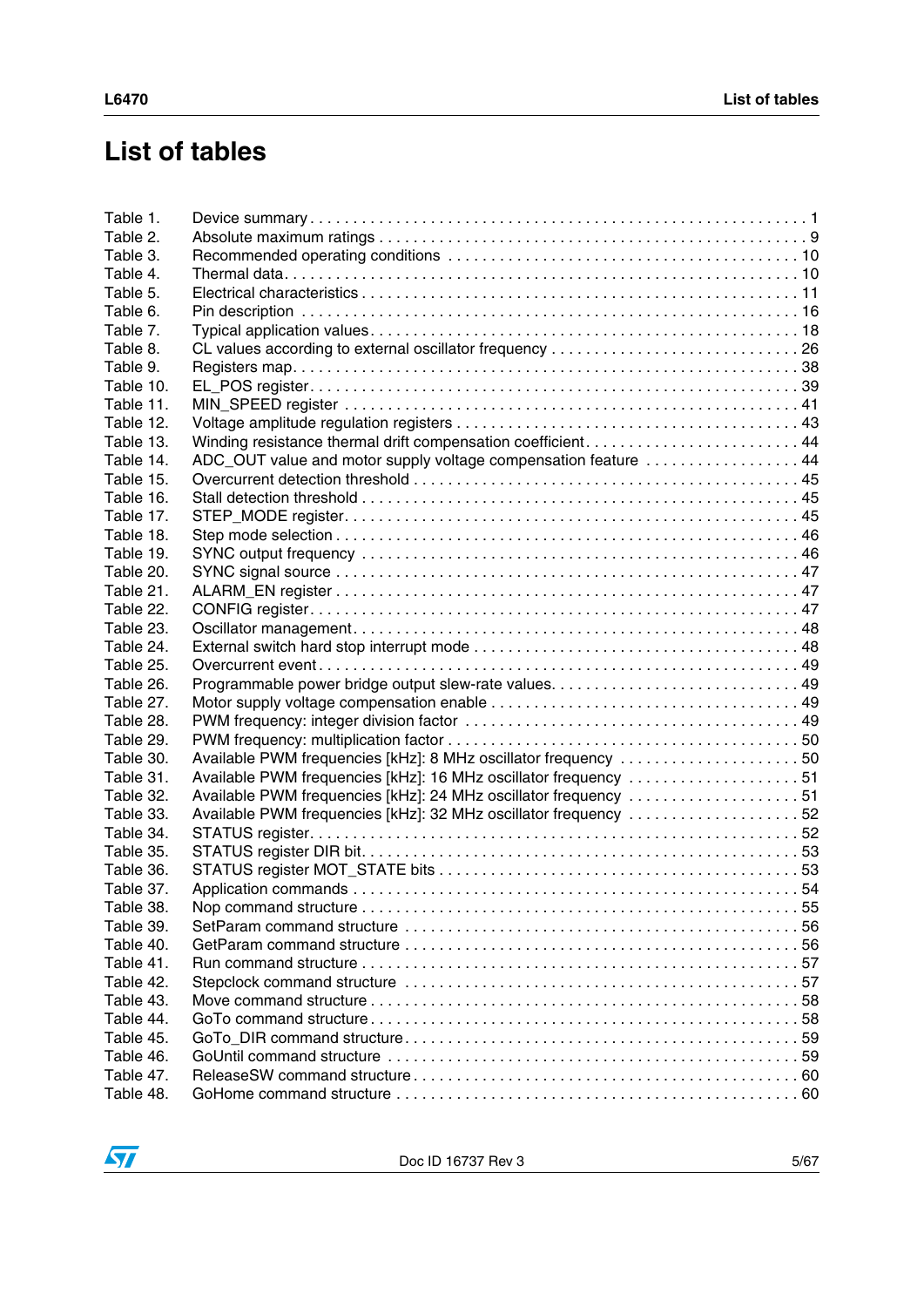| Table 49. |  |
|-----------|--|
| Table 50. |  |
| Table 51. |  |
| Table 52. |  |
| Table 53. |  |
| Table 54. |  |
| Table 55. |  |
| Table 56. |  |
| Table 57. |  |
| Table 58. |  |

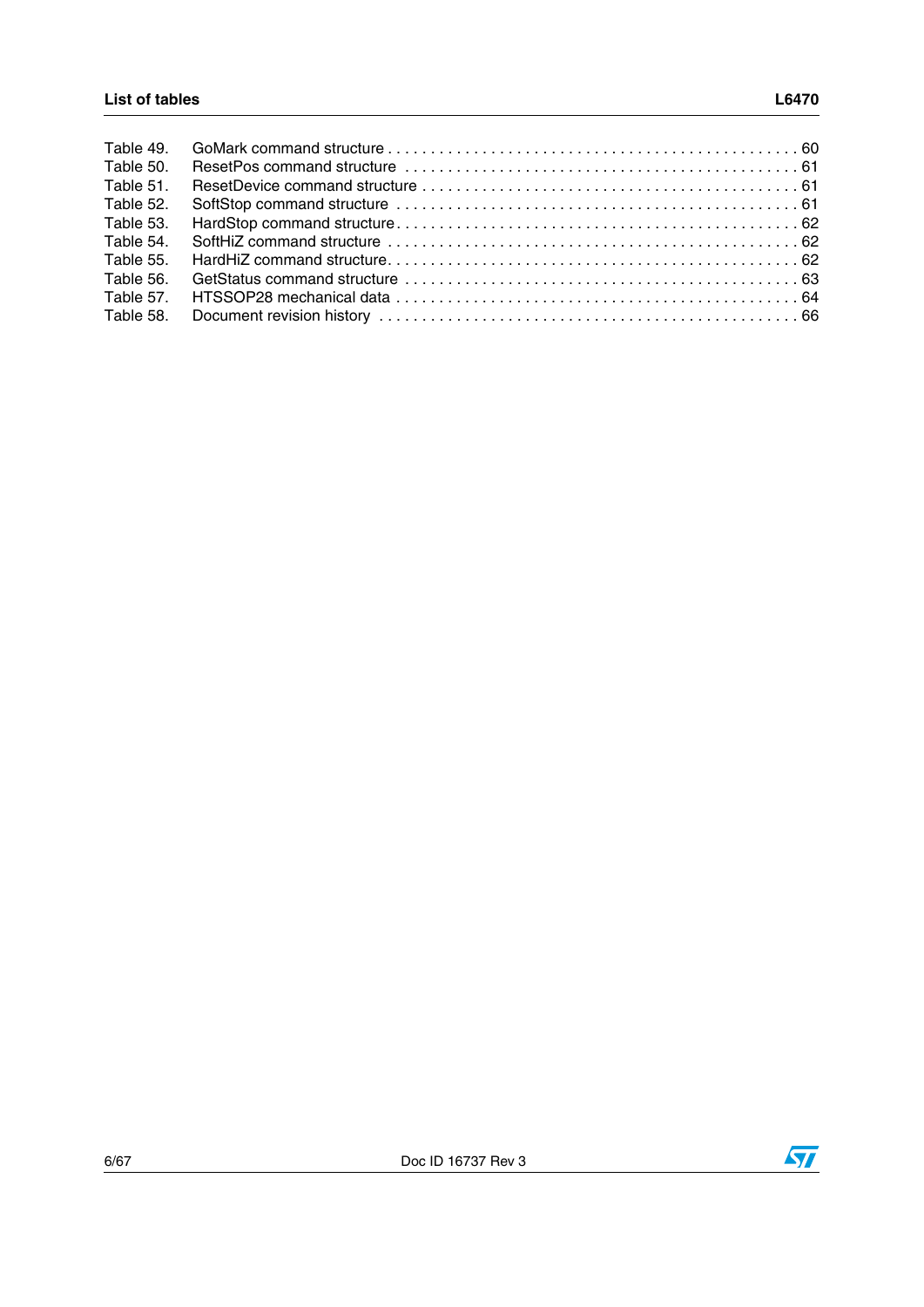# **List of figures**

| Figure 1.  |                                                             |  |
|------------|-------------------------------------------------------------|--|
| Figure 2.  |                                                             |  |
| Figure 3.  |                                                             |  |
| Figure 4.  |                                                             |  |
| Figure 5.  |                                                             |  |
| Figure 6.  |                                                             |  |
| Figure 7.  | Speed profile in infinite acceleration/deceleration mode 22 |  |
| Figure 8.  |                                                             |  |
| Figure 9.  |                                                             |  |
| Figure 10. |                                                             |  |
| Figure 11. |                                                             |  |
| Figure 12. |                                                             |  |
| Figure 13. |                                                             |  |
| Figure 14. |                                                             |  |
| Figure 15. |                                                             |  |
| Figure 16. |                                                             |  |
| Figure 17. |                                                             |  |
| Figure 18. |                                                             |  |
| Figure 19. |                                                             |  |
| Figure 20. |                                                             |  |
| Figure 21. |                                                             |  |
| Figure 22. |                                                             |  |
|            |                                                             |  |

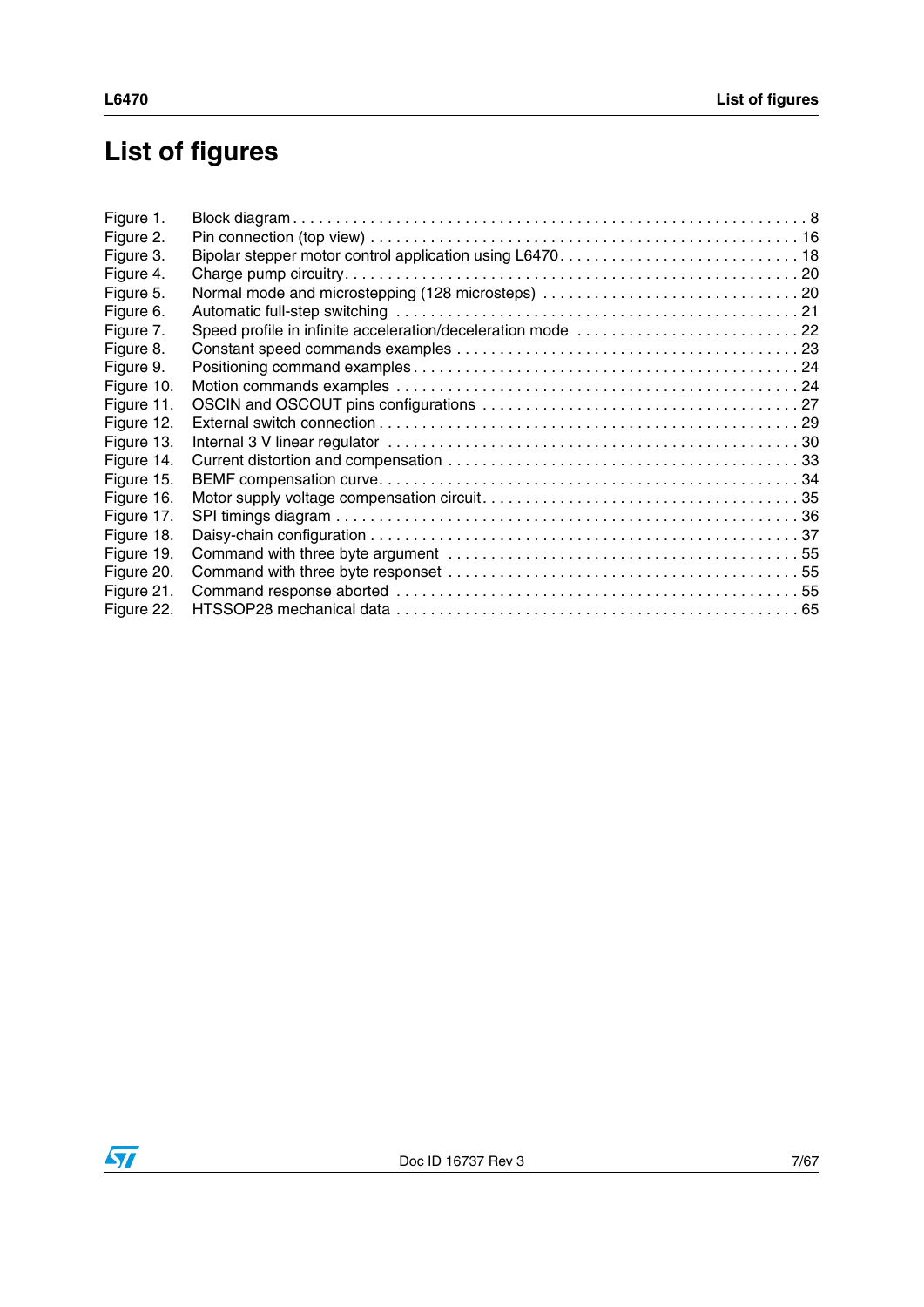# <span id="page-7-0"></span>**1 Block diagram**

<span id="page-7-1"></span>



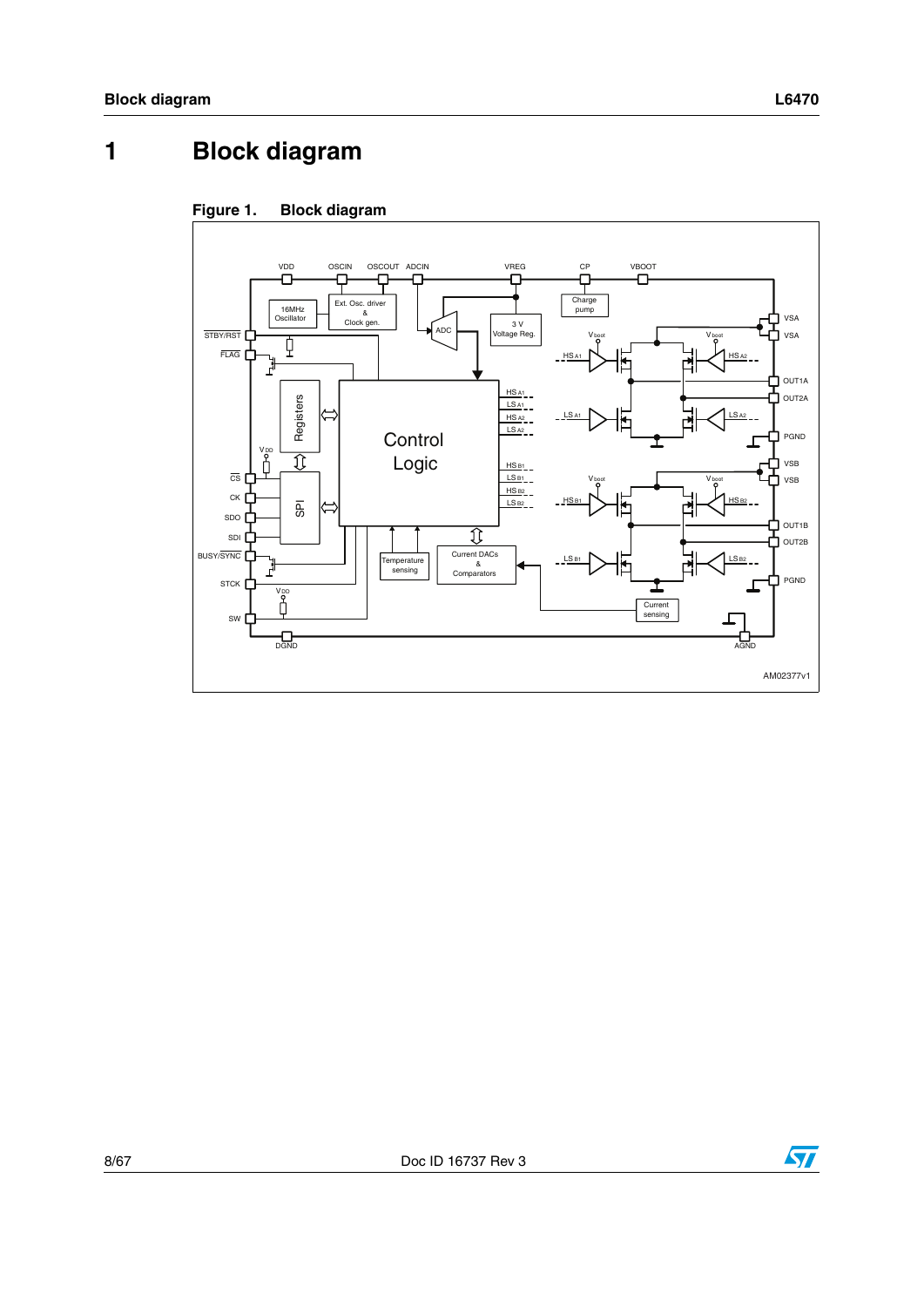# <span id="page-8-0"></span>**2 Electrical data**

# <span id="page-8-1"></span>**2.1 Absolute maximum ratings**

| Symbol                                  | <b>Parameter</b>                                                                                                                                                          | <b>Test condition</b>                                                                                     | Value            | <b>Unit</b>  |
|-----------------------------------------|---------------------------------------------------------------------------------------------------------------------------------------------------------------------------|-----------------------------------------------------------------------------------------------------------|------------------|--------------|
| V <sub>DD</sub>                         | Logic interface supply voltage                                                                                                                                            |                                                                                                           | 5.5              | V            |
| $V_S$                                   | Motor supply voltage                                                                                                                                                      | $V_{SA} = V_{SB} = V_S$                                                                                   | 48               | V            |
| V <sub>GND, diff</sub>                  | Differential voltage between<br>AGND, PGND and DGND                                                                                                                       |                                                                                                           | ±0.3             | V            |
| $V_{boot}$                              | Bootstrap peak voltage                                                                                                                                                    |                                                                                                           | 55               | $\vee$       |
| V <sub>REG</sub>                        | Internal voltage regulator output<br>pin and logic supply voltage                                                                                                         |                                                                                                           | 3.6              | v            |
| VADCIN                                  | Integrated ADC input voltage<br>range (ADCIN pin)                                                                                                                         |                                                                                                           | $-0.3$ to $+3.6$ | V            |
| $V_{\text{OSC}}$                        | OSCIN and OSCOUT pin voltage<br>range                                                                                                                                     |                                                                                                           | $-0.3$ to $+3.6$ | V            |
| $V_{\text{out\_diff}}$                  | Differential voltage between V <sub>SA</sub> ,<br>OUT1 <sub>A</sub> , OUT2 <sub>A</sub> , PGND and V <sub>SB</sub> ,<br>OUT1 <sub>B</sub> , OUT2 <sub>B</sub> , PGND pins | $V_{SA} = V_{SB} = V_S$                                                                                   | 48               | V            |
| <b>VLOGIC</b>                           | Logic inputs voltage range                                                                                                                                                |                                                                                                           | $-0.3$ to $+5.5$ | V            |
| $I_{\text{out}}$ <sup>(1)</sup>         | R.m.s. output current                                                                                                                                                     |                                                                                                           | 3                | A            |
| $I_{\text{out\_peak}}$ $\overline{(1)}$ | Pulsed output current                                                                                                                                                     | $T_{\text{PULSE}}$ < 1 ms                                                                                 | $\overline{7}$   | A            |
| $T_{OP}$                                | Operating junction temperature                                                                                                                                            |                                                                                                           | 150              | $^{\circ}$ C |
| $T_{\rm s}$                             | Storage temperature range                                                                                                                                                 |                                                                                                           | -55 to 150       | °C           |
| $P_{\text{tot}}$                        | Total power dissipation $(T_A = 25^{\circ}C)$                                                                                                                             | (2)                                                                                                       | 3                | W            |
| All pins                                | Maximum withstanding voltage<br>range                                                                                                                                     | CDF-AEC-Q100-002- "human body<br>model" Acceptance criteria "normal<br>performance" all pins vs. all pins | ± 2000           | v            |
|                                         | Maximum withstanding voltage<br>range                                                                                                                                     | TBD - "charge device model" all pins vs.<br>all pins                                                      | <b>TBD</b>       | $\vee$       |

<span id="page-8-2"></span>**Table 2. Absolute maximum ratings**

1. Maximum output current limit is related to metal connection and bonding characteristics. Actual limit must satisfy maximum thermal dissipation constraints.

2. HTSSOP28 mounted on EVAL6470 Rev 1.0

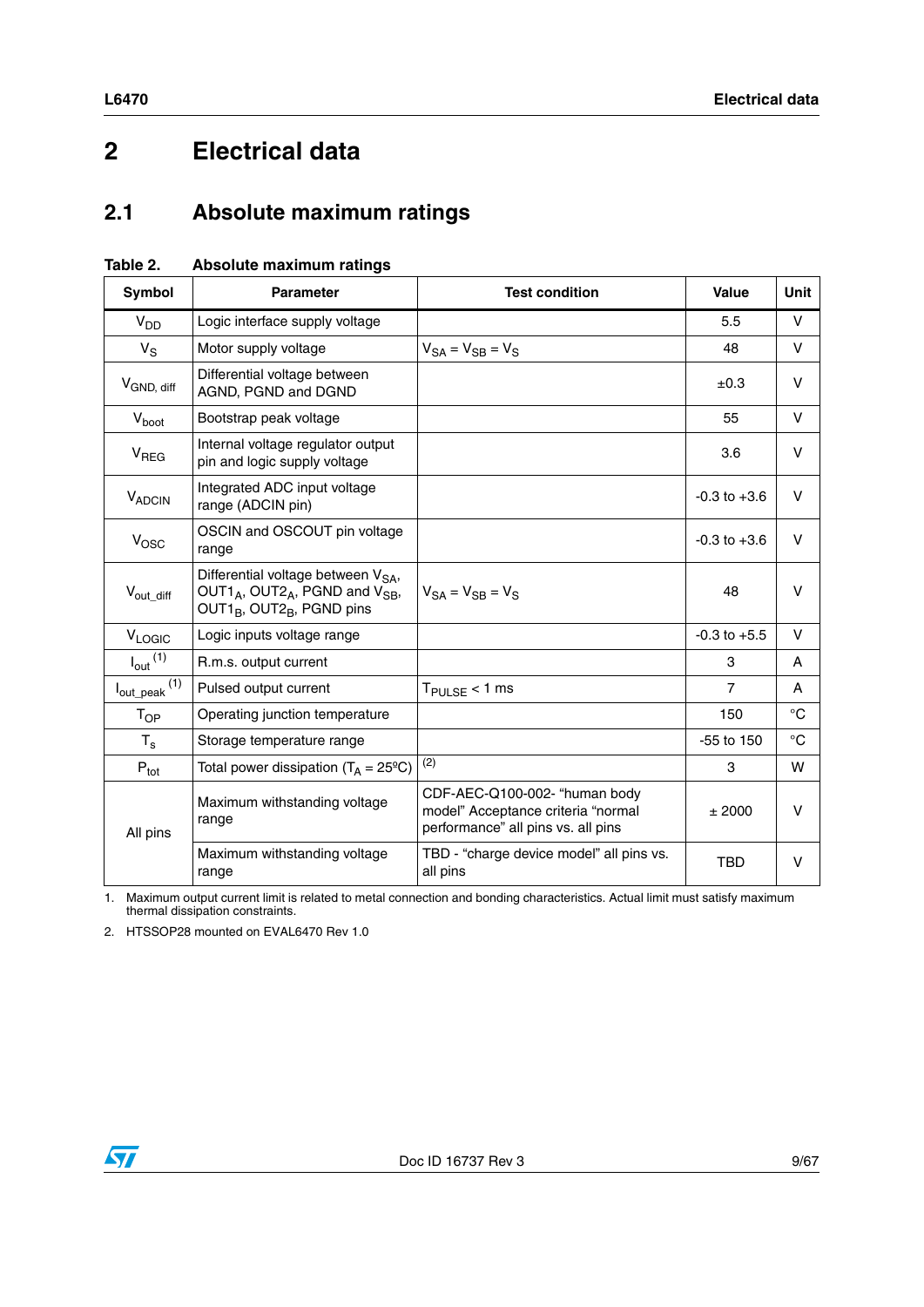## <span id="page-9-0"></span>**2.2 Recommended operating conditions**

<span id="page-9-1"></span>

| Table 3. | <b>Recommended operating conditions</b> |  |  |
|----------|-----------------------------------------|--|--|
|----------|-----------------------------------------|--|--|

| Symbol                   | <b>Parameter</b>                                                                                                                                               | <b>Test condition</b>                                  | Value |     | <b>Unit</b>      |    |
|--------------------------|----------------------------------------------------------------------------------------------------------------------------------------------------------------|--------------------------------------------------------|-------|-----|------------------|----|
|                          | Logic interface supply voltage                                                                                                                                 | 3.3 V logic outputs                                    |       | 3.3 |                  | v  |
| <b>V<sub>DD</sub></b>    |                                                                                                                                                                | 5 V logic outputs                                      |       | 5   |                  |    |
| $V_S$                    | Motor supply voltage                                                                                                                                           | $V_{SA} = V_{SB} = V_S$                                | 8     |     | 45               | v  |
| $V_{\mathsf{out\_diff}}$ | Differential voltage between<br>$V_{SA}$ , OUT1 <sub>A</sub> , OUT2 <sub>A</sub> , PGND<br>and $V_{SB}$ , OUT1 <sub>B</sub> , OUT2 <sub>B</sub> ,<br>PGND pins | $V_{SA} = V_{SR} = V_{S}$                              |       |     | 45               | v  |
| $V_{\text{REG,in}}$      | Logic supply voltage                                                                                                                                           | V <sub>REG</sub> voltage imposed<br>by external source | 3.2   | 3.3 |                  | v  |
| $V_{ADC}$                | Integrated ADC input voltage<br>(ADCIN pin)                                                                                                                    |                                                        | 0     |     | V <sub>REG</sub> | v  |
| $T_i$                    | Operating junction temperature                                                                                                                                 |                                                        | $-25$ |     | 125              | °C |

#### <span id="page-9-2"></span>Table 4. **Thermal data**

| Symbol            | <b>Parameter</b>                                                | Value | Unit |
|-------------------|-----------------------------------------------------------------|-------|------|
| ำ <sub>thJA</sub> | <sup>1</sup> Thermal resistance junction-ambient <sup>(1)</sup> | 40    | °C/W |

1. HTSSOP28 mounted on EVAL6470 Rev 1.0 board: two-layer FR4 PCB with a dissipating copper surface of about 3.5 cm2 on the top side plus 9 cm2 ground layer connected through via holes (12 below the IC).

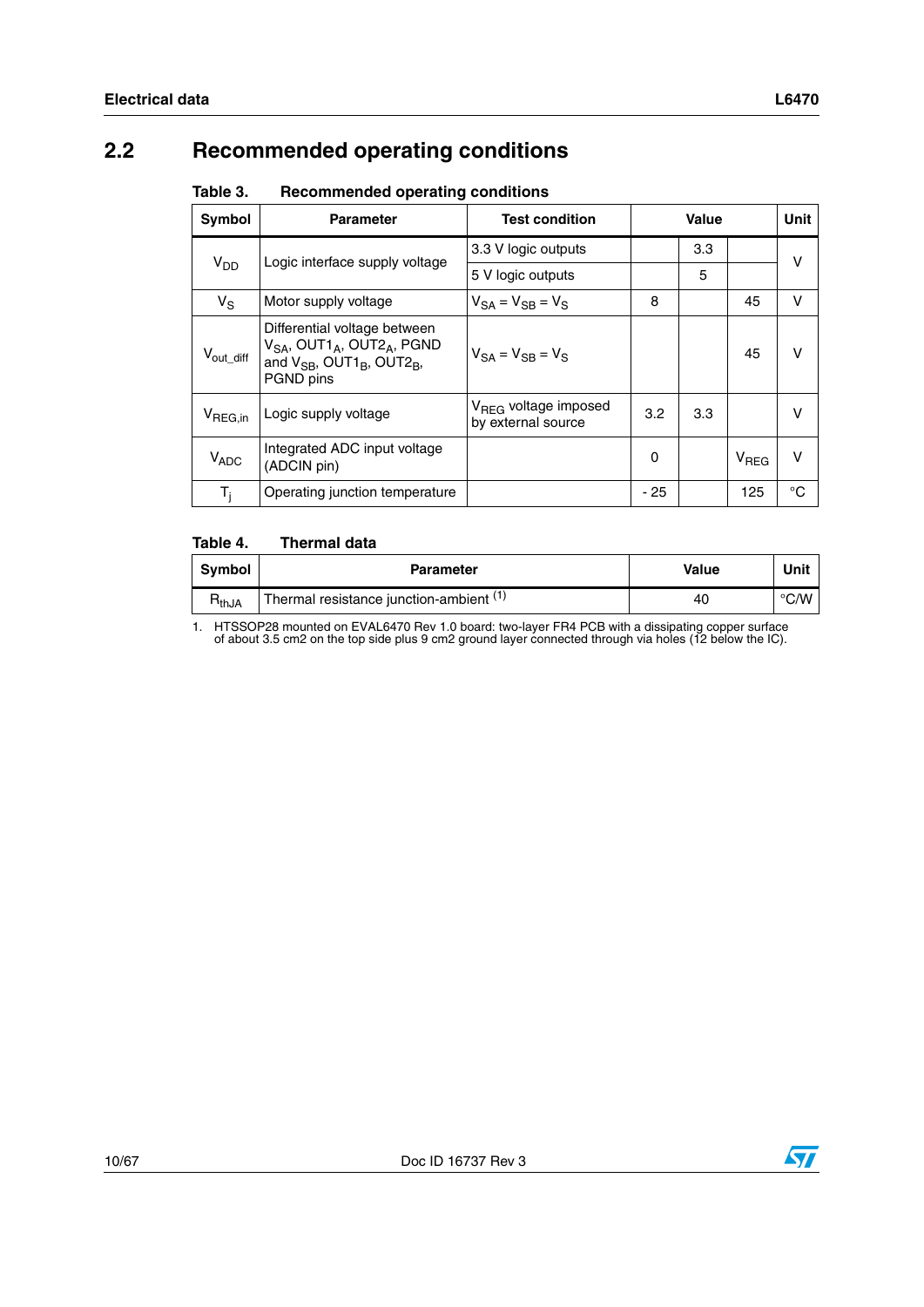# <span id="page-10-0"></span>**3 Electrical characteristics**

 $V_{SA} = V_{SB} = 36$  V;  $V_{DD} = 3.3$  V; internal 3 V regulator;  $T_J = 25^{\circ}$ C, unless otherwise specified.

| <b>Symbol</b>                 | <b>Parameter</b>                             | <b>Test condition</b>                                                      | Min    | <b>Typ</b> | Max  | Unit        |
|-------------------------------|----------------------------------------------|----------------------------------------------------------------------------|--------|------------|------|-------------|
| General                       |                                              |                                                                            |        |            |      |             |
| $V_{\text{SthOn}}$            | V <sub>S</sub> UVLO turn on threshold        |                                                                            | 7.5    | 8.2        | 8.9  | v           |
| V <sub>SthOff</sub>           | V <sub>S</sub> UVLO turn off threshold       |                                                                            | 6.6    | 7.2        | 7.8  | V           |
| V <sub>SthHyst</sub>          | V <sub>S</sub> UVLO threshold hysteresis     |                                                                            | 0.7    | 1.         | 1.3  | V           |
| $I_q$                         | Quiescent motor supply current               | Internal oscillator selected;<br>$VREG = 3.3V ext$<br>CP floating          |        | 0.5        | 0.65 | mA          |
| $T_{j(WRN)}$                  | Thermal warning temperature                  |                                                                            |        | 130        |      | °C          |
| $T_{j(SD)}$                   | Thermal shutdown temperature                 |                                                                            |        | 160        |      | $^{\circ}C$ |
| Charge pump                   |                                              |                                                                            |        |            |      |             |
| $\rm V_{pump}$                | Voltage swing for charge pump oscillator     |                                                                            |        | 10         |      | v           |
| f <sub>pump,min</sub>         | Minimum charge pump oscillator frequency (1) |                                                                            |        | 660        |      | kHz         |
| f <sub>pump, max</sub>        | Maximum charge pump oscillator frequency (1) |                                                                            |        | 800        |      | kHz         |
| $I_{boot}$                    | Average boot current                         | $f_{\text{sw,A}} = f_{\text{sw,B}} = 15.6 \text{ kHz}$<br>$POW\_SR = '10'$ |        | 1.1        | 1.4  | mA          |
| <b>Output DMOS transistor</b> |                                              |                                                                            |        |            |      |             |
|                               | High side switch ON resistance               | $T_i = 25 °C$ ,<br>$I_{\text{out}} = 3A$                                   |        | 0.37       |      | Ω           |
|                               |                                              | $T_i = 125 °C,$ <sup>(2)</sup><br>$I_{\text{out}} = 3A$                    |        | 0.51       |      |             |
| $R_{DS(on)}$                  |                                              | $T_i = 25 °C$ ,<br>$I_{\text{out}} = 3A$                                   |        | 0.18       |      |             |
|                               | Low side switch ON resistance                | $T_j = 125 °C,$ <sup>(2)</sup><br>$I_{\text{out}} = 3A$                    |        | 0.23       |      |             |
|                               |                                              | $OUT = V_S$                                                                |        |            | 3.1  | mA          |
| $I_{DSS}$                     | Leakage current                              | $OUT = GND$                                                                | $-0.3$ |            |      |             |
|                               |                                              | POW_SR = '00', $I_{\text{out}}$ = +1A                                      |        | 100        |      |             |
|                               |                                              | POW_SR = '00', $I_{out}$ = -1A                                             |        | 80         |      |             |
| $t_{r}$                       | Rise time (3)                                | POW_SR = '11', $I_{out} = \pm 1A$                                          |        | 100        |      | ns          |
|                               |                                              | POW_SR = '10', $I_{\text{lout}} = \pm 1$ A                                 |        | 200        |      |             |
|                               |                                              | $POW\_SR = '01', Iout = ±1A$                                               |        | 300        |      |             |

<span id="page-10-1"></span>**Table 5. Electrical characteristics** 

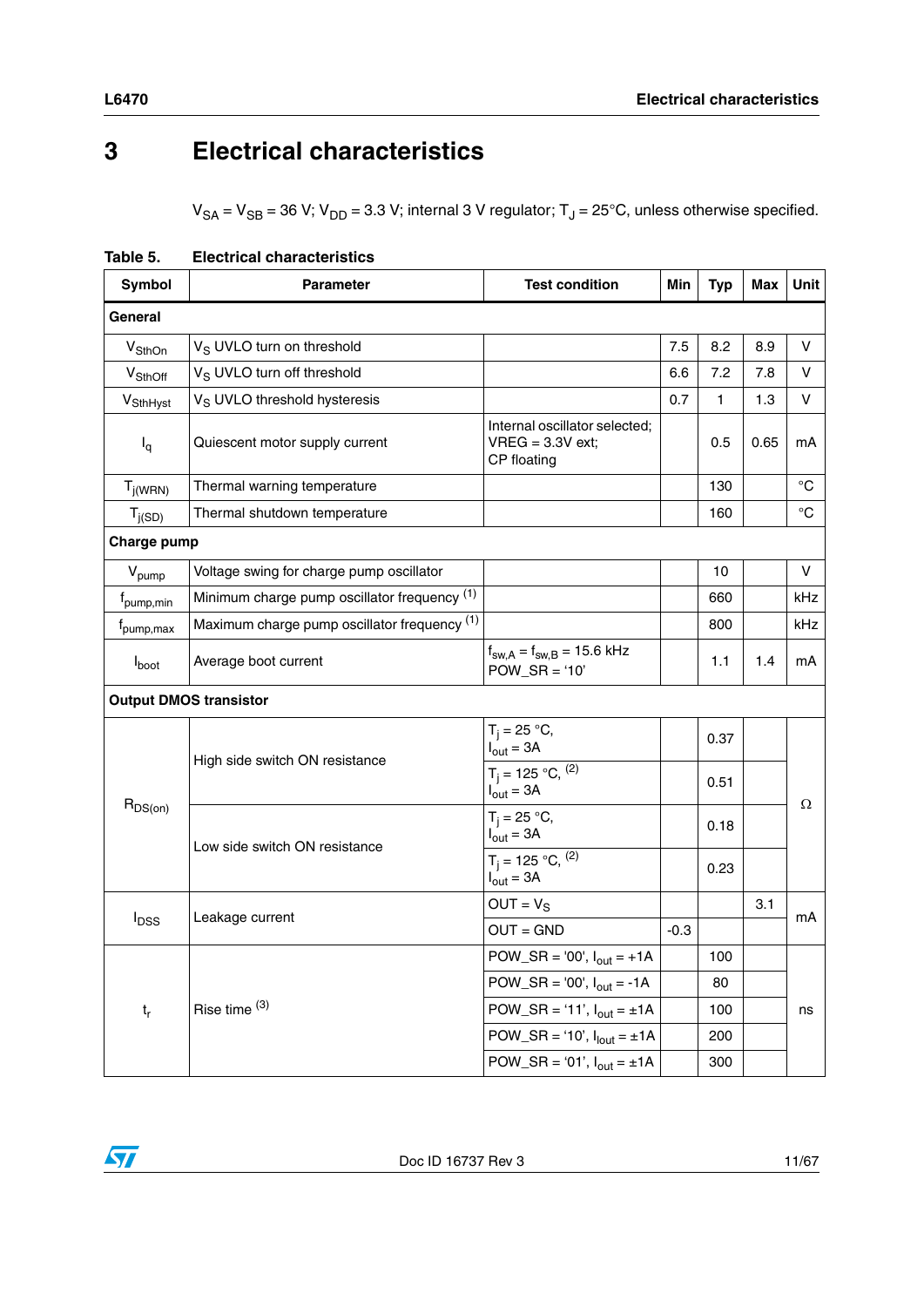|                             | Electrical characteristics (continued) |                                                       |     |            |            |           |
|-----------------------------|----------------------------------------|-------------------------------------------------------|-----|------------|------------|-----------|
| Symbol                      | <b>Parameter</b>                       | <b>Test condition</b>                                 | Min | <b>Typ</b> | <b>Max</b> | Unit      |
|                             |                                        | POW_SR = '00'; lout = $+1A$                           |     | 90         |            |           |
|                             |                                        | POW_SR = '00'; lout = -1A                             |     | 110        |            |           |
| $t_{\rm f}$                 | Fall time (3)                          | POW_SR = '11', $I_{out} = \pm 1A$                     |     | 110        |            | ns        |
|                             |                                        | POW_SR = '10', $I_{out} = \pm 1A$                     |     | 260        |            |           |
|                             |                                        | POW_SR = '01', $I_{load} = \pm 1A$                    |     | 375        |            |           |
|                             |                                        | POW_SR = '00', $I_{out}$ = +1A                        |     | 285        |            |           |
| $\text{SR}_{\text{out\_r}}$ |                                        | POW_SR = '00', $I_{\text{out}}$ = -1A                 |     | 360        |            |           |
|                             | Output rising slew-rate                | POW_SR = '11', $I_{out} = \pm 1A$                     |     | 285        |            | $V/\mu s$ |
|                             |                                        | POW_SR = '10', $I_{out} = \pm 1A$                     |     | 150        |            |           |
|                             |                                        | POW_SR = '01', $I_{out} = \pm 1A$                     |     | 95         |            |           |
| ${\rm SR}_{\rm out\_f}$     |                                        | POW_SR = '00', $I_{out}$ = +1A                        |     | 320        |            |           |
|                             |                                        | POW_SR = '00', $I_{out}$ = -1A                        |     | 260        |            |           |
|                             | Output falling slew-rate               | POW_SR = '11', $I_{out} = \pm 1A$                     |     | 260        |            | $V/\mu s$ |
|                             | Dead time and blanking                 | POW_SR = '10', $I_{out} = \pm 1A$                     |     | 110        |            |           |
|                             |                                        | POW_SR = '01', $I_{out} = \pm 1A$                     |     | 75         |            |           |
|                             |                                        |                                                       |     |            |            |           |
|                             |                                        | $POW\_SR = '00'$                                      |     | 250        |            |           |
|                             |                                        | $POW_SR = '11',$                                      |     | 375        |            |           |
|                             |                                        | $f_{\text{OSC}} = 16$ MHz                             |     |            |            |           |
| $t_{DT}$                    | Dead time (1)                          | $POW_S R = '10',$                                     |     | 625        |            | ns        |
|                             |                                        | $f_{\text{OSC}} = 16$ MHz                             |     |            |            |           |
|                             |                                        | $POW\_SR = '01',$                                     |     | 875        |            |           |
|                             |                                        | $f_{\text{OSC}} = 16$ MHz                             |     |            |            |           |
|                             |                                        | $POW\_SR = '00'$                                      |     | 250        |            |           |
|                             |                                        | $POW\_SR = '11',$                                     | 375 |            |            |           |
|                             | Blanking time (1)                      | $f_{\rm OSC}$ = 16MHz                                 |     |            |            |           |
| t <sub>blank</sub>          |                                        | $POW_S R = '10',$                                     |     | 625        |            | ns        |
|                             |                                        | $f_{\text{OSC}} = 16$ MHz                             |     |            |            |           |
|                             |                                        | $POW\_SR = '01',$<br>875<br>$f_{\text{OSC}} = 16$ MHz |     |            |            |           |
| Source-drain diodes         |                                        |                                                       |     |            |            |           |

**Table 5. Electrical characteristics (continued)**

**Source**  $V_{SD,HS}$  High side diode forward ON voltage  $|I_{out} = 1 \text{ A}$  1 1 1.1 V  $V_{SD,LS}$  Low side diode forward ON voltage  $|I_{out} = 1 \text{ A}$  1 1 1.1 V  $t_{rHSS}$  High side diode reverse recovery time  $\begin{vmatrix} l_{out} = 1 & A \end{vmatrix}$  1 A 30  $\begin{vmatrix} 30 & 30 \end{vmatrix}$  ns  $t_{rrLS}$  Low side diode reverse recovery time  $|I_{out} = 1 \text{ A}$  100 100 ns

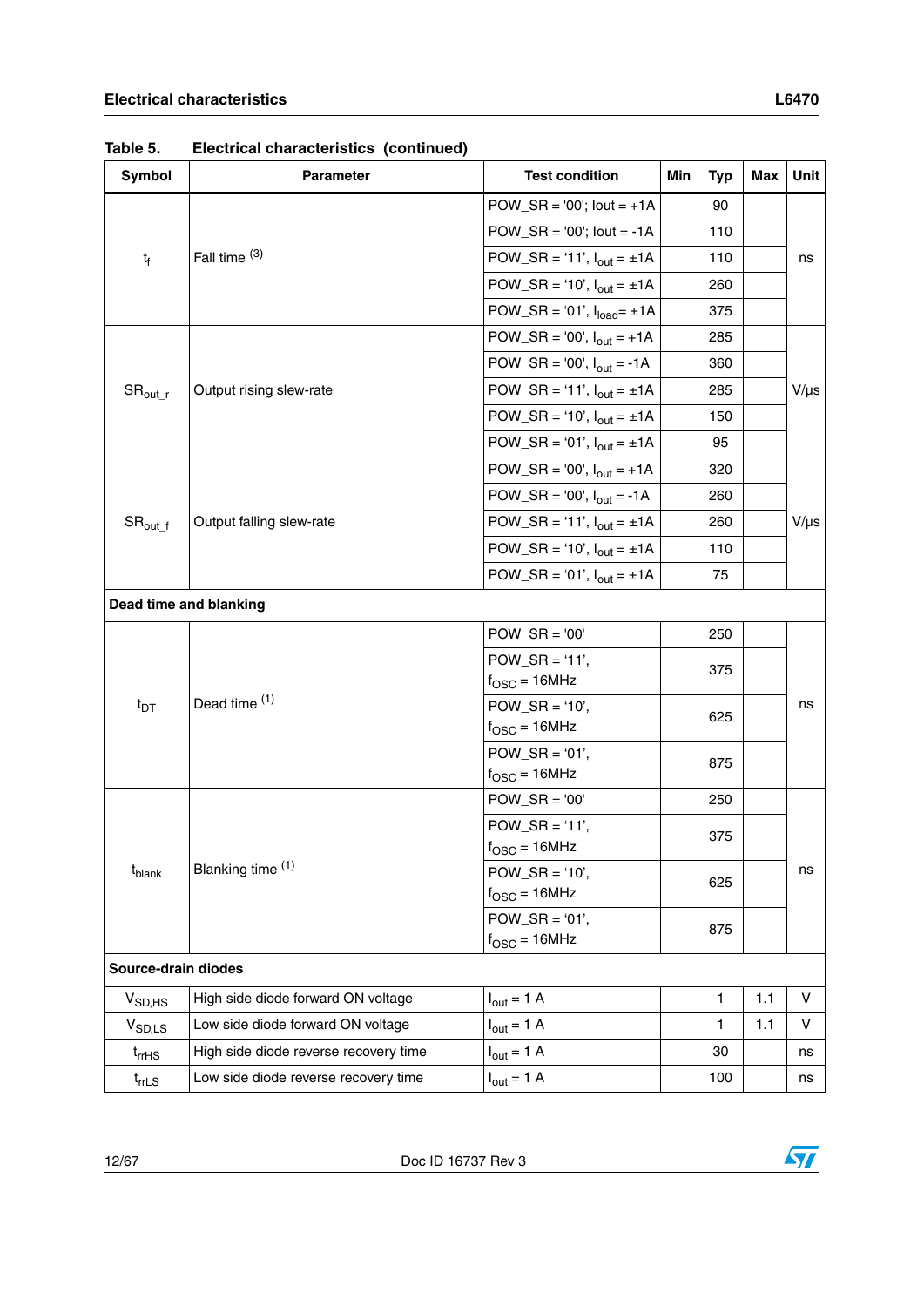| Symbol                           | <b>Test condition</b><br><b>Parameter</b>                                                           |                                                                                           | Min            | <b>Typ</b> | Max            | <b>Unit</b> |  |
|----------------------------------|-----------------------------------------------------------------------------------------------------|-------------------------------------------------------------------------------------------|----------------|------------|----------------|-------------|--|
|                                  | Logic inputs and outputs                                                                            |                                                                                           |                |            |                |             |  |
| $V_{IL}$                         | Low logic level input voltage                                                                       |                                                                                           |                |            | 0.8            | V           |  |
| $V_{\text{IH}}$                  | High logic level input voltage                                                                      |                                                                                           | $\overline{c}$ |            |                | V           |  |
| $I_{\text{IH}}$                  | High logic level input current (4)                                                                  | $V_{IN} = 5 V$                                                                            |                |            | 1              | μA          |  |
| I <sub>IL</sub>                  | Low logic level input current (5)                                                                   | $V_{IN} = 0 V$                                                                            | -1             |            |                | μA          |  |
| $V_{OL}$                         | Low logic level output voltage (6)                                                                  | $V_{DD} = 3.3 V,$<br>$I_{OL} = 4 mA$                                                      |                |            | 0.3            | V           |  |
|                                  |                                                                                                     | $V_{DD} = 5 V,$<br>$I_{OL} = 4 mA$                                                        |                |            | 0.3            |             |  |
|                                  |                                                                                                     | $V_{DD} = 3.3 V,$<br>$I_{OH} = 4 mA$                                                      | 2.4            |            |                | V           |  |
| $V_{OH}$                         | High logic level output voltage                                                                     | $V_{DD} = 5 V$ ,<br>$I_{OH} = 4 mA$                                                       | 4.7            |            |                |             |  |
| $R_{PU}$<br>$R_{PD}$             | CS Pull-up and STBY pull-down resistors                                                             | $\overline{\text{CS}}$ = GND;<br>$\overline{STBY/ RST}$ = 5 V                             | 335            | 430        | 565            | kΩ          |  |
| l <sub>logic</sub>               | 3.3 V V <sub>REG</sub> externally<br>Internal logic supply current<br>supplied, internal oscillator |                                                                                           |                | 3.7        | 4.3            | mA          |  |
| l <sub>logic,STBY</sub>          | 3.3 V V <sub>REG</sub> externally<br>Standby mode internal logic supply current<br>supplied         |                                                                                           |                | 2          | 2.5            | μA          |  |
| $f_{STCK}$                       | Step clock input frequency                                                                          |                                                                                           |                |            | $\overline{2}$ | <b>MHz</b>  |  |
|                                  | Internal oscillator and external oscillator driver                                                  |                                                                                           |                |            |                |             |  |
| $f_{\rm osc,i}$                  | Internal oscillator frequency                                                                       | $T_i = 25^{\circ}C$<br>$V_{\text{RFG}}$ = 3.3 V                                           | $-3%$          | 16         | $+3%$          | <b>MHz</b>  |  |
| $f_{\rm osc,e}$                  | Programmable external oscillator frequency                                                          |                                                                                           | 8              |            | 32             | <b>MHz</b>  |  |
| <b>VOSCOUTH</b>                  | OSCOUT clock source high level voltage                                                              | Internal oscillator<br>3.3 V V <sub>REG</sub> externally<br>supplied; $I_{OSCOUT} = 4 mA$ | 2.4            |            |                | V           |  |
| VOSCOUTL                         | OSCOUT clock source low level voltage                                                               | Internal oscillator<br>3.3 V V <sub>REG</sub> externally<br>supplied; $I_{OSCOUT}$ = 4 mA |                |            | 0.3            | v           |  |
| troscout<br>t <sub>fOSCOUT</sub> | OSCOUT clock source rise and fall time                                                              | Internal oscillator                                                                       |                |            | 20             | ns          |  |
| t <sub>extosc</sub>              | Internal to external oscillator switching delay                                                     |                                                                                           |                | 3          |                | ms          |  |
| t <sub>intosc</sub>              | External to internal oscillator switching delay                                                     |                                                                                           |                | 1.5        |                | μs          |  |
| <b>SPI</b>                       |                                                                                                     |                                                                                           |                |            |                |             |  |
| $f_{CK,MAX}$                     | Maximum SPI clock frequency (7)                                                                     |                                                                                           | 5              |            |                | <b>MHz</b>  |  |
| $t_{\sf rCK}$<br>$t_{fCK}$       | SPI clock rise and fall time (7)                                                                    | $C_L = 30pF$                                                                              |                |            | 25             | ns          |  |

| Table 5. | Electrical characteristics (continued) |  |
|----------|----------------------------------------|--|
|          |                                        |  |

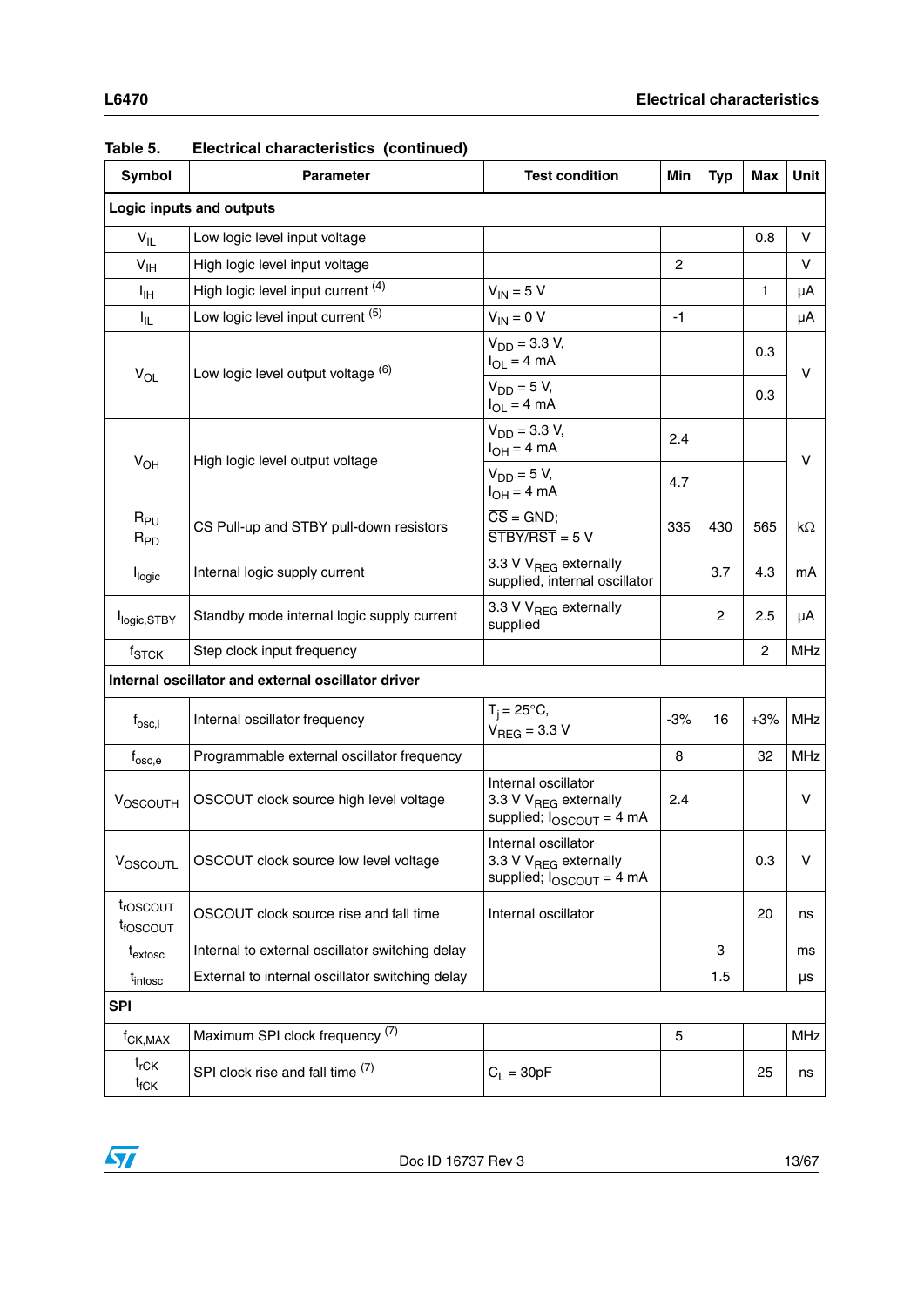| <b>Symbol</b>                          | <b>Parameter</b>                                           | <b>Test condition</b>                                   | Min             | <b>Typ</b> | Max  | <b>Unit</b> |
|----------------------------------------|------------------------------------------------------------|---------------------------------------------------------|-----------------|------------|------|-------------|
| $t$ <sub>hCK</sub><br>$t_{\text{ICK}}$ | SPI clock high and low time $(7)$                          |                                                         | 75              |            |      | ns          |
| $t_{\text{setCS}}$                     | Chip select setup time (7)                                 |                                                         | 350             |            |      | ns          |
| t <sub>holCS</sub>                     | Chip select hold time (7)                                  |                                                         | 10              |            |      | ns          |
| $t_{disCS}$                            | Deselect time (7)                                          |                                                         | 800             |            |      | ns          |
| $t_{\sf setSDI}$                       | Data input setup time (7)                                  |                                                         | 25              |            |      | ns          |
| t <sub>hol</sub> s <sub>DI</sub>       | Data input hold time (7)                                   |                                                         | 20              |            |      | ns          |
| $t_{enSDO}$                            | Data output enable time (7)                                |                                                         |                 |            | 38   | ns          |
| t <sub>dis</sub> s <sub>DO</sub>       | Data output disable time (7)                               |                                                         |                 |            | 47   | ns          |
| $t_{\text{vSDO}}$                      | Data output valid time (7)                                 |                                                         |                 |            | 57   | ns          |
| t <sub>hol</sub> spo                   | Data output hold time (7)                                  |                                                         | 37              |            |      | ns          |
| Switch input (SW)                      |                                                            |                                                         |                 |            |      |             |
| R <sub>PUSW</sub>                      | SW input pull-up resistance                                | $SW = GND$                                              | 60              | 85         | 110  | $k\Omega$   |
| <b>PWM</b> modulators                  |                                                            |                                                         |                 |            |      |             |
|                                        |                                                            | $f_{\text{osc}} = 16$ MHz                               | 2.8             |            | 62.5 |             |
| f <sub>PWM</sub>                       | Programmable PWM frequency (1)                             | $f_{\rm osc} = 32 MHz$                                  | 5.6<br>125<br>8 | kHz        |      |             |
| <b>N<sub>PWM</sub></b>                 | PWM resolution                                             |                                                         |                 |            |      | bit         |
| <b>Stall detection</b>                 |                                                            |                                                         |                 |            |      |             |
| <b>STALL, MAX</b>                      | Maximum programmable stall threshold                       | STALL_TH = '1111111'                                    |                 | 4          |      | A           |
| <sup>I</sup> STALL.MIN                 | Minimum programmable stall threshold                       | STALL_TH = '0000000'                                    |                 | 31.25      |      | mA          |
| <b>STALL, RES</b>                      | Programmable stall threshold resolution                    |                                                         |                 | 31.25      |      | mA          |
| <b>Overcurrent protection</b>          |                                                            |                                                         |                 |            |      |             |
| $I_{\text{OCD,MAX}}$                   | Maximum programmable overcurrent<br>detection threshold    | OCD_TH = '1111'                                         |                 | 6          |      | A           |
| п.<br><b>I</b> OCD, MIN                | Minimum programmable overcurrent detection<br>threshold    | $OCD_TH = '0000'$                                       |                 | 0.375      |      | A           |
| l <sub>OCD,RES</sub>                   | Programmable overcurrent detection threshold<br>resolution |                                                         |                 | 0.375      |      | A           |
| t <sub>OCD,Flag</sub>                  | OCD to Flag signal delay time                              | $dl_{\text{out}}/dt = 350A/\mu s$ ,<br>$R_{FLAG} = TBD$ |                 | 650        | 1000 | ns          |
| t <sub>OCD,SD</sub>                    | OCD to shut-down delay time                                | $dl_{\text{out}}/dt = 350A/\mu s$<br>$POW\_SR = '10'$   |                 | 600        |      | μs          |
| <b>Standby</b>                         |                                                            |                                                         |                 |            |      |             |
|                                        | Quiescent motor supply current in standby                  | $V_S = 8V$                                              |                 | 26         | 34   |             |
| l <sub>qSTBY</sub>                     | conditions                                                 | $V_S = 36V$                                             |                 | 30         | 36   | μA          |
|                                        |                                                            |                                                         |                 |            |      |             |

**Table 5. Electrical characteristics (continued)**

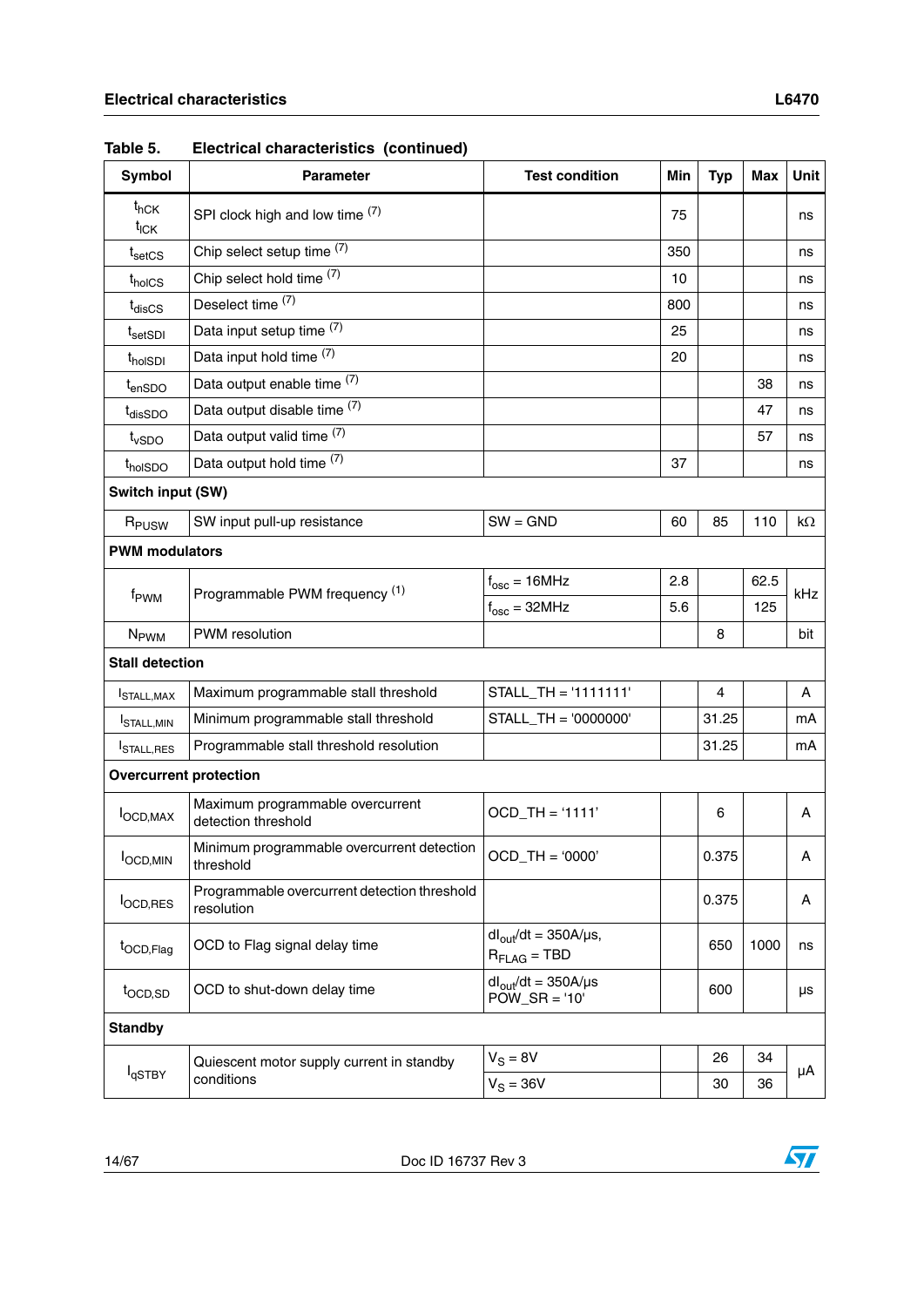| Symbol                                                     | <b>Parameter</b>                                  | <b>Test condition</b>                                           | <b>Min</b> | Typ                         | Max | <b>Unit</b>  |
|------------------------------------------------------------|---------------------------------------------------|-----------------------------------------------------------------|------------|-----------------------------|-----|--------------|
| t <sub>STBY,min</sub>                                      | Minimum standby time                              |                                                                 |            | 10                          |     | μS           |
| t <sub>logicwu</sub>                                       | Logic power-on and wake-up time                   |                                                                 |            | 38                          | 45  | μs           |
| Charge pump power-on and wake-up time<br>t <sub>cpwu</sub> |                                                   | Power bridges disabled,<br>$C_p = 10nF$ ,<br>$C_{boot} = 220nF$ |            | 650                         |     | μS           |
| Internal voltage regulator                                 |                                                   |                                                                 |            |                             |     |              |
| V <sub>REG</sub>                                           | Voltage regulator output voltage                  |                                                                 | 2.9        | 3                           | 3.2 | V            |
| <sup>I</sup> REG                                           | Voltage regulator output current                  |                                                                 |            |                             | 40  | mA           |
| V <sub>REG, drop</sub>                                     | Voltage regulator output voltage drop             | $I_{REG} = 40mA$                                                |            | 50                          |     | mV           |
| <b>REG,STBY</b>                                            | Voltage regulator standby output current          |                                                                 |            |                             | 10  | mA           |
| Integrated analog to digital converter                     |                                                   |                                                                 |            |                             |     |              |
| $N_{ADC}$                                                  | Analog to digital converter resolution            |                                                                 |            | 5                           |     | bit          |
| $V_{ADC,ref}$                                              | Analog to digital converter reference voltage     |                                                                 |            | V <sub>REG</sub>            |     | $\mathsf{V}$ |
| $f_S$                                                      | Analog to digital converter sampling<br>frequency |                                                                 |            | <sup>t</sup> <sub>PWM</sub> |     | <b>kHz</b>   |

**Table 5. Electrical characteristics (continued)**

<span id="page-14-0"></span>1. Accuracy depends on oscillator frequency accuracy.

2. Tested at 25°C in a restricted range and guaranteed by characterization.

3. Rise and fall time depends on motor supply voltage value. Refer to SR<sub>out</sub> values in order to evaluate the actual rise and fall time.

4. Not valid for STBY/RST pin which have internal pull-down resistor.

5. Not valid for SW and CS pins which have internal pull-up resistor

6. FLAG, BUSY and SYNC open drain outputs included.

<span id="page-14-1"></span>7. See *[Figure 17](#page-35-1)*– SPI timings diagram for details.

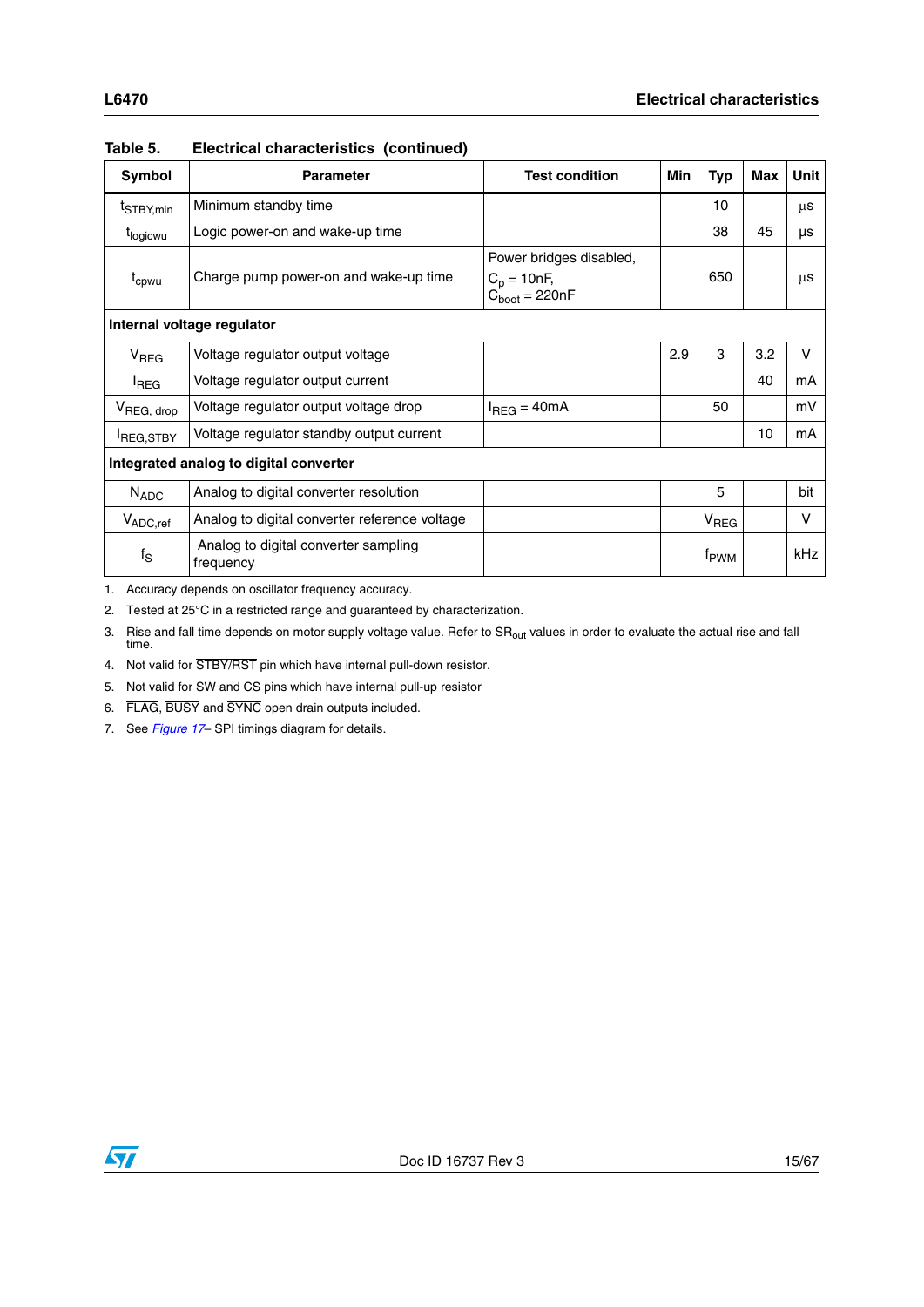

<span id="page-15-3"></span><span id="page-15-0"></span>

### <span id="page-15-1"></span>**4.1 Pin list**

| N.              | <b>Name</b>  | <b>Type</b>    | <b>Function</b>                                                                                                                                                                           |
|-----------------|--------------|----------------|-------------------------------------------------------------------------------------------------------------------------------------------------------------------------------------------|
| 17              | VDD.         | Power          | Logic outputs supply voltage (pull-up reference)                                                                                                                                          |
| 6               | <b>VREG</b>  | Power          | Internal 3 V voltage regulator output and 3.3 V external<br>logic supply                                                                                                                  |
| $\overline{7}$  | <b>OSCIN</b> | Analog input   | Oscillator pin 1. To connect an external oscillator or clock<br>source. If this pin is unused, it should be left floating.                                                                |
| 8               | OSCOUT       | Analog output  | Oscillator pin 2. To connect an external oscillator. When<br>the internal oscillator is used this pin can supply a<br>2/4/8/16 MHz. If this pin is unused, it should be left<br>floating. |
| 10              | <b>CP</b>    | Output         | Charge pump oscillator output                                                                                                                                                             |
| 11              | <b>VBOOT</b> | Supply voltage | Bootstrap voltage needed for driving the high side power<br>DMOS of both bridges (A and B)                                                                                                |
| 5               | <b>ADCIN</b> | Analog input   | Internal analog to digital converter input                                                                                                                                                |
| $\mathcal{P}$   | <b>VSA</b>   | Power supply   | Full bridge A power supply pin. It must be connected to                                                                                                                                   |
| 26              |              |                | VSB                                                                                                                                                                                       |
| 12 <sub>2</sub> | <b>VSB</b>   | Power supply   | Full bridge B power supply pin. It must be connected to                                                                                                                                   |
| 16              |              |                | VSA                                                                                                                                                                                       |

#### <span id="page-15-2"></span>Table 6. **Pin description**

16/67 Doc ID 16737 Rev 3

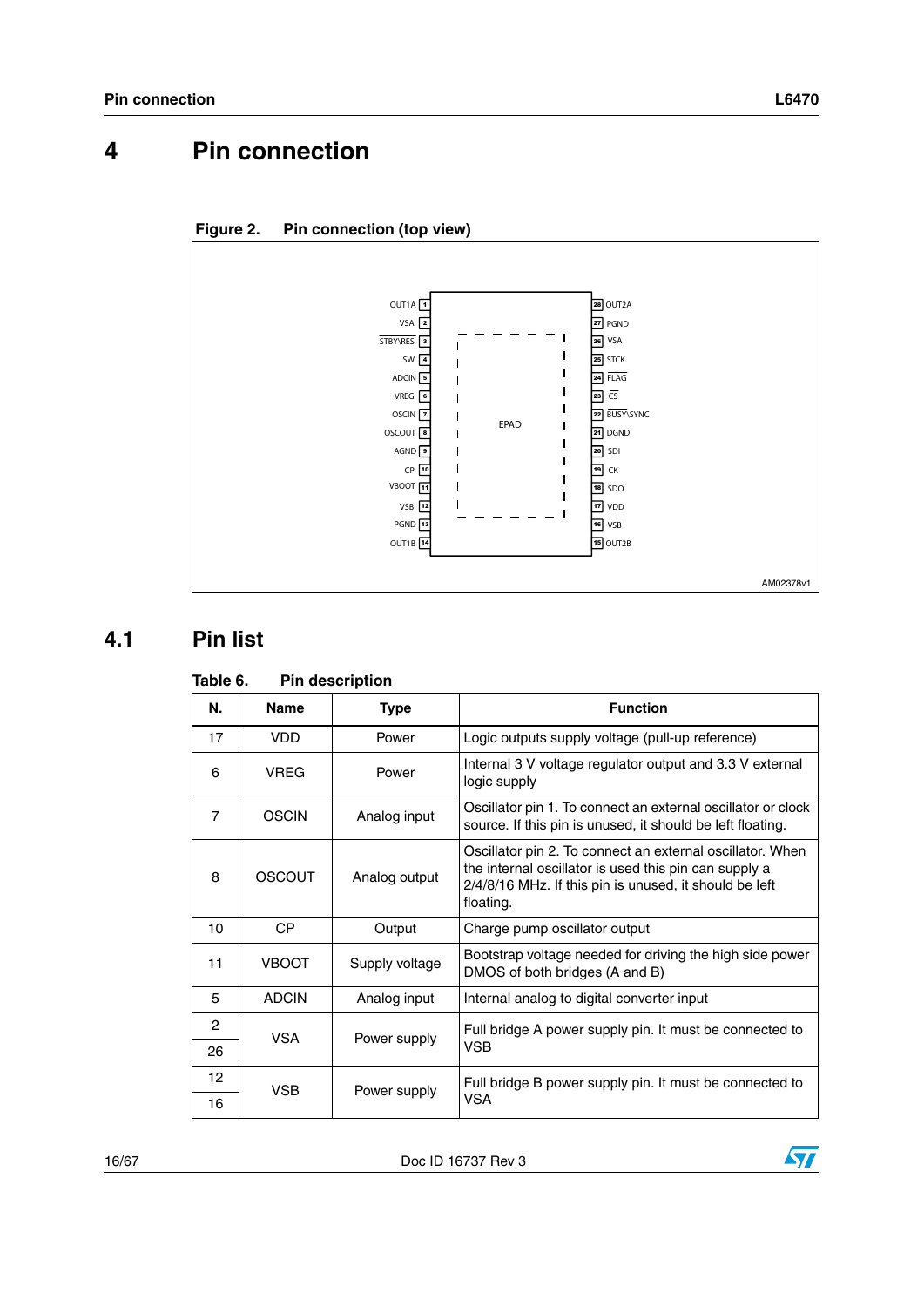| N.          | <b>Name</b>            | <b>Type</b>       | <b>Function</b>                                                                                                                                                                                                                 |
|-------------|------------------------|-------------------|---------------------------------------------------------------------------------------------------------------------------------------------------------------------------------------------------------------------------------|
| 27          | <b>PGND</b>            | Ground            |                                                                                                                                                                                                                                 |
| 13          |                        |                   | Power ground pin                                                                                                                                                                                                                |
| 1           | OUT1A                  | Power output      | Full bridge A output 1                                                                                                                                                                                                          |
| 28          | OUT2A                  | Power output      | Full bridge A output 2                                                                                                                                                                                                          |
| 14          | OUT1B                  | Power output      | Full bridge B output 1                                                                                                                                                                                                          |
| 15          | OUT2B                  | Power output      | Full bridge B output 2                                                                                                                                                                                                          |
| 9           | <b>AGND</b>            | Ground            | Analog ground.                                                                                                                                                                                                                  |
| 4           | SW                     | Logical input     | External switch input pin. If not used the pin should be<br>connected to VDD.                                                                                                                                                   |
| 21          | <b>DGND</b>            | Ground            | Digital ground                                                                                                                                                                                                                  |
| 22          | <b>BUSY\SYNC</b>       | Open drain output | By default this BUSY pin is forced low when the device is<br>performing a command. Otherwise the pin can be<br>configured to generate a synchronization signal.                                                                 |
| 18          | <b>SDO</b>             | Logic output      | Data output pin for serial interface                                                                                                                                                                                            |
| 20          | SDI                    | Logic input       | Data input pin for serial interface                                                                                                                                                                                             |
| 19          | <b>CK</b>              | Logic input       | Serial interface clock                                                                                                                                                                                                          |
| 23          | $\overline{\text{CS}}$ | Logic input       | Chip Select input pin for serial interface                                                                                                                                                                                      |
| 24          | <b>FLAG</b>            | Open drain output | Status Flag pin. An internal open drain transistor can pull<br>the pin to GND when a programmed alarm condition<br>occurs (step loss, OCD, thermal pre-warning or<br>shutdown, UVLO, wrong command, non performable<br>command) |
| 3           | STBY\RST               | Logic input       | Standby and reset pin. LOW logic level reset the logic<br>and puts the device in standby mode. If not used, should<br>be connected to VDD                                                                                       |
| 25          | <b>STCK</b>            | Logic input       | Step clock input                                                                                                                                                                                                                |
| <b>EPAD</b> | Exposed pad            | Ground            | Internally connected to PGND, AGND and DGND pins                                                                                                                                                                                |

**Table 6. Pin description (continued)**

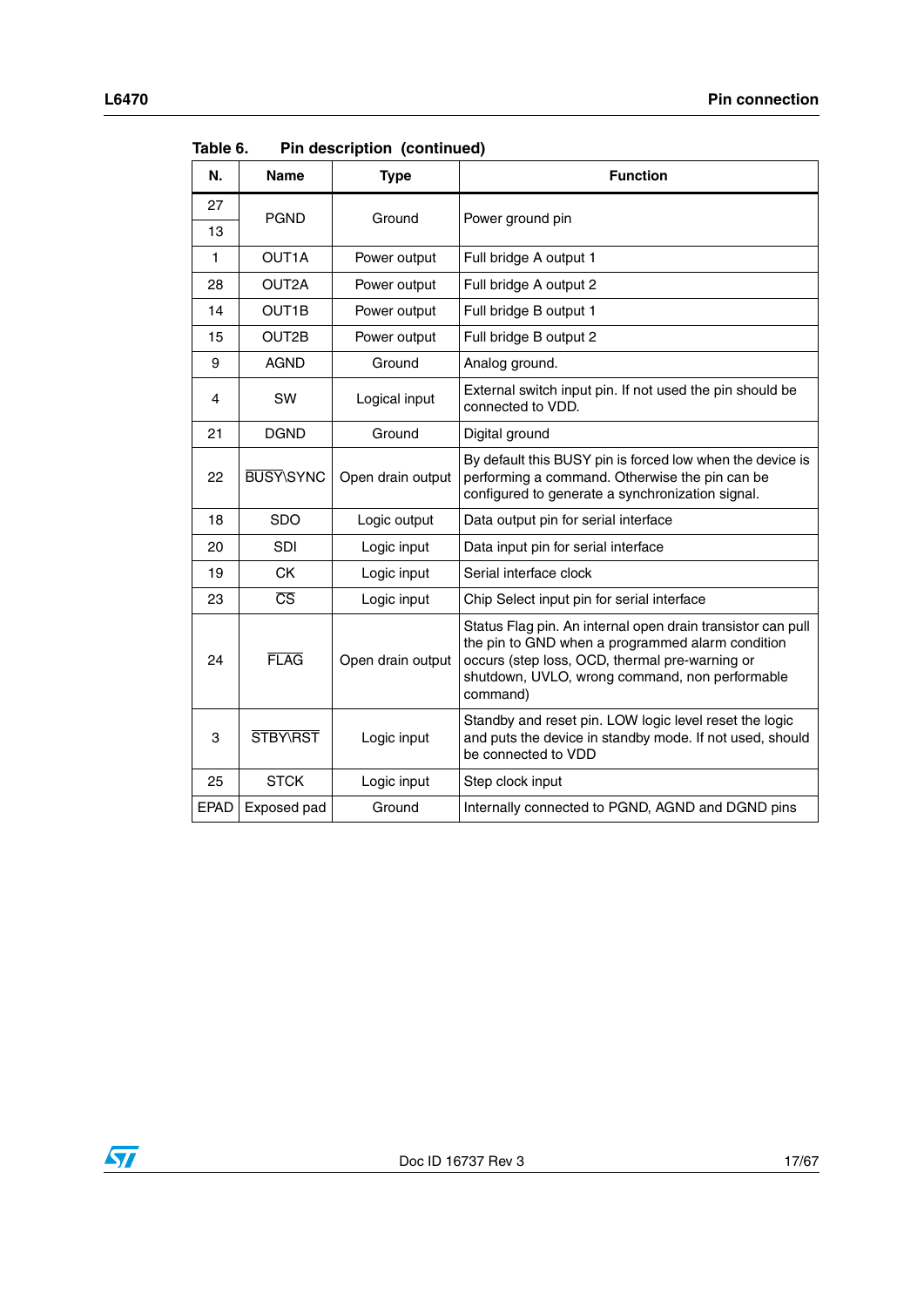<span id="page-17-0"></span>**5 Typical applications**

<span id="page-17-1"></span>

| Table 7. | <b>Typical application values</b> |  |
|----------|-----------------------------------|--|
|          |                                   |  |

| <b>Name</b>        | value                     |
|--------------------|---------------------------|
| $C_{VS}$           | 220 nF                    |
| C <sub>VSPOL</sub> | $100 \mu F$               |
| $C_{\text{REG}}$   | 100 nF                    |
| CREGPOL            | 47 μF                     |
| $C_{DD}$           | 100 nF                    |
| $C_{DDPOL}$        | $10 \mu F$                |
| D1                 | Charge pump diodes        |
| $C_{\text{BOOT}}$  | 220 nF                    |
| $C_{FLY}$          | 10 <sub>nP</sub>          |
| $R_{PU}$           | 39 k $\Omega$             |
| $R_{SW}$           | 100 $\Omega$              |
| $C_{SW}$           | 10 <sub>nP</sub>          |
| $R_A$              | $2.7 k\Omega (VS = 36 V)$ |
| $R_B$              | 62 k $\Omega$ (VS = 36 V) |

<span id="page-17-2"></span>

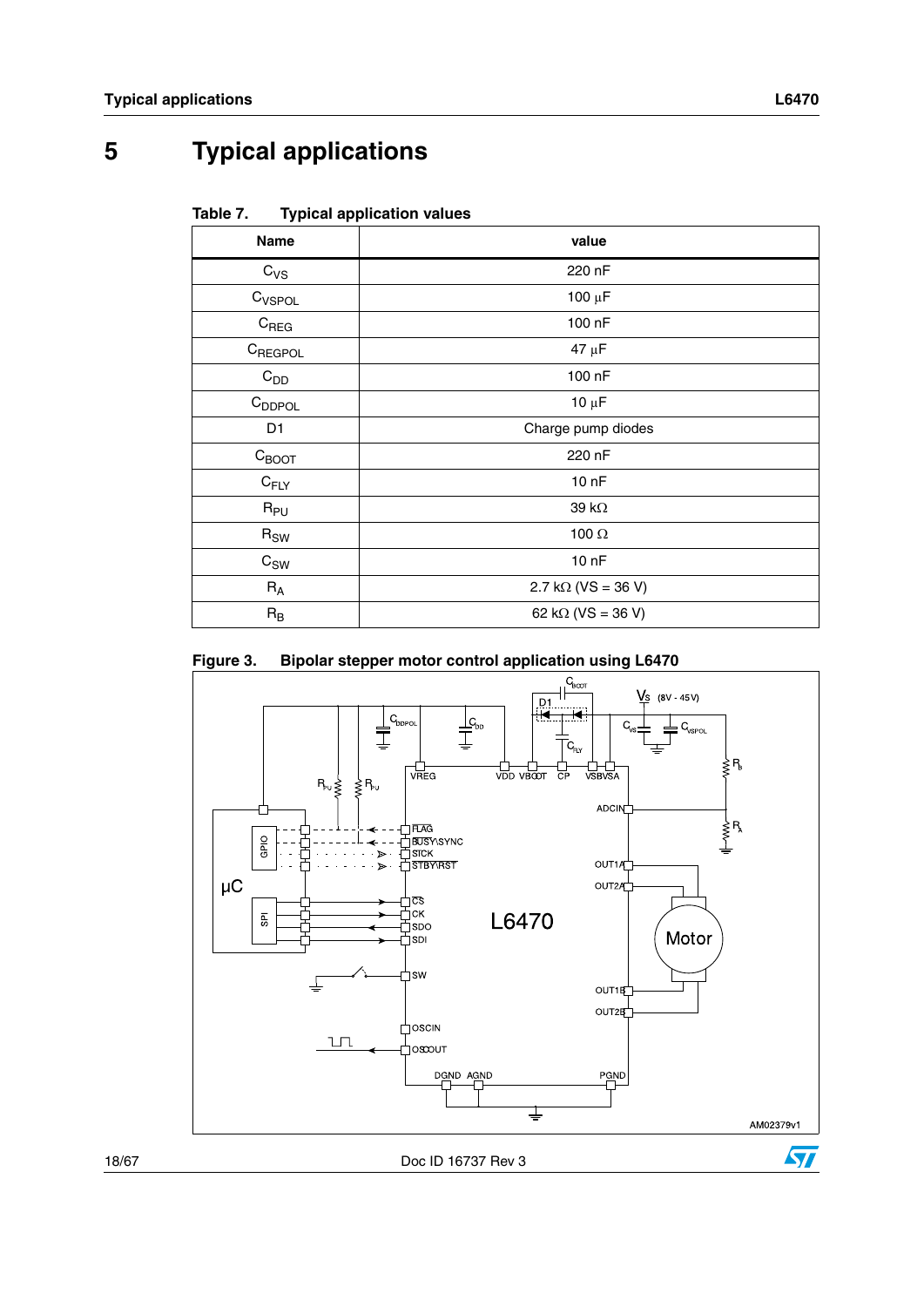# <span id="page-18-0"></span>**6 Functional description**

### <span id="page-18-1"></span>**6.1 Device power-up**

At power-up end, the device state is the following:

- Registers are set to default,
- Internal logic is driven by internal oscillator and a 2MHz clock is provided by OSCOUT pin,
- Bridges are disabled (High Z),
- UVLO bit in STATUS register is forced low (fail condition),
- FLAG output is forced low

During power-up the device is under reset (all logic IO disabled and power bridges in high impedance state) until the following conditions are satisfied:

- $V_S$  is greater than  $V_{SthOn}$ ,
- $V_{\text{REG}}$  is greater than  $V_{\text{REGth}} = 2.8$  V typical
- Internal oscillator is operative.

Any motion command makes the device exiting from High Z state (HardStop and SoftStop included).

## <span id="page-18-2"></span>**6.2 Logic I/O**

Pins CS, CK, SDI, STCK, SW and STBY\RST are TTL/CMOS 3.3V-5V compatible logic inputs.

Pin SDO is a TTL/CMOS compatible logic output. VDD pin voltage sets the logic output pin voltage range; when it is connected to VREG or 3.3V external supply voltage, the output is 3.3V compatible. When VDD is connected to a 5V supply voltage, SDO is 5V compatible.

VDD is not internally connected to  $V_{\text{REG}}$ , an external connection is always needed.

A 10  $\mu$ F capacitor should be connected to  $V_{DD}$  pin in order to obtain a proper operation.

Pins FLAG and BUSY\SYNC are open drain outputs.

### <span id="page-18-3"></span>**6.3 Charge pump**

To ensure the correct driving of the high side integrated mosfets a voltage higher than the motor power supply voltage needs to be applied to the VBOOT pin. The high side gate driver supply voltage  $V_{boot}$  is obtained through an oscillator and a few external components realizing a charge pump (see *[Figure 4](#page-19-1)*).

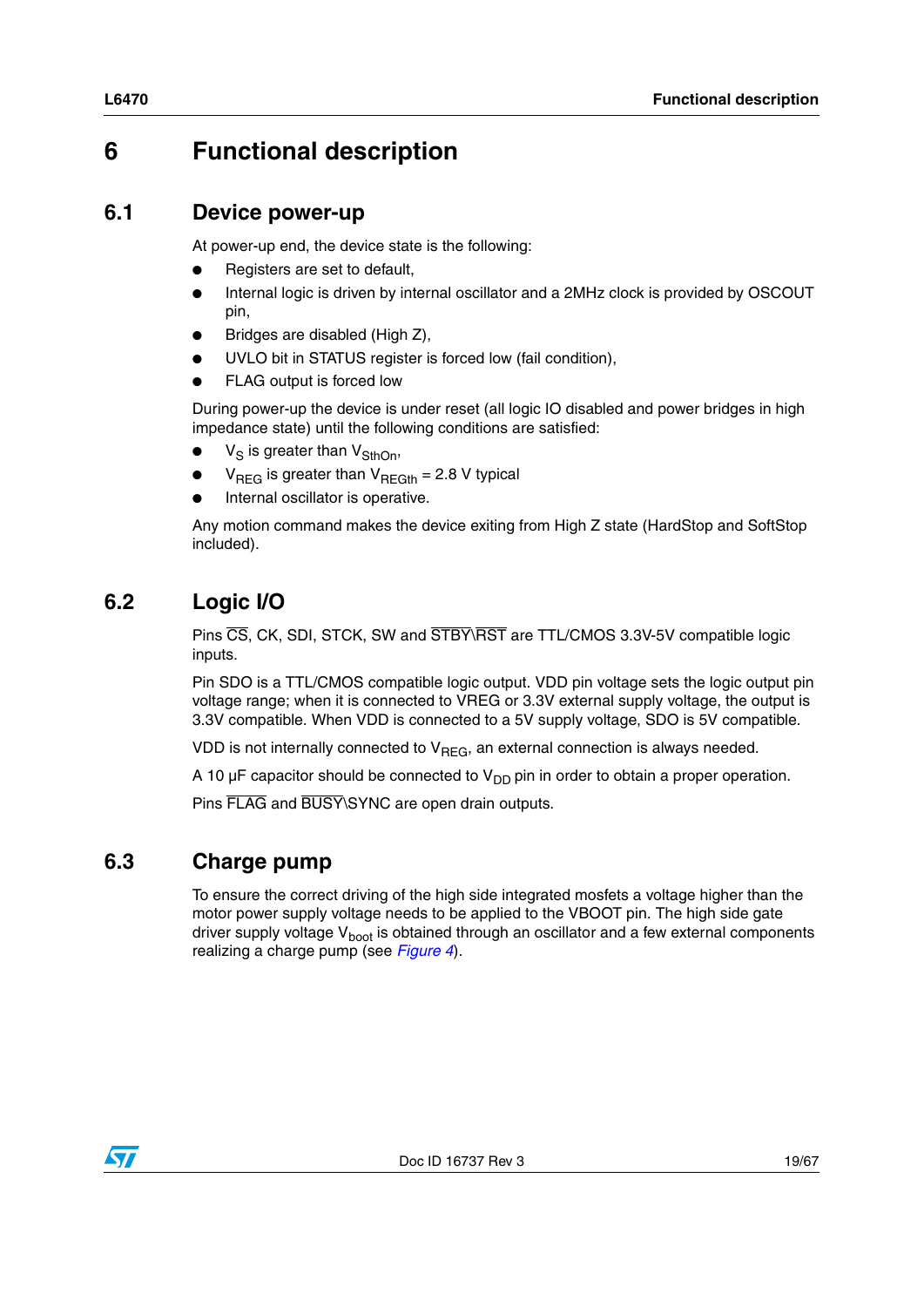

<span id="page-19-1"></span>

### <span id="page-19-0"></span>**6.4 Microstepping**

The driver is able to divide the single step into up to 128 microsteps. Stepping mode can be programmed by STEP\_SEL parameter in STEP\_MODE register (see *[Table 18](#page-45-0)*).

Step mode can be only changed when bridges are disabled. Every time the step mode is changed the electrical position (i.e. the point of microstepping sinewave that is generated) is reset to first microstep and the absolute position counter value (see *[Section 6.5](#page-20-1)*) becomes meaningless.



<span id="page-19-2"></span>**Figure 5. Normal mode and microstepping (128 microsteps)**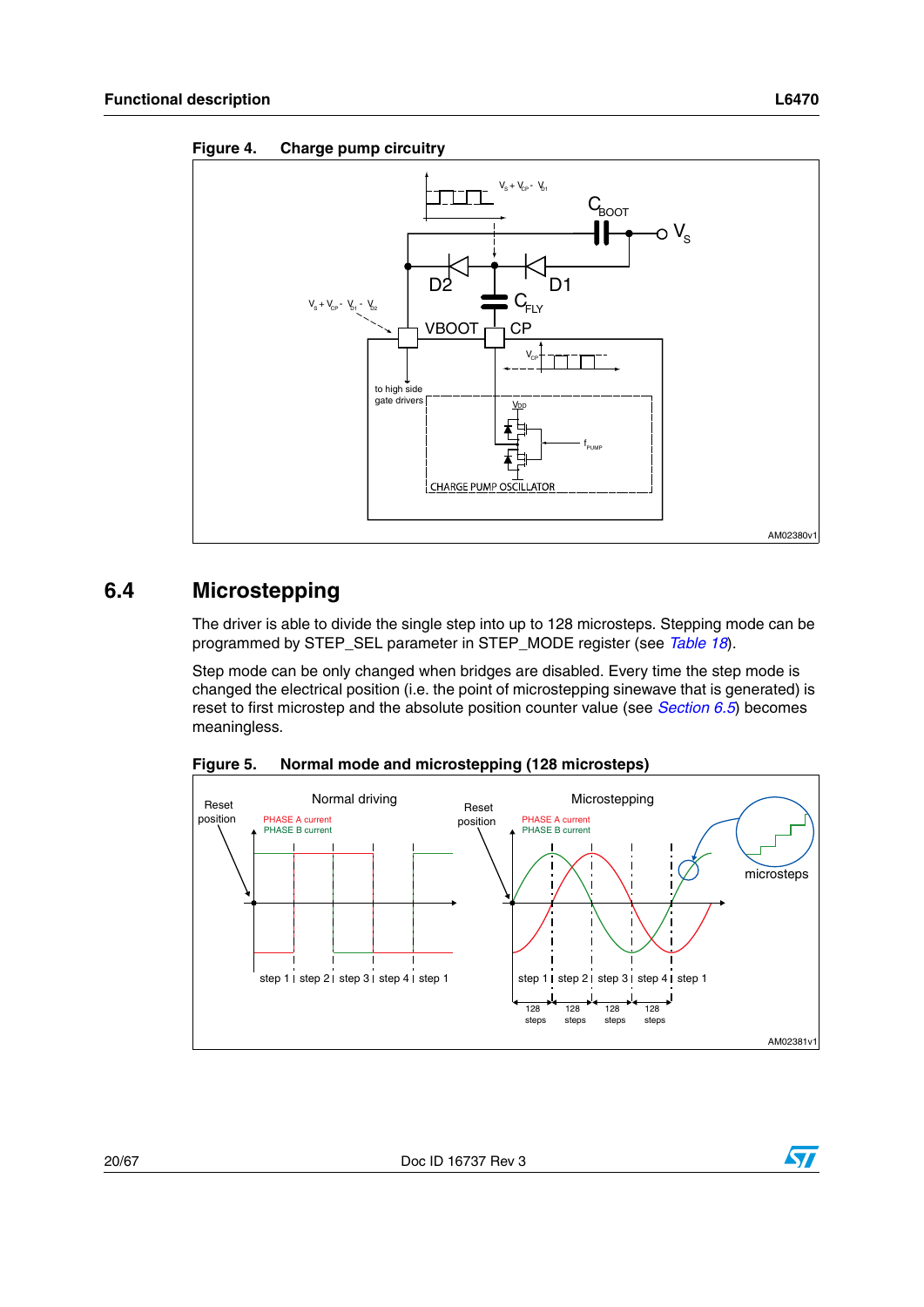### <span id="page-20-0"></span>**6.4.1 Automatic full-step mode**

When motor speed is greater than a programmable full step speed threshold, the L6470 switches automatically to full-step mode (see *[Figure 6](#page-20-3)*); the driving mode returns to microstepping when motor speed decrease below the full step speed threshold. Full step speed threshold is set through the FS\_SPD register (see *[Section 9.1.9](#page-41-0)*).

<span id="page-20-3"></span>



### <span id="page-20-1"></span>**6.5 Absolute position counter**

An internal 22 bit register (ABS\_POS) takes memory of motor motion according to the selected step mode; the stored value unit is equal to the selected step mode (full, half, quarter, etc.). The position range is from  $-2^{21}$ to  $+2^{21}$ -1 (µ)steps (see *[Section 9.1.1](#page-38-0)*).

## <span id="page-20-2"></span>**6.6 Programmable speed profiles**

The user can easily program a customized speed profile defining independently acceleration, deceleration, maximum and minimum speed values by ACC, DEC, MAX\_SPEED and MIN\_SPEED registers respectively (see *[Section 9.1.5](#page-39-2)*, *[9.1.6](#page-40-0)*, *[9.1.7](#page-40-1)* and *[9.1.8](#page-40-2)*).

When a command is sent to the device, the integrated logic generates the microstep frequency profile that performs a motor motion compliant to speed profile boundaries.

All acceleration parameters are expressed in step/tick $<sup>2</sup>$  and all speed parameters are</sup> expressed in step/tick; the unit of measure does not depend on selected step mode. Acceleration and deceleration parameters range from  $2^{-40}$  to ( $2^{12}$ -2)•2<sup>-40</sup> step/tick<sup>2</sup> (equivalent to 14.55 to 59590 step/s<sup>2</sup>).

Minimum speed parameter ranges from 0 to  $(2^{12} - 1)$ .  $2^{-24}$  step/tick (equivalent to 0 to 976.3 step/s).

Maximum speed parameter ranges from  $2^{-18}$  to  $(2^{10}-1)$   $2^{-18}$  step/tick (equivalent to 15.25 to 15610 step/s).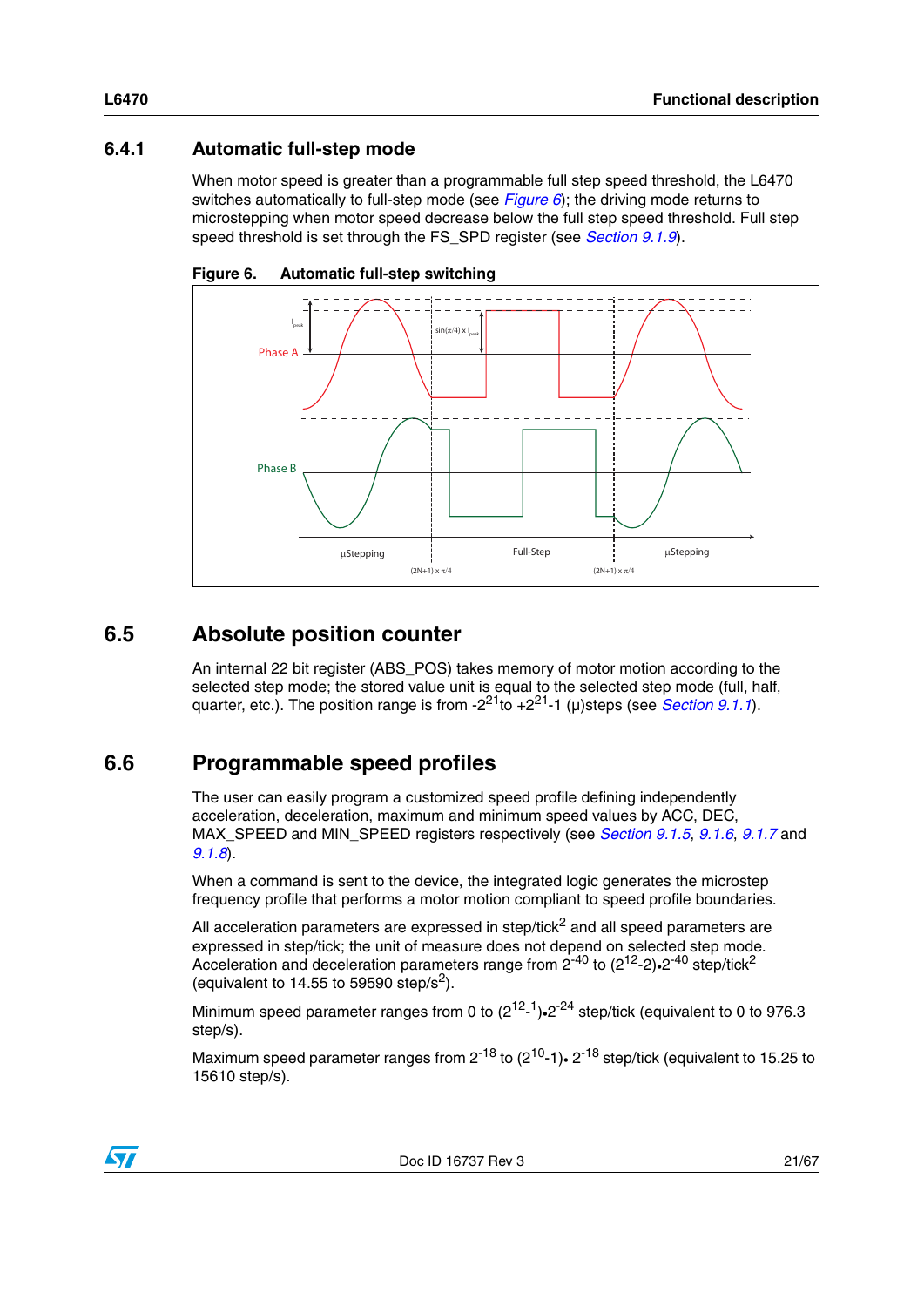### <span id="page-21-0"></span>**6.6.1 Infinite acceleration/deceleration mode**

When ACC register value is set to max (0xFFF), system works in "infinite acceleration mode": acceleration and deceleration phases are totally skipped as shown in *[Figure 7](#page-21-1)*.

It is not possible to skip the acceleration or deceleration phase independently.

#### <span id="page-21-1"></span>**Figure 7. Speed profile in infinite acceleration/deceleration mode**



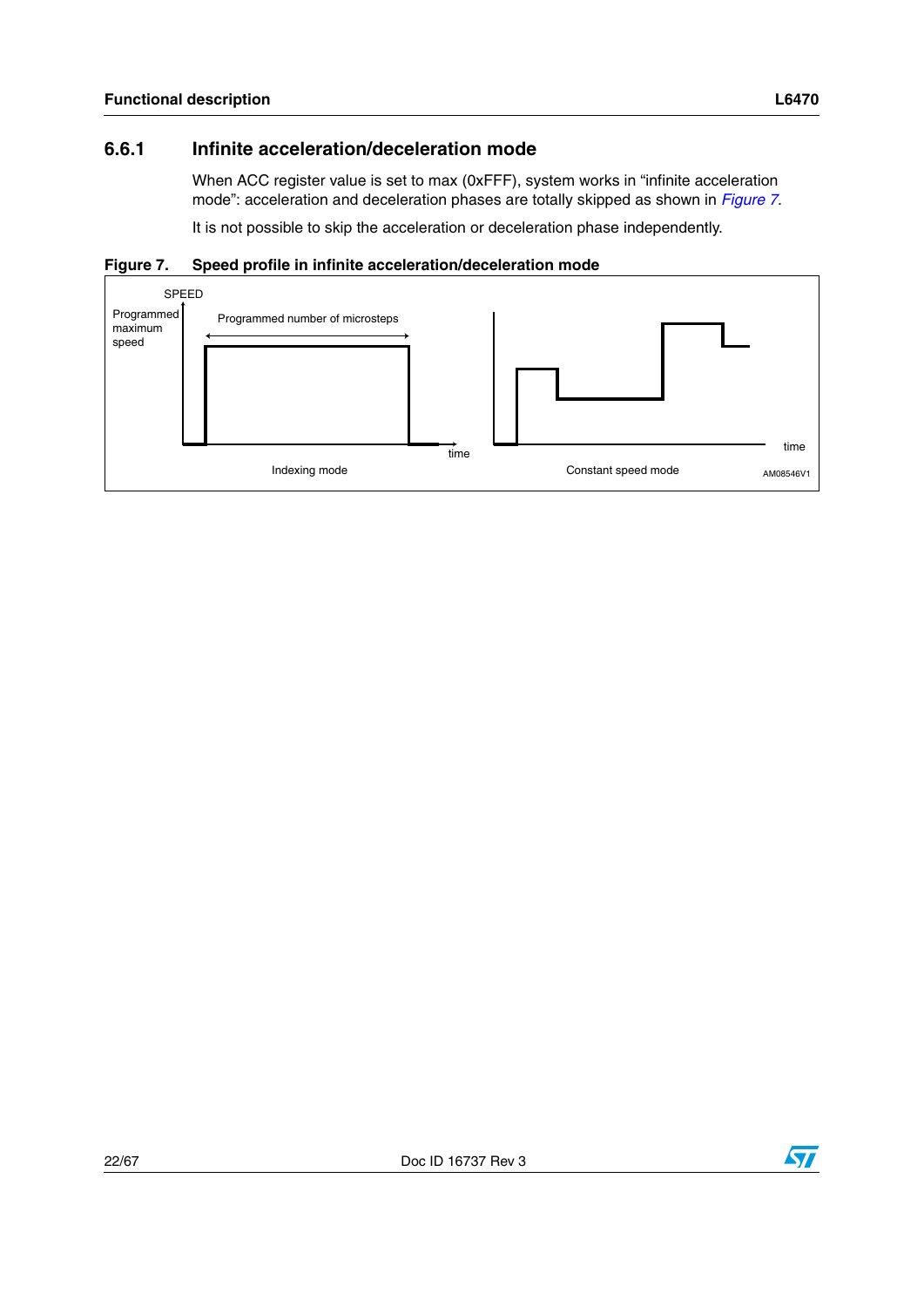### <span id="page-22-0"></span>**6.7 Motor control commands**

The L6470 can accept different types of commands:

- constant speed commands (Run, GoUntil, ReleaseSW),
- absolute positioning commands (GoTo, GoTo\_DIR, GoHome, GoMark),
- motion commands (Move),
- stop commands (SoftStop, HardStop, SoftHiz, HardHiz).

For detailed command descriptions refer to *[Section 9.2 on page 54](#page-53-0)*.

#### <span id="page-22-1"></span>**6.7.1 Constant speed commands**

A constant speed command produces a motion in order to reach and maintain a userdefined target speed starting from the programmed minimum speed (set in MIN\_SPEED register) and with the programmed acceleration/deceleration value (set in ACC and DEC registers). A new constant speed command can be requested anytime.

<span id="page-22-3"></span>



#### <span id="page-22-2"></span>**6.7.2 Positioning commands**

An absolute positioning command produces a motion in order to reach a user-defined position that is sent to the device together with the command. The position can be reached performing the minimum path (minimum physical distance) or forcing a direction (see *[Figure 9](#page-23-2)*).

Performed motor motion is compliant to programmed speed profile boundaries (acceleration, deceleration, minimum and maximum speed).

Note that with some speed profiles or positioning commands, the deceleration phase can start before the maximum speed is reached.

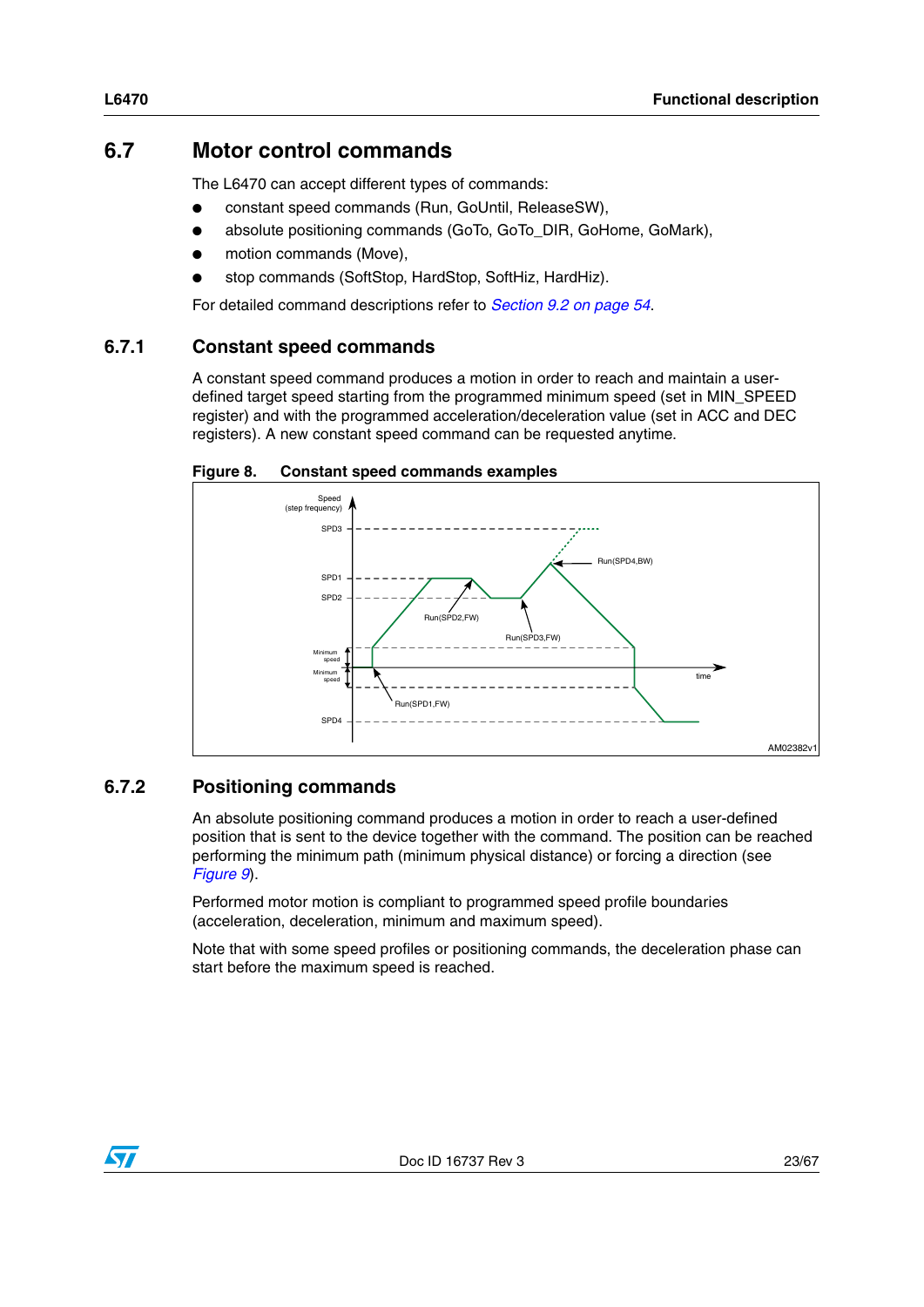<span id="page-23-2"></span>



#### <span id="page-23-0"></span>**6.7.3 Motion commands**

Motion commands produce a motion in order to perform a user-defined number of microsteps in a user-defined direction that are sent to the device together with the command (see *[Figure 10](#page-23-3)*).

Performed motor motion is compliant to programmed speed profile boundaries (acceleration, deceleration, minimum and maximum speed).

Note that with some speed profiles or motion commands, the deceleration phase can start before the maximum speed is reached.



<span id="page-23-3"></span>

#### <span id="page-23-1"></span>**6.7.4 Stop commands**

A stop command forces the motor to stop. Stop commands can be sent anytime.

SoftStop command causes the motor to decelerate with programmed deceleration value until MIN\_SPEED value is reached and then stops the motor keeping the rotor position (a holding torque is applied).

HardStop command stops the motor instantly ignoring deceleration constrain and keeping the rotor position (a holding torque is applied).

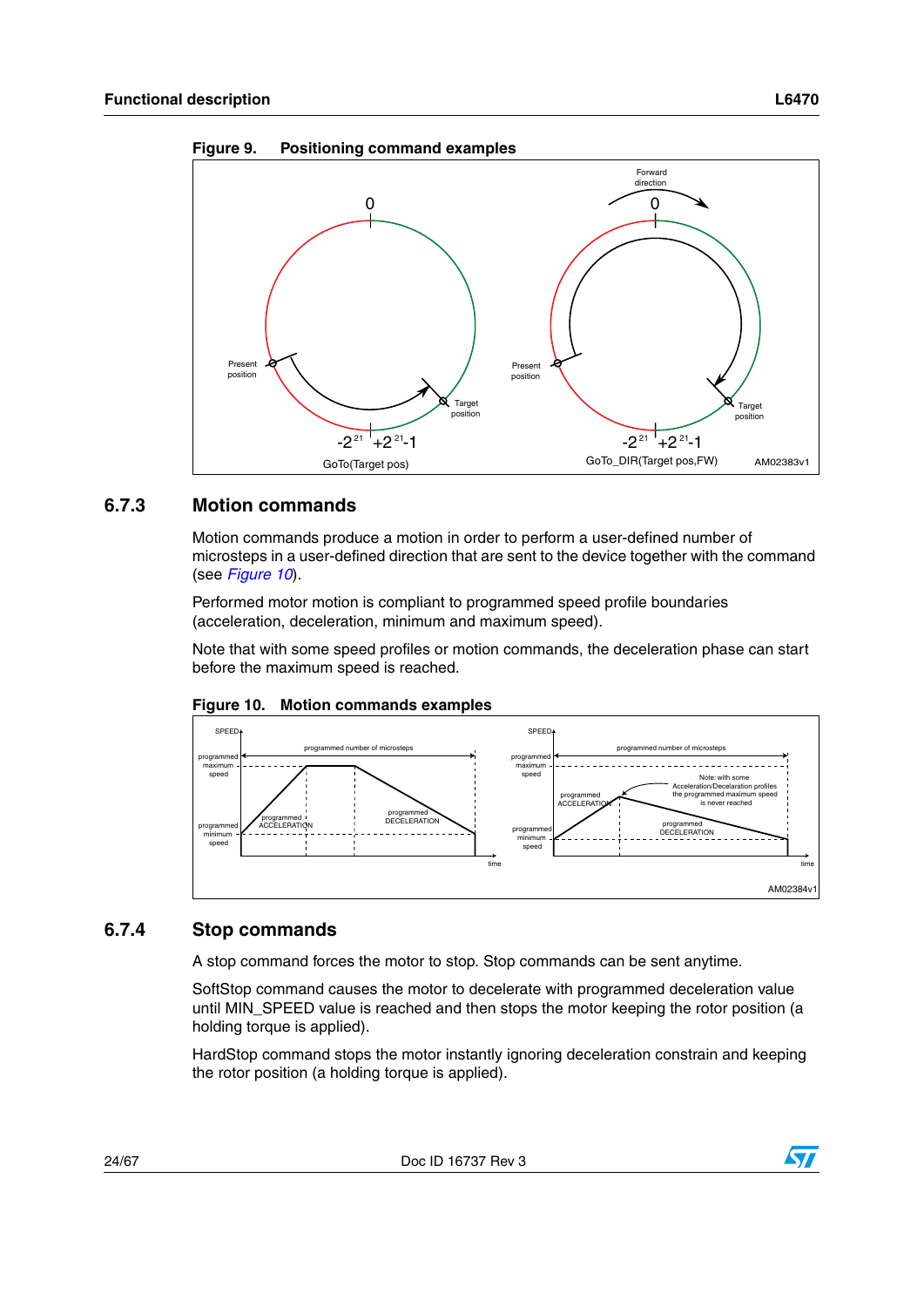SoftHiZ command causes the motor to decelerate with programmed deceleration value until MIN\_SPEED value is reached and then forces the bridges in high impedance state (no holding torque is present).

HardHiZ command instantly forces the bridges in high impedance state (no holding torque is present).

#### <span id="page-24-0"></span>**6.7.5 Step-clock mode**

In step clock mode the motor motion is defined by the step clock signal applied to STCK pin. At each step clock rising edge, the motor is moved of one microstep in the programmed direction and absolute position is consequently updated.

When the system is in step clock mode the SCK MOD flag in STATUS register is raised, SPEED register is set to zero and motor status is considered stopped whatever the STCK signal frequency (MOT\_STATUS parameter in STATUS register equal to "00").

#### <span id="page-24-1"></span>**6.7.6 GoUntil and ReleaseSW commands**

In most applications the power-up position of the stepper motor is undefined, so an initialization algorithm driving the motor to a known position is necessary.

The GoUntil and ReleaseSW commands can be used in combination with external switch input (see *[Section 6.13](#page-28-0)*) to easily initialize the motor position.

GoUntil command makes the motor run at target constant speed until the SW input is forced low (falling edge). When this event occurs, one of the following actions can be performed:

- ABS\_POS register is set to zero (home position) and the motor decelerates to zero speed (as a SoftStop command);
- ABS POS register value is stored into MARK register and the motor decelerates to zero speed (as a SoftStop command).

If the SW\_MODE bit of CONFIG register is set to '0', the motor do not decelerates but it immediately stops (as a HardStop command).

ReleaseSW command makes the motor run at programmed minimum speed until the SW input is forced high (rising edge). When this event occurs, one of the following actions can be performed:

- ABS POS register is set to zero (home position) and the motor immediately stops (as a HardStop command);
- ABS POS register value is stored into MARK register and the motor immediately stops (as a HardStop command).

If the programmed minimum speed is lesser than 5 step/s, the motor is driven at 5 step/s.

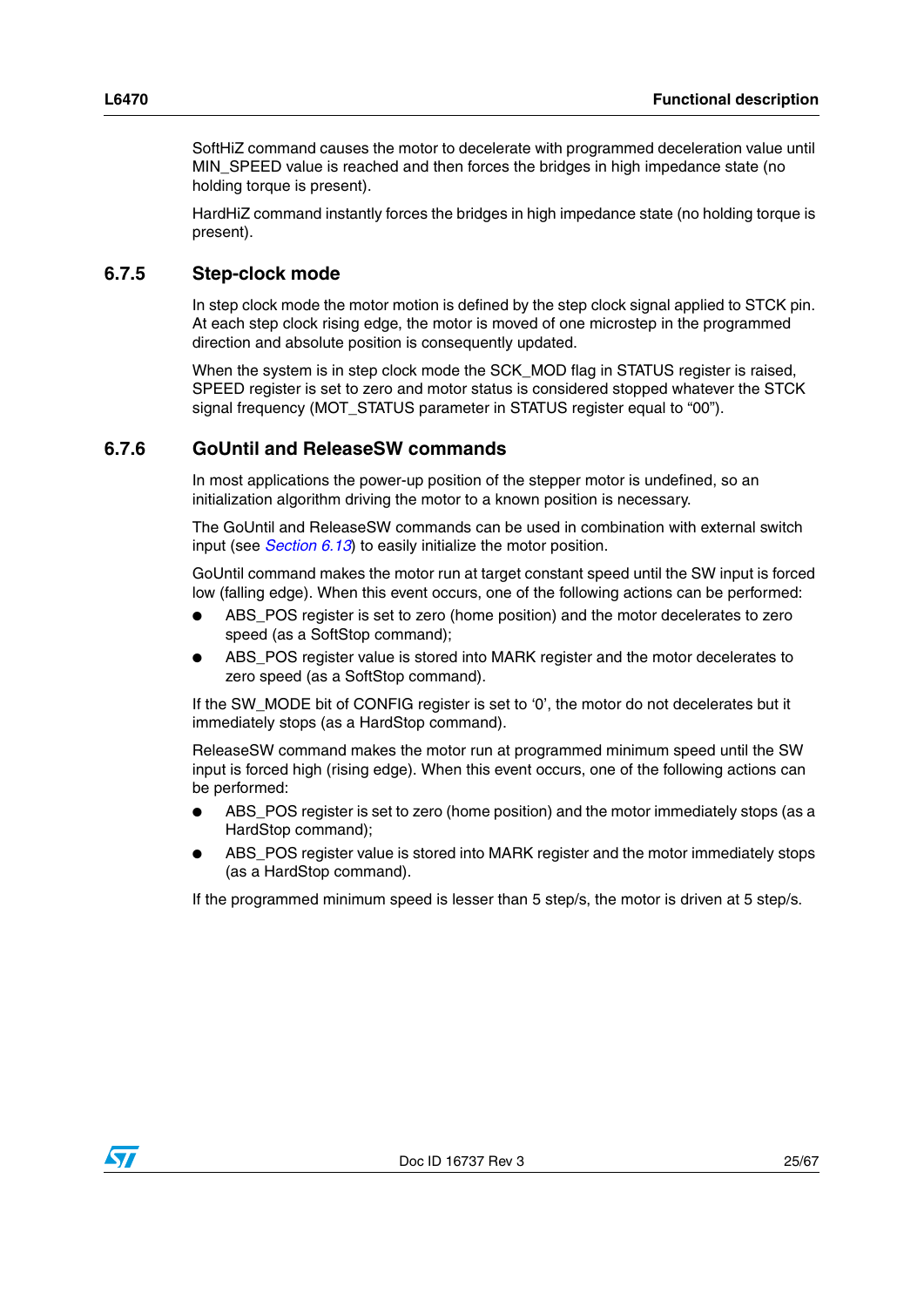<span id="page-25-0"></span>The control logic clock can be supplied by the internal 16 MHz oscillator, an external oscillator (crystal or ceramic resonator) or a direct clock signal.

These working modes can be selected by EXT\_CLK and OSC\_SEL parameters in the CONFIG register (see *[Table 23](#page-47-0)*).

At power-up the device starts using the internal oscillator and provides a 2 MHz clock signal on the OSCOUT pin.

#### **Attention: In any case, before changing clock source configuration, a hardware reset is mandatory. Switching to different clock configurations during operation could cause unexpected behavior.**

### <span id="page-25-1"></span>**6.8.1 Internal oscillator**

In this mode the internal oscillator is activated and OSCIN is unused. If OSCOUT clock source is enabled, OSCOUT pin provides a 2, 4, 8 or 16 MHz clock signal (according to OSC\_SEL value); otherwise it is unused (see *[Figure 11](#page-26-1)*).

#### <span id="page-25-2"></span>**6.8.2 External clock source**

Two types of external clock source can be selected: crystal/ceramic resonator or direct clock source. Four programmable clock frequencies are available for each external clock source: 8, 16, 24 and 32 MHz.

When an external crystal/resonator is selected, OSCIN and OSCOUT pins are used to drive the crystal/resonator (see *[Figure 11](#page-26-1)*). Crystal/resonator and load capacitors  $(C_1)$  must be placed as close as possible to the pins. Refer to *[Table 8](#page-25-3)* for the choice of the load capacitor value according to the external oscillator frequency.

| Crystal/resonator freq. (1) | $C_1^{(2)}$                              |
|-----------------------------|------------------------------------------|
| 8MHz                        | 25pF (ESR <sub>max</sub> = 80 $\Omega$ ) |
| 16MHz                       | 18pF (ESR <sub>max</sub> = 50 $\Omega$ ) |
| 24MHz                       | 15pF (ESR <sub>max</sub> = 40 $\Omega$ ) |
| 32MHz                       | 10pF (ESR <sub>max</sub> = 40 $\Omega$ ) |

<span id="page-25-3"></span>Table 8. **CL values according to external oscillator frequency** 

1. First harmonic resonance frequency.

2. Lower ESR value allows driving greater load capacitors.

If a direct clock source is used, it must be connected to OSCIN pin and OSCOUT pin supplies the inverted OSCIN signal (see *[Figure 11](#page-26-1)*).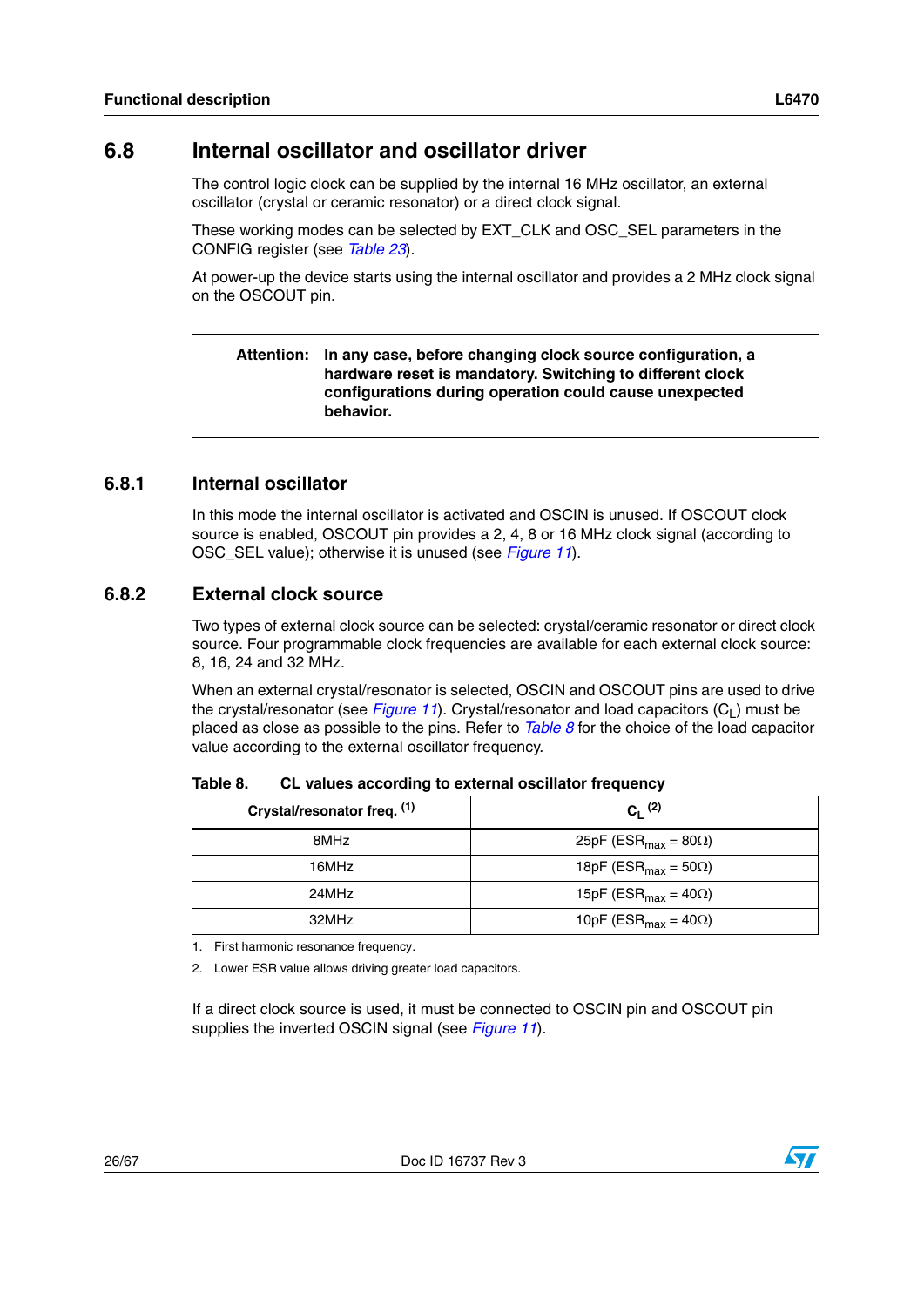

<span id="page-26-1"></span>**Figure 11. OSCIN and OSCOUT pins configurations**

*Note: When OSCIN is UNUSED, it should be left floating. When OSCOUT is UNUSED it should be left floating.*

## <span id="page-26-0"></span>**6.9 Overcurrent detection**

When the current in any of the power MOSFETs exceeds a programmed overcurrent threshold, STATUS register OCD flag is forced low until the overcurrent event is expired and a GetStatus command is sent to the IC (see paragraphs *[9.1.22](#page-51-0)* and *[9.1.17](#page-44-0)*). Overcurrent event expires when all the power MOSFET currents fall below the programmed overcurrent threshold.

The overcurrent threshold can be programmed through the OCD\_TH register in one of 16 available values ranging from 375 mA to 6 A with steps of 375 mA (see *[Table 9](#page-37-2)*, paragraph *[9.1.17](#page-44-0)*).

It is possible to set if an overcurrent event causes or not the MOSFETs turn-off (bridges in high impedance status)acting on OC\_SD bit in the CONFIG register (see paragraph *[9.1.21](#page-46-1)*). The OCD flag in the STATUS register is raised anyway (see *[Table 34](#page-51-2)*, paragraph *[9.1.22](#page-51-0)*).

When the IC outputs are turned-off by an OCD event, they cannot be turned on until the OCD flag is released by a GetStatus command.

**Attention: The overcurrent shutdown is a critical protection feature. It is not recommended to disable it.**

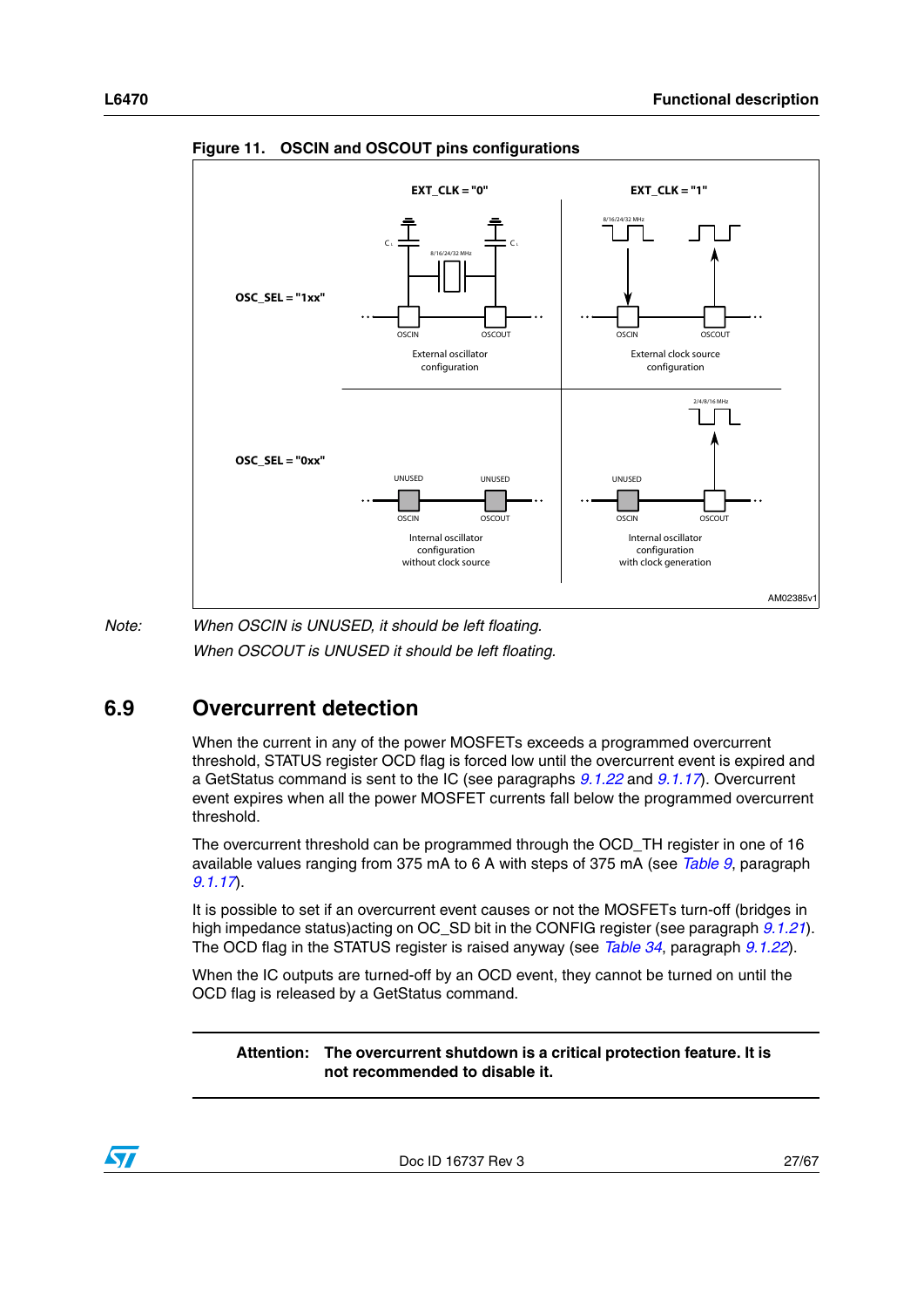<span id="page-27-0"></span>The L6470 provides a motor supply UVLO protection. When the motor supply voltage falls below the  $V_{\text{SthOff}}$  threshold voltage, STATUS register UVLO flag is forced low. When a GetStatus command is sent to the IC, and the undervoltage condition is expired, the UVLO flag is released (see paragraphs *[9.1.22](#page-51-0)* and *[9.2.20](#page-62-0)*). Undervoltage condition expires when the motor supply voltage goes over the  $V_{\text{SthOn}}$  threshold voltage. When the device is in undervoltage condition no motion command can be performed. UVLO flag is forced low by logic reset (power-up included) even if no UVLO condition is present.

### <span id="page-27-1"></span>**6.11 Thermal warning and thermal shutdown**

An internal sensor allows the L6470 to detect when the device internal temperature exceeds a thermal warning or an overtemperature threshold.

When the thermal warning threshold  $(T_{i(WRN)})$  is reached the TH\_WRN bit in the STATUS register is forced low (see paragraph  $9.1.22$ ) until the temperature decrease below  $T_{i(WRN)}$ and a GetStatus command is sent to the IC (see paragraphs *[9.1.22](#page-51-0)* and *[9.2.20](#page-62-0)*).

When the thermal shutdown threshold  $(T_{j(OFF)})$  is reached the device goes in thermal shutdown condition: the TH\_SD bit in the STATUS register is forced low, the power bridges are disabled bridges in high impedance state and the HiZ bit in the STATUS register is raised (see paragraph *[9.1.22](#page-51-0)*).

Thermal shutdown condition only expires when the temperature goes below the thermal warning threshold  $(T_{j(WRN)})$ .

On exit from thermal shutdown condition the bridges are still disabled (HiZ flag high); whichever motion command makes the device exiting from High Z state (HardStop and SoftStop included).

### <span id="page-27-2"></span>**6.12 Reset and standby**

The device can be reset and put into standby mode through a dedicated pin. When STBY\RST pin is driven low, the bridges are left open (High Z state), the internal charge pump is stopped, the SPI interface and control logic are disabled and the internal 3 V voltage regulator maximum output current is reduced to  $I_{REG.STBY}$ ; as a result the L6470 heavily reduces the power consumption. At the same time the registers values are reset to default and all protection functions are disabled. STBY\RST input has to be forced low at least for  $t_{STBY,min}$  in order to ensure the complete switch to standby mode.

On exit from standby mode, as well as for IC power-up, a delay of up to  $t_{\text{loqicwu}}$  must be given before applying a new command to allow proper oscillator and logic startup and a delay of up to  $t_{\text{cyl}}$  must be given to allow the charge pump startup.

On exit from standby mode the bridges are disabled (HiZ flag high) and whichever motion command makes the device exiting from High Z state (HardStop and SoftStop included).

**Attention: It is not recommended to reset device when outputs are active. The device should be switched to high impedance state before being reset.**

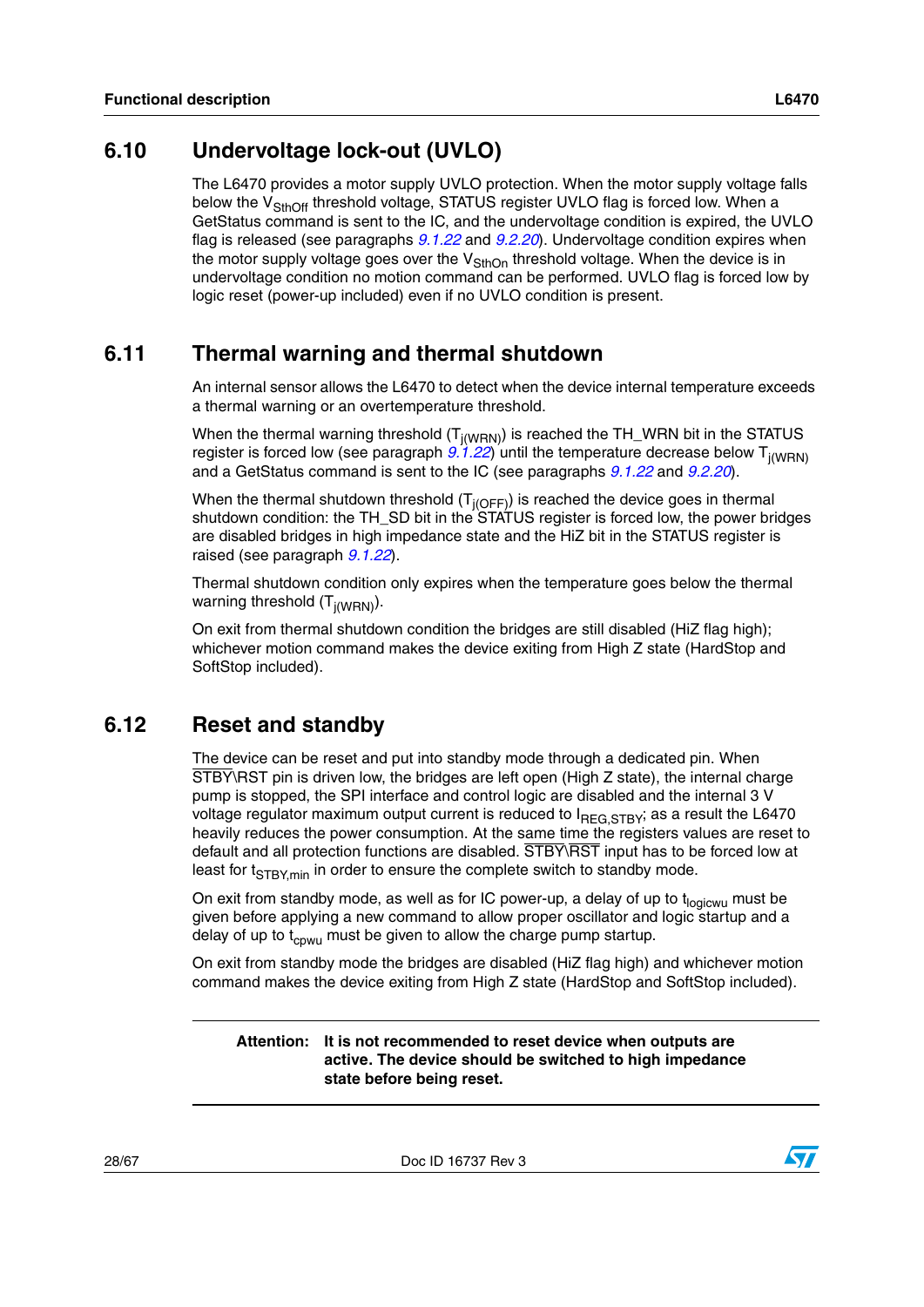## <span id="page-28-0"></span>**6.13 External switch (SW pin)**

The SW input is internally pulled-up to  $V_{DD}$  and detects if the pin is open or connected to ground (see *[Figure 12](#page-28-1)*).

The SW  $F$  bit of STATUS register indicates if the switch is open ('0') or closed ('1') (see paragraph *[9.1.22](#page-51-0)*); the bit value is refreshed at every system clock cycle (125 ns). SW\_EVN flag of STATUS register is raised when a switch turn-on event (SW input falling edge) is detected (see paragraph *[9.1.22](#page-51-0)*). A GetStatus command releases the SW\_EVN flag (see paragraph *[9.2.20](#page-62-0)*.

By default a switch turn-on event causes a HardStop interrupt (SW\_MODE bit of CONFIG register set to '0'). Otherwise (SW\_MODE bit of CONFIG register set to '1'), switch input events do not cause interrupts and the switch status information are at user disposal (see *[Table 34](#page-51-2)*, paragraph *[9.1.22](#page-51-0)*).

The switch input can used by GoUntil and ReleaseSW commands as described in paragraph *[9.2.10](#page-58-1)* and *[9.2.11](#page-59-0)*.

If the SW input is not used, it should be connected to VDD.

#### <span id="page-28-1"></span>**Figure 12. External switch connection**



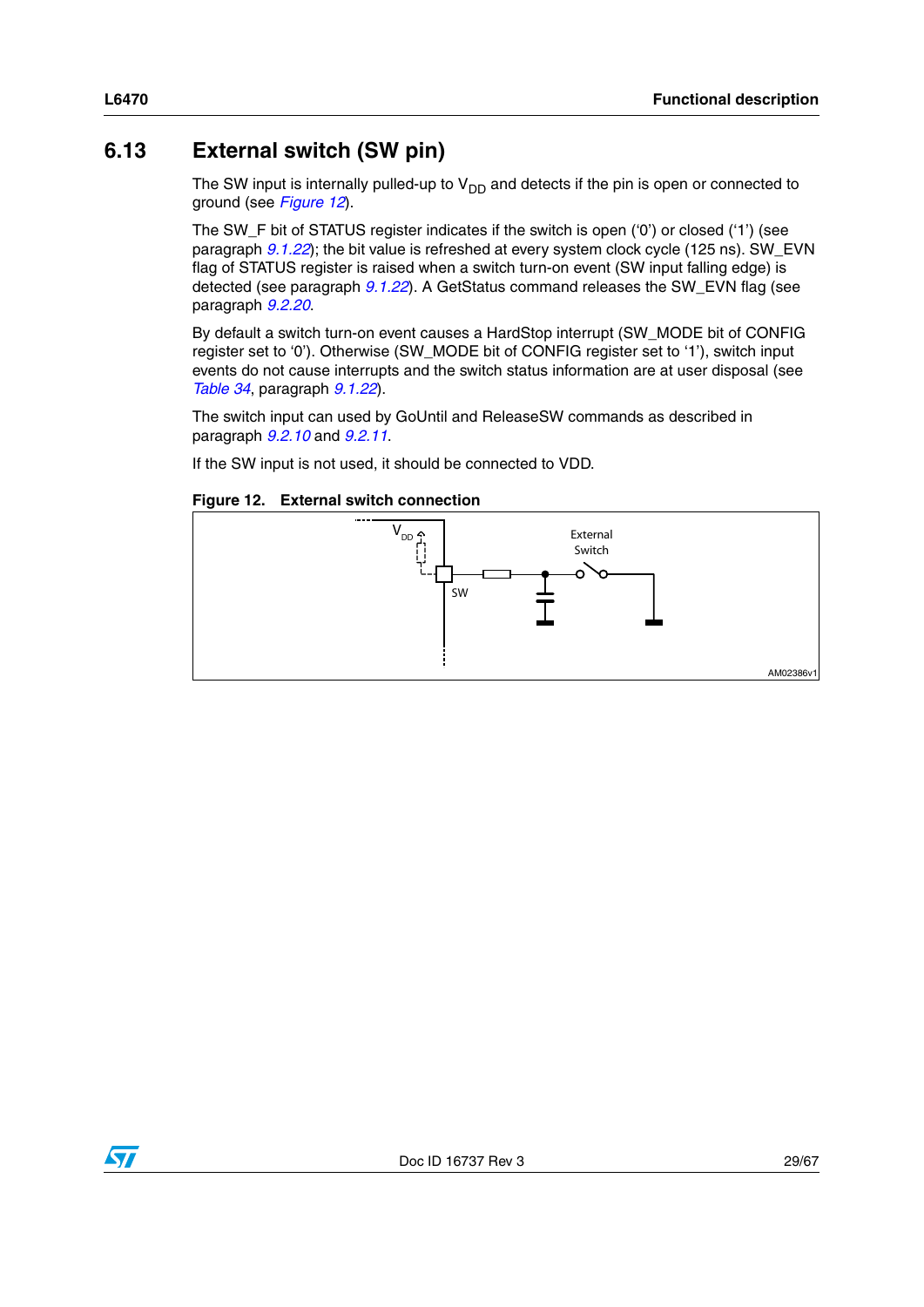### <span id="page-29-0"></span>**6.14 Programmable DMOS slew-rate, dead-time and blanking-time**

Using the POW SR parameter in the CONFIG register, it is possible to set the commutation speed of the power bridges output (see *[Table 26](#page-48-1)*, paragraph *[9.1.21](#page-46-1)*).

### <span id="page-29-1"></span>**6.15 Integrated analog to digital converter**

The L6470 integrates a  $N_{ADC}$  bit ramp-compare analog to digital converter with a reference voltage equal to VREG. The analog to digital converter input is available through the ADCIN pin and the conversion result is available in the ADC\_OUT register (see paragraph *[9.1.16](#page-43-2)*).

Sampling frequency is equal to the programmed PWM frequency.

The ADC OUT value can be used for motor supply voltage compensation or can be at user disposal.

### <span id="page-29-2"></span>**6.16 Internal voltage regulator**

The L6470 integrates a voltage regulator which generates a 3 V voltage starting from motor power supply (VSA and VSB). In order to make the voltage regulator stable, at least 22 µF should be connected between VREG pin and ground (suggested value is 47  $\mu$ F).

The internal voltage regulator can be used to supply the VDD pin in order to make the device digital output range 3.3 V compatible (*[Figure 13](#page-29-3)*). A digital output range 5 V compatible can be obtained connecting VDD pin to an external 5 V voltage source. In both cases, a 10 µF capacitance should be connected to VDD pin in order to obtain a correct operation.

The internal voltage regulator is able to supply a current up to  $I_{REG,MAX}$ , internal logic consumption included ( $I<sub>logic</sub>$ ). When the device is in standby mode the maximum current that can be supplied is  $I_{REG}$ ,  $STBY$ , internal consumption included ( $I_{logic}$ ,  $STBY$ ).

If an external 3.3 V regulated voltage is available, it can be applied to the VREG pin in order to supply all the internal logic and avoiding power dissipation of the internal 3 V voltage regulator (*[Figure 13](#page-29-3)*). External voltage regulator should never sink current from VREG pin.



<span id="page-29-3"></span>**Figure 13. Internal 3 V linear regulator** 

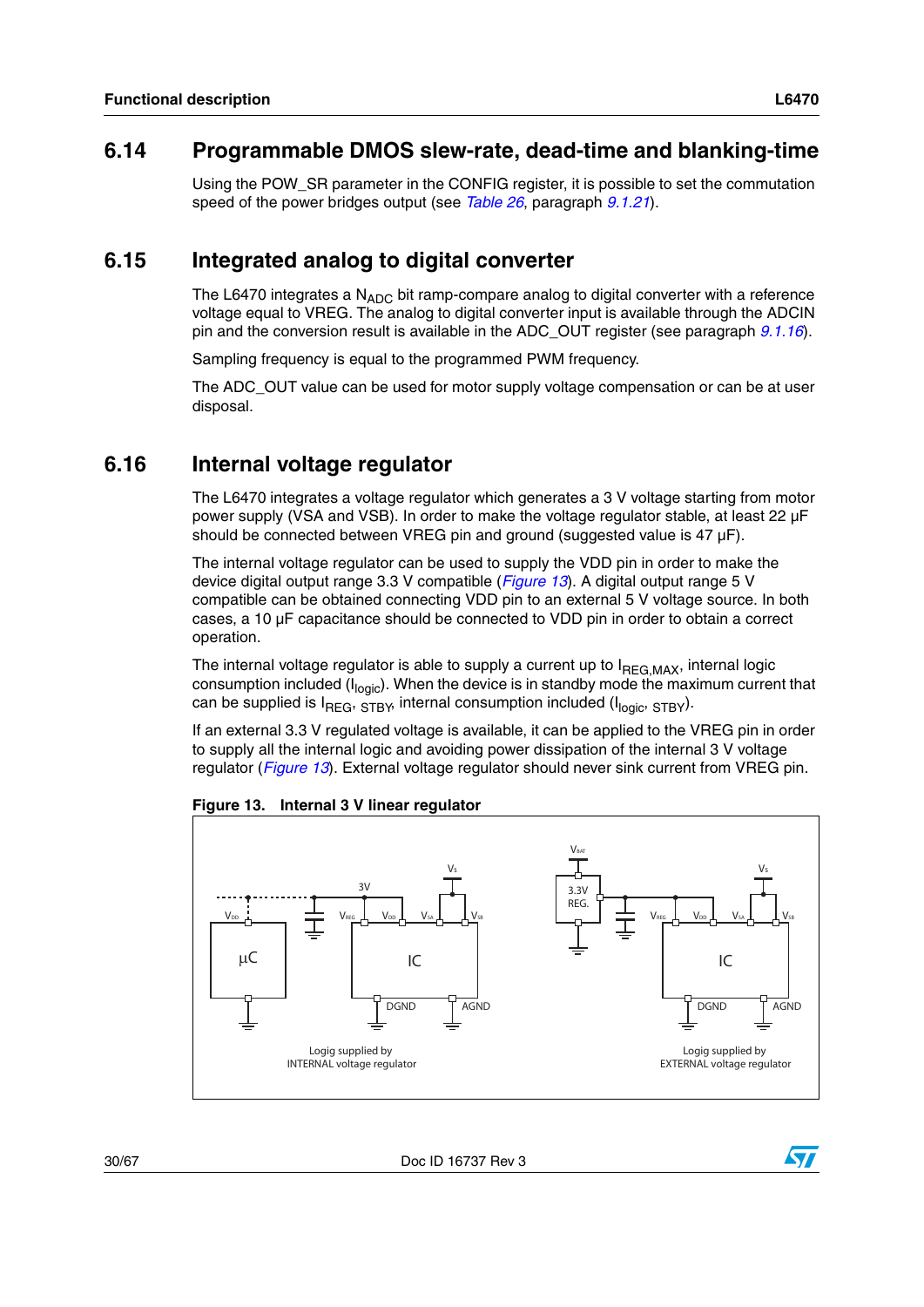### <span id="page-30-0"></span>**6.17 BUSY\SYNC pin**

This pin is an open drain output which can be used as busy flag or synchronization signal according to SYNC\_EN bit value (STEP\_MODE register).

### <span id="page-30-1"></span>**6.17.1 BUSY operation mode**

The pin works as busy signal when SYNC\_EN bit is set low (default condition). In this mode the output is forced low while a constant speed, absolute positioning or motion command is under execution. The BUSY pin is released when command has been executed (target speed or target position reached). The STATUS register includes a BUSY flag that is the BUSY pin mirror (see paragraph *[9.1.22](#page-51-0)*).

In case of daisy-chain configuration, BUSY pins of different ICs can be hard-wired to save host controller GPIOs.

#### <span id="page-30-2"></span>**6.17.2 SYNC operation mode**

The pin works as synchronization signal when SYNC EN bit is set high. In this mode a step clock signal is provided on output according to SYNC\_SEL and STEP\_SEL parameters combination (see paragraph *[9.1.19](#page-44-2)*).

### <span id="page-30-3"></span>**6.18 FLAG pin**

By default an internal open drain transistor pulls the FLAG pin to ground when at least one of the following conditions occurs:

- Power-up or standby/reset exit,
- Stall detection on A bridge,
- Stall detection on B bridge,
- Overcurrent detection,
- Thermal warning,
- Thermal shutdown,
- UVLO.
- Switch turn-on event,
- Wrong command,
- Non performable command.

It is possible to mask one or more alarm conditions by programming the ALARM\_EN register (see paragraph *[9.1.20](#page-46-0)*, *[Table 21](#page-46-3)*). If the corresponding bit of ALARM\_EN register is low, the alarm condition is masked and it does not cause a FLAG pin transition; all other actions imposed by alarm conditions are performed anyway. In case of daisy-chain configuration, FLAG pins of different ICs can be or-wired to save host controller GPIOs.

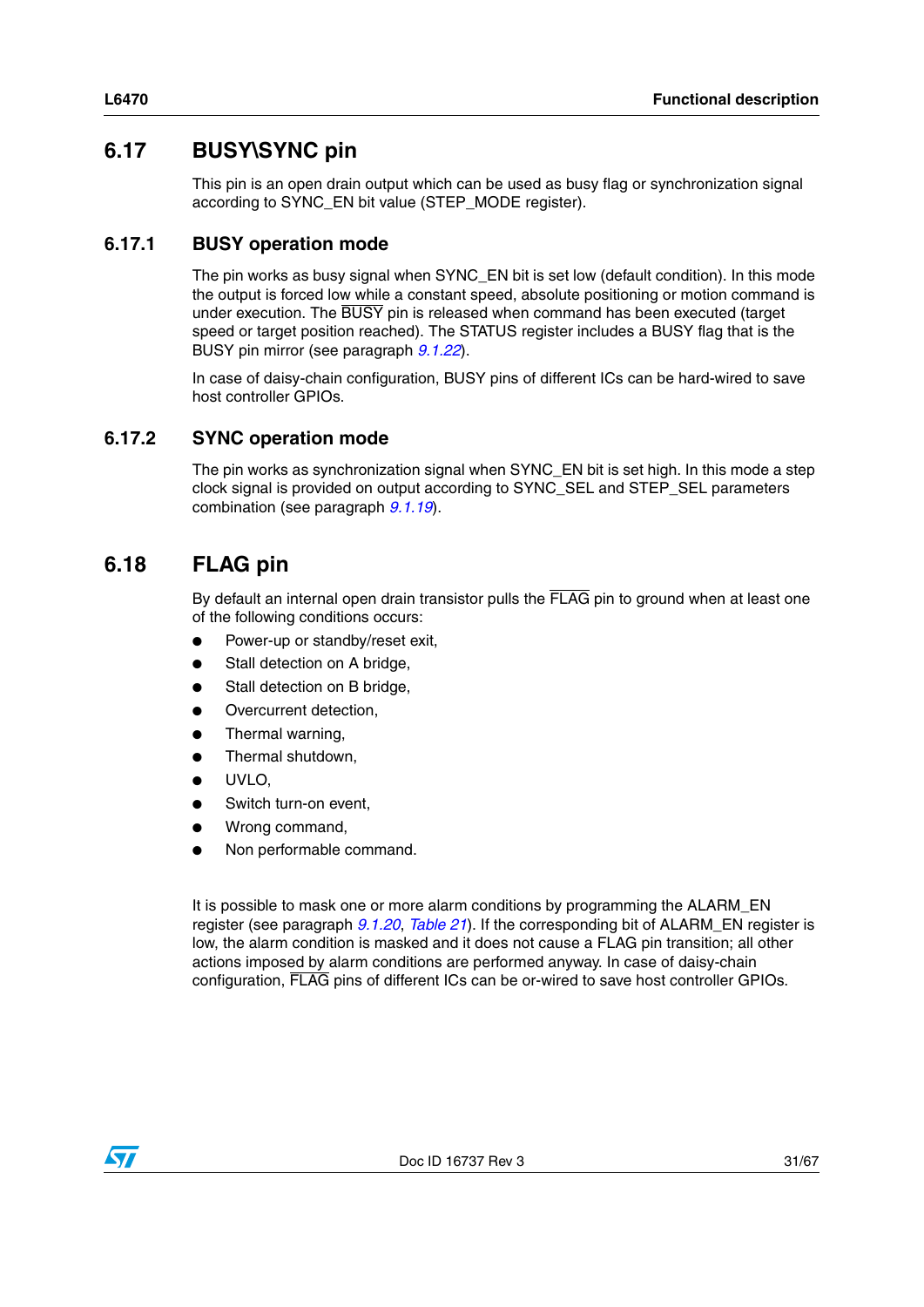### <span id="page-31-0"></span>**7 Phase current control**

The L6470 controls the phase current applying a sinusoidal voltage to motor windings. Phase current amplitude is not directly controlled but depends on phase voltage amplitude, load torque, motor electrical characteristics and rotation speed. Sinewave amplitude is proportional to the motor supply voltage multiplied by a coefficient  $(K_{VA})$ .  $K_{VA}$  ranges from 0 to 100% and the sinewave amplitude can be obtained through the following formula:

#### **Equation 1**

$$
V_{OUT} = V_S \cdot K_{VAL}
$$

Different  $K<sub>VAL</sub>$  values can be programmed for acceleration, deceleration and constant speed phases and when motor is stopped (HOLD phase) through KVAL\_ACC, KVAL\_DEC, KVAL\_RUN and KVAL\_HOLD registers (see paragraph *[9.1.10](#page-41-1)*). KVAL value is calculated according following formula:

#### **Equation 2**

$$
\mathsf{K}_{\mathsf{VAL}} = \big( [\mathsf{K}_{\mathsf{VAL\_X}} + \mathsf{BEMF\_COMP} ] \times \mathsf{VSCOMP} \times \mathsf{K\_THEN} \big) \times \mathsf{microstep}
$$

Where  $K_{VAL}$  x is the starting  $K_{VAL}$  value programmed for present motion phase (KVAL\_ACC, KVAL\_DEC, KVAL\_RUN or KVAL\_HOLD), BEMF\_COMP is the BEMF compensation curve value, VSCOMP and K\_THERM are the motor supply voltage and winding resistance compensation factors and microstep is the current microstep value (fraction of target peak current).

L6470 offers various methods to guarantee a stable current value, allowing the compensation of:

- low speed optimization (see paragraph [7.3](#page-32-1))
- back electromotive force value (see paragraph [7.4](#page-33-0));
- motor supply voltage variation (see paragraph [7.5](#page-33-1));
- windings resistance variation (see paragraph [7.6](#page-34-0)).

#### <span id="page-31-1"></span>**7.1 PWM sinewave generators**

The two voltage sinewaves applied to stepper motor phases are generated by two PWM modulators.

The PWM frequency (f<sub>PWM</sub>) is proportional to the oscillator frequency (f<sub>OSC</sub>) and can be obtained through the following formula:

#### **Equation 3**

$$
f_{\text{PWM}} = \frac{f_{\text{OSC}}}{512 \cdot N} \cdot m
$$

'N' is the integer division factor and 'm' is the multiplication factor. 'N' and 'm' values can be programmed by F\_PWM\_INT and F\_PWM\_DEC parameters in CONFIG register (see *[Table 28](#page-48-3)* and *[Table 29](#page-49-0)*, paragraph *[9.1.21](#page-46-1)*).

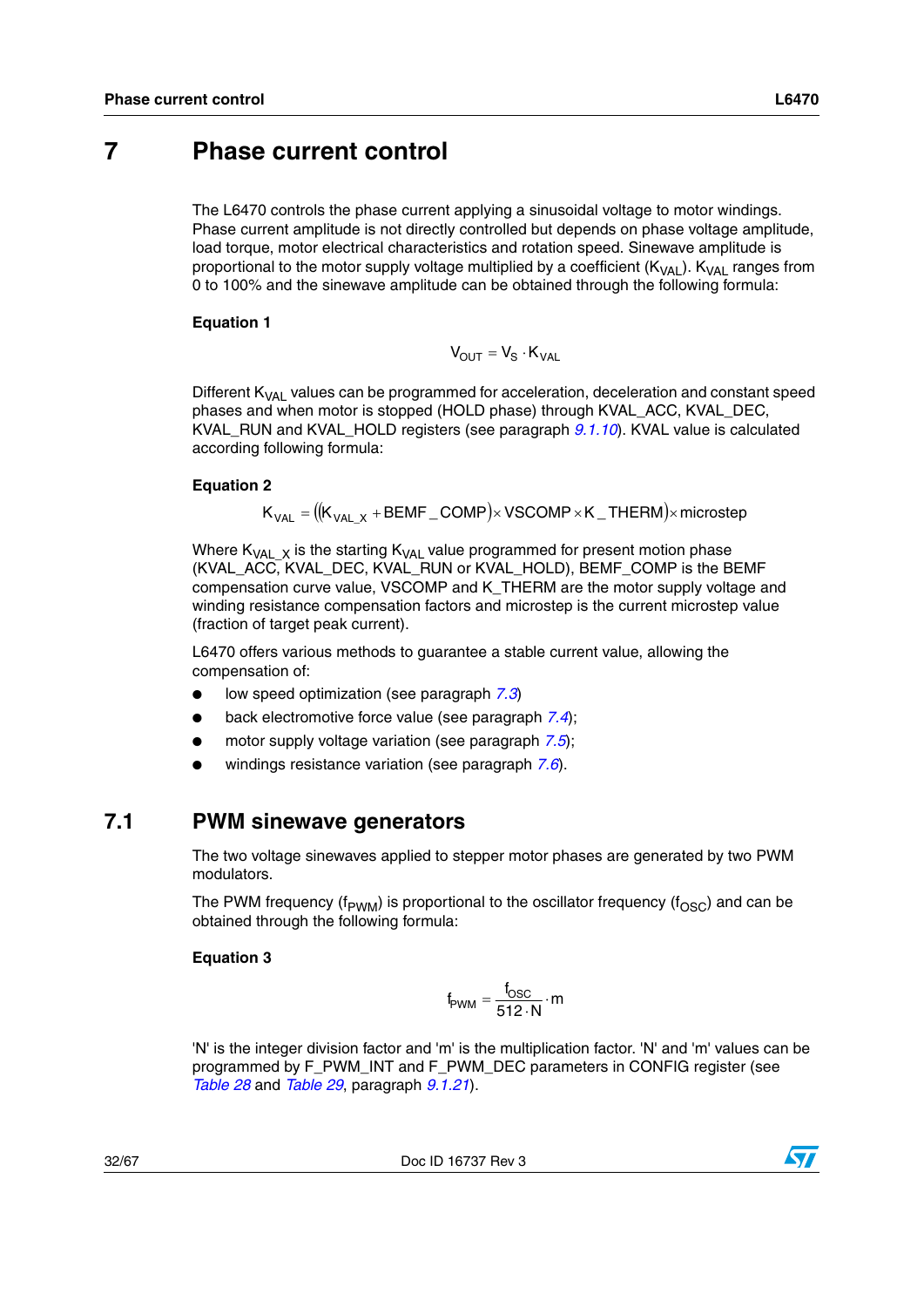Available PWM frequencies are listed in paragraph *[9.1.21](#page-46-1)* from *[Table 30](#page-49-1)* to *[Table 33](#page-51-1)*.

### <span id="page-32-0"></span>**7.2 Sensorless stall detection**

Depending on motor speed and load angle characteristics, L6470 offers a motor stall condition detection using a programmable current comparator.

When a stall event occurs, the respective flag (STEP\_LOSS\_A or STEP\_LOSS\_B) is forced low until a GetStaus command or a system reset occurs (see paragraph *[9.2.20](#page-62-0)*).

### <span id="page-32-1"></span>**7.3 Low speed optimization**

When motor is driven at a very low speed using a small driving voltage, the resulting phase current can be distorted. As a consequence, the motor position is different from the ideal one (see *[Figure 14](#page-32-2)*).

L6470 implements a low speed optimization in order to remove this effect.

<span id="page-32-2"></span>**Figure 14. Current distortion and compensation**



The optimization can be enabled setting high the LSPD\_OPT bit in MIN\_SPEED register (see paragraph *[9.1.8](#page-40-2)*) and is active into speed range from zero to MIN\_SPEED. When low speed optimization is enabled, speed profile minimum speed is forced to zero.

 $\sqrt{2}$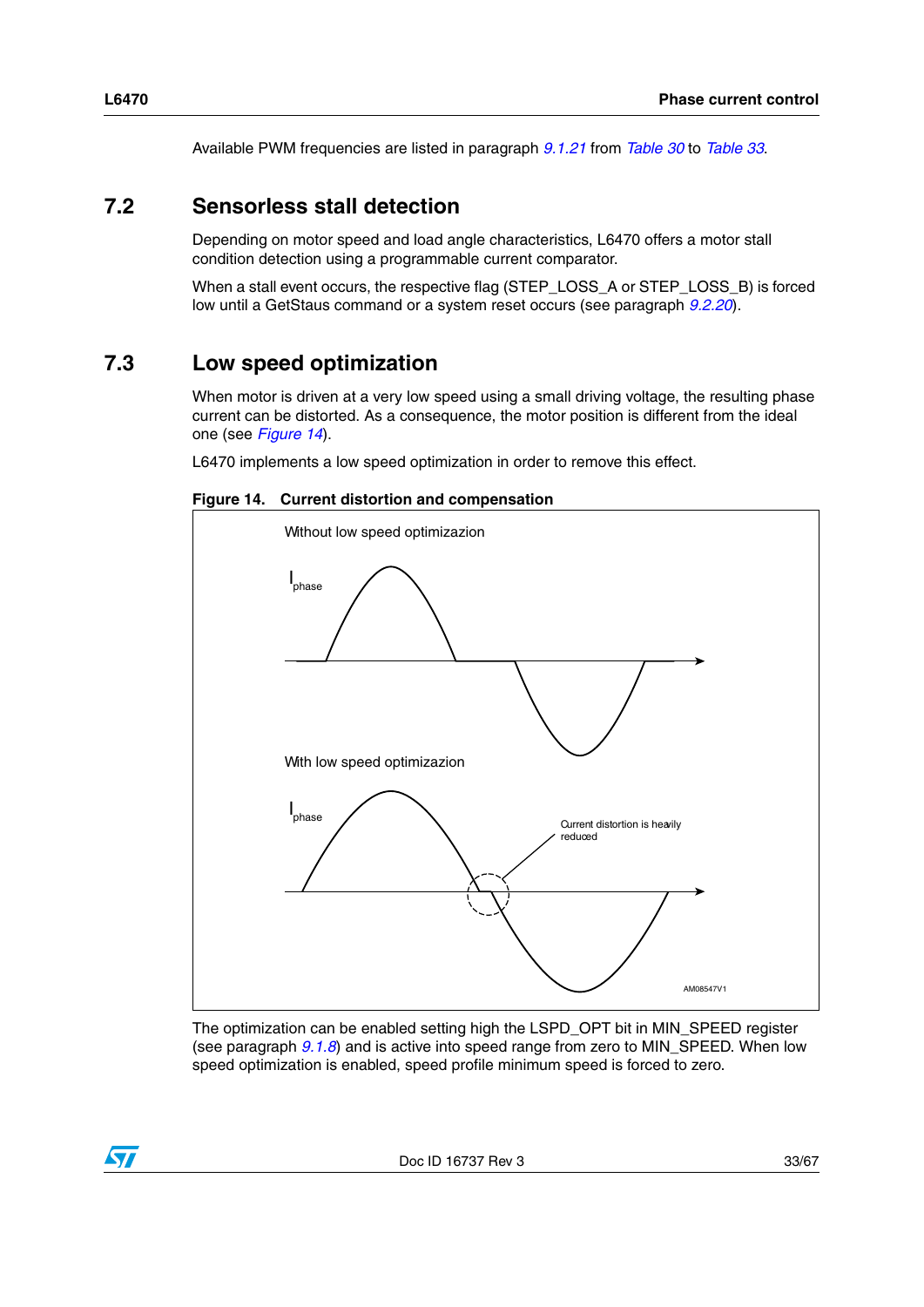### <span id="page-33-0"></span>**7.4 BEMF compensation**

Using the speed information, a compensation curve is added to the amplitude of the voltage waveform applied to the motor winding in order to compensate the BEMF variations during acceleration and deceleration (see *[Figure 15](#page-33-2)*).

Compensation curve is approximated by a stacked line with a starting slope (ST\_SLP) when speed is lower than a programmable threshold speed (INT\_SPEED) and a fine slope (FN\_SLP\_ACC and FN\_SLP\_DEC) when speed is greater than the threshold speed (see paragraphs *[9.1.11](#page-42-0)*, *[9.1.12](#page-42-1)*, *[9.1.13](#page-42-2)* and *[9.1.14](#page-43-0)*).

<span id="page-33-2"></span>



To obtain different current values during acceleration and deceleration phase two different final slope values, and consequently two different compensation curves, can be programmed.

Acceleration compensation curve is applied when the motor runs. No BEMF compensation is applied when the motor is stopped.

### <span id="page-33-1"></span>**7.5 Motor supply voltage compensation**

The sinewave amplitude generated by the PWM modulators is directly proportional to the motor supply voltage  $(V_S)$ . When the motor supply voltage is different from its nominal value, the motor phases are driven with an incorrect voltage. The L6470 can compensate motor supply voltage variations in order to avoid this effect.

The motor supply voltage should be connected to the integrated ADC input through a resistor divider in order to obtain  $V_{REG}/2$  voltage at the ADCIN pin when  $V_S$  is at its nominal value (see *[Figure 16](#page-34-1)*).

The ADC input is sampled at  $f_S$  frequency, which is equal to PWM frequency.

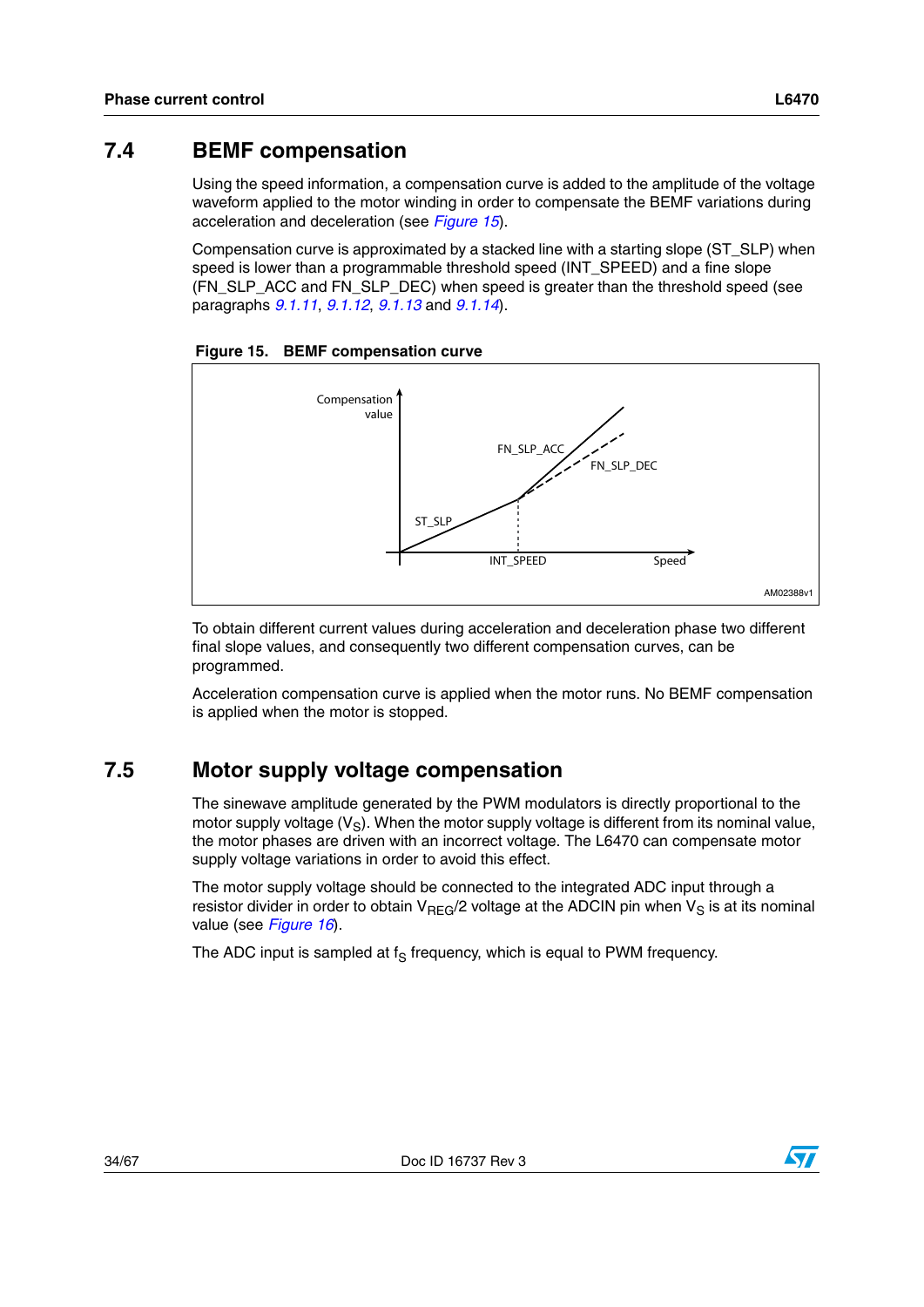

<span id="page-34-1"></span>**Figure 16. Motor supply voltage compensation circuit**

Motor supply voltage compensation can be enabled setting high the EN\_VSCOMP bit of the CONFIG register (see *[Table 22](#page-46-4)*, paragraph *[9.1.21](#page-46-1)*). If EN\_VSCOMP bit is low the compensation is disabled and the internal analog to digital converter is at user disposal; sampling rate is always equal to PWM frequency.

### <span id="page-34-0"></span>**7.6 Winding resistance thermal drift compensation**

The higher is the winding resistance the greater is the voltage to be applied in order to obtain the same phase current.

The L6470 integrates a register (K\_THERM) which can be used to compensate phase resistance increment due by temperature rising.

The value in K\_THERM register (see paragraph *[9.1.15](#page-43-1)*) multiplies duty cycle value allowing to face higher phase resistance value.

The compensation algorithm and the eventual motor temperature measurement should be implemented by microcontroller firmware.

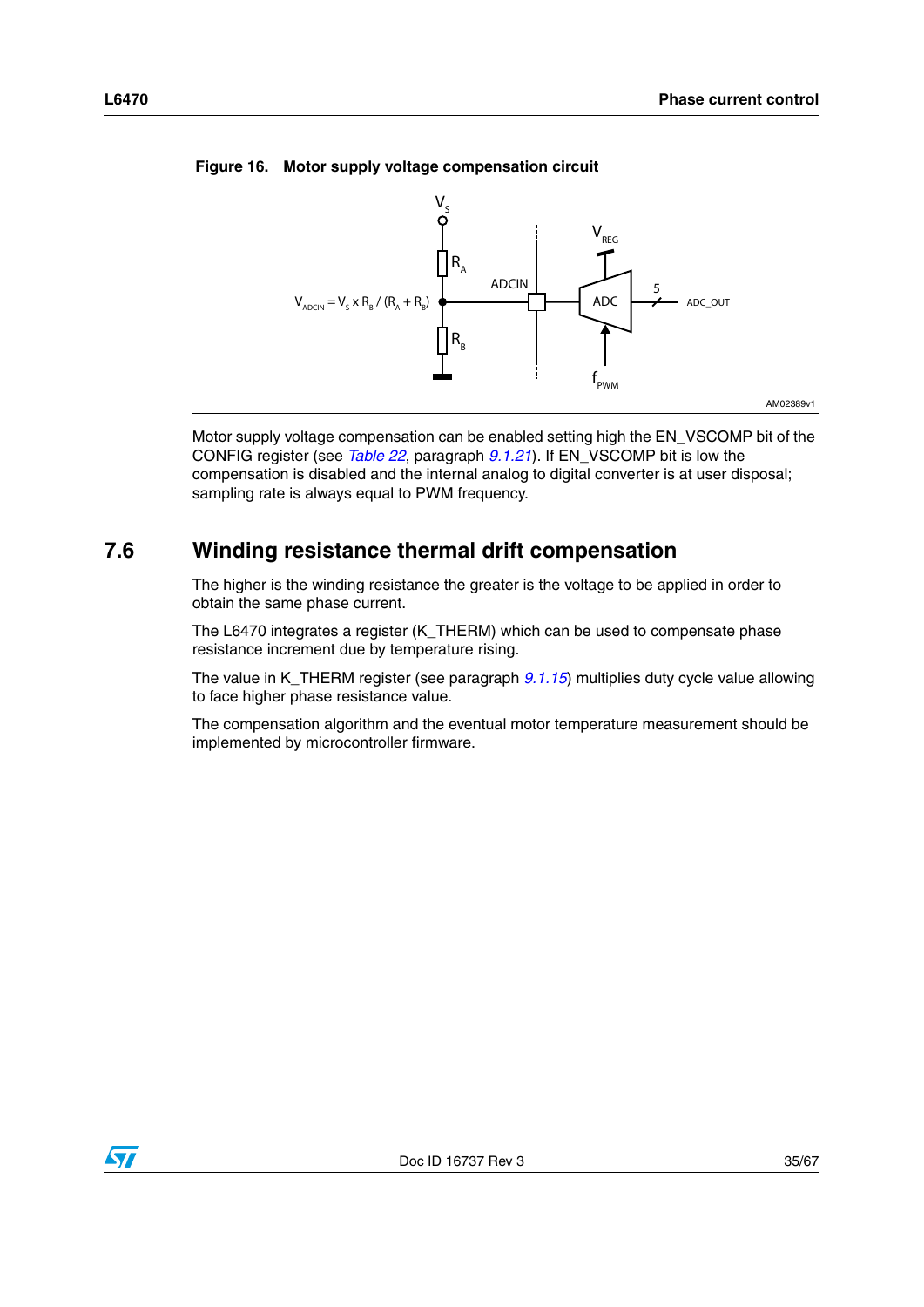### <span id="page-35-0"></span>**8 Serial interface**

The integrated 8bit serial peripheral interface (SPI) is used for a synchronous serial communication between the host microprocessor (always master) and the L6470 (always slave).

The SPI uses chip select  $(\overline{CS})$ , serial clock  $(CK)$ , serial data input (SDI) and serial data output (SDO) pins. When  $\overline{CS}$  is high the device is unselected and the SDO line is inactive (high-impedance).

The communication starts when  $\overline{\text{CS}}$  is forced low. The CK line is used for synchronization of data communication.

All commands and data bytes are shifted into the device through the SDI input, most significant bit first. The SDI is sampled on the rising edges of the CK.

All output data bytes are shifted out of the device through the SDO output, most significant bit first. The SDO is latched on the falling edges of the CK. When a return value from the device is not available, an all zero byte is sent.

After each byte transmission the  $\overline{CS}$  input must be raised and be kept high for at least t<sub>disCS</sub> in order to allow the device to decode the received command and put into the shift register the return value.

All timing requirements are shown in *[Figure 17](#page-35-1)* (see respective electrical characteristics section for values).

Multiple devices can be connected in daisy-chain configuration, as shown in *[Figure 18](#page-36-0)*.



<span id="page-35-1"></span>

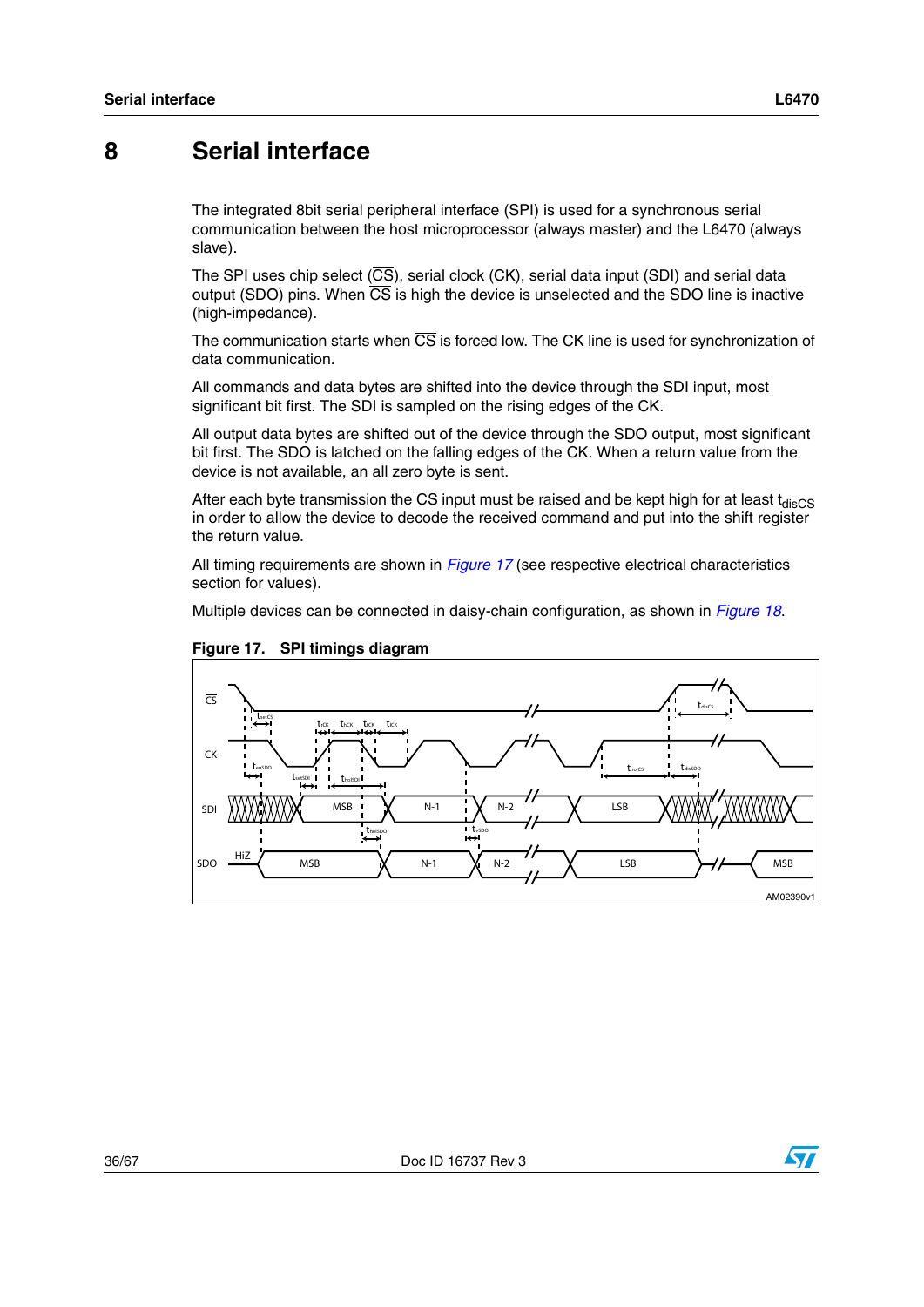

<span id="page-36-0"></span>**Figure 18. Daisy-chain configuration**

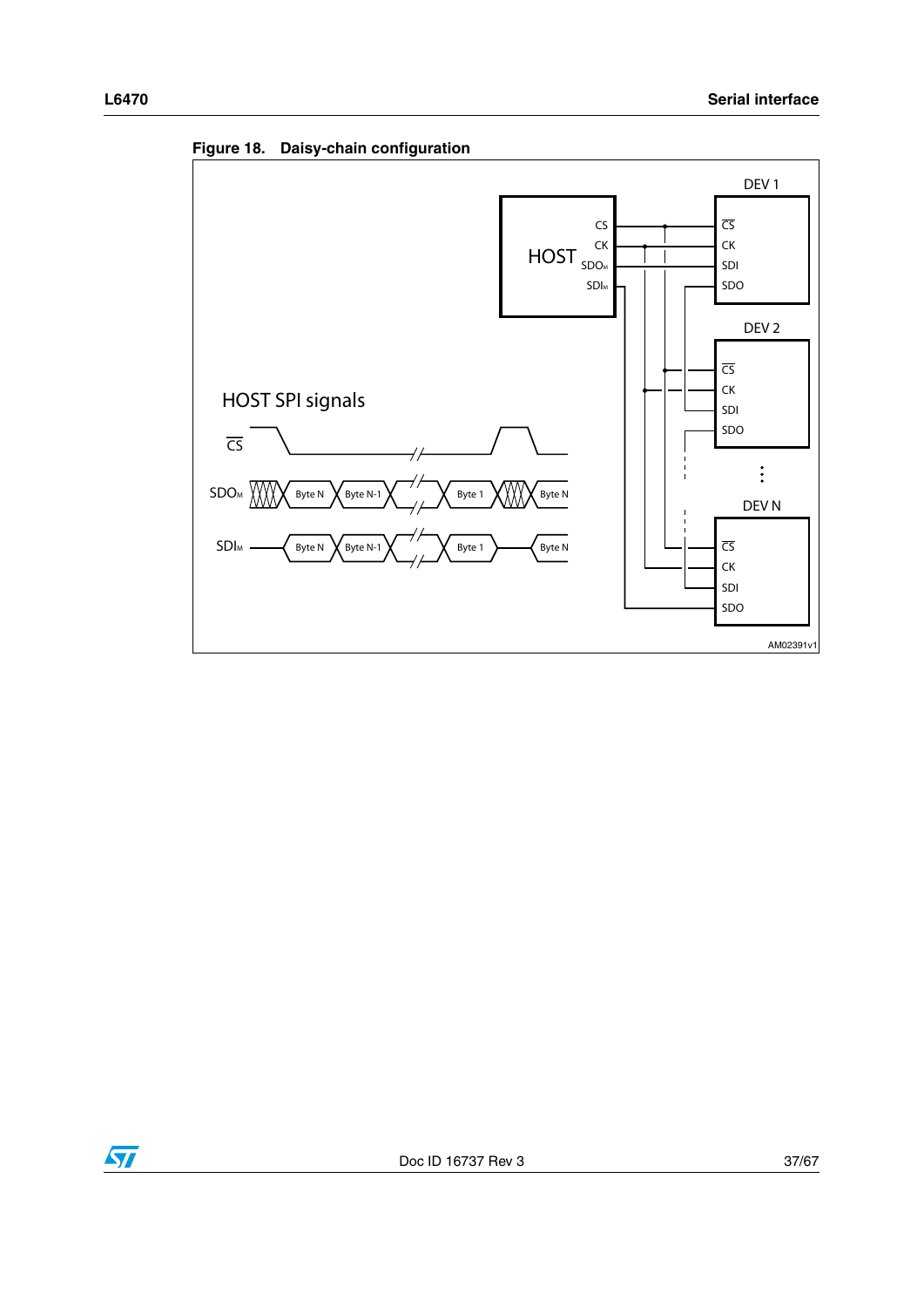# <span id="page-37-0"></span>**9 Programming manual**

## <span id="page-37-1"></span>**9.1 Registers and flags description**

Following a map of the user registers available (detailed description in respective paragraphs):

| <b>Address</b><br>[Hex] | <b>Register name</b> | <b>Register function</b>               | Len.<br>[bit]  | Reset<br>Hex      | Reset<br>Value                                                | <b>Remarks</b><br>(1) |
|-------------------------|----------------------|----------------------------------------|----------------|-------------------|---------------------------------------------------------------|-----------------------|
| h01                     | ABS_POS              | Current position                       | 22             | 000000            | $\mathbf{0}$                                                  | R, WS                 |
| h02                     | EL_POS               | Electrical position                    | 9              | 000               | $\Omega$                                                      | R, WS                 |
| h03                     | <b>MARK</b>          | Mark position                          | 22             | 000000            | $\Omega$                                                      | R, WR                 |
| h04                     | <b>SPEED</b>         | Current speed                          | 20             | 00000             | 0 step/tick<br>$(0$ step/s)                                   | R                     |
| h05                     | <b>ACC</b>           | Acceleration                           | 12             | 08A               | 125.5e-12 step/tick <sup>2</sup><br>$(2008 \text{ step/s}^2)$ | R, WS                 |
| h06                     | <b>DEC</b>           | Deceleration                           | 12             | 08A               | 125.5e-12 step/tick $^2$<br>$(2008 \text{ step/s}^2)$         | R, WS                 |
| h07                     | MAX_SPEED            | Maximum speed                          | 10             | 041               | 248e-6 step/tick<br>$(991.8 \text{ step/s})$                  | R, WR                 |
| h08                     | <b>MIN SPEED</b>     | Minimum speed                          | 13             | 000               | 0 step/tick<br>$(0$ step/s)                                   | R, WS                 |
| h15                     | FS_SPD               | Full step speed                        | 10             | 027               | 150.7e-6 step/tick<br>(602.7 step/s)                          | R, WR                 |
| h09                     | KVAL_HOLD            | Holding K <sub>VAI</sub>               | 8              | 29                | $0.16\cdot\text{VS}$                                          | R, WR                 |
| h0A                     | KVAL_RUN             | Constant speed K <sub>VAL</sub>        | 8              | 29                | $0.16\,V$ S                                                   | R, WR                 |
| h0 <sub>B</sub>         | KVAL_ACC             | Acceleration starting K <sub>VAL</sub> | 8              | 29                | $0.16\,$ VS                                                   | R, WR                 |
| h <sub>0</sub> C        | KVAL_DEC             | Deceleration starting K <sub>VAL</sub> | 8              | 29                | $0.16\,$ VS                                                   | R, WR                 |
| h <sub>0</sub> D        | INT_SPD              | Intersect speed                        | 14             | 0408              | 61.5e-6 step/tick (246 step/s)                                | R, WH                 |
| h0E                     | ST_SLP               | Start slope                            | 8              | 19                | $0.038\%$ s/step                                              | R, WH                 |
| h <sub>0</sub> F        | FN_SLP_ACC           | Acceleration final slope               | 8              | 29                | 0.063% s/step                                                 | R, WH                 |
| h10                     | FN_SLP_DEC           | Deceleration final slope               | 8              | 29                | 0.063% s/step                                                 | R, WH                 |
| h11                     | K_THERM              | Thermal compensation<br>factor         | 4              | 0                 | 1.0                                                           | R, WR                 |
| h12                     | ADC_OUT              | ADC output                             | 5              | XX <sup>(2)</sup> |                                                               | R                     |
| h13                     | OCD_TH               | <b>OCD</b> threshold                   | 4              | 8                 | 3.38A                                                         | R, WR                 |
| h14                     | STALL_TH             | <b>STALL threshold</b>                 | $\overline{7}$ | 40                | 2.03A                                                         | R, WR                 |
| h16                     | STEP_MODE            | Step mode                              | 8              | $\overline{7}$    | 128 microsteps                                                | R, WH                 |
| h17                     | ALARM_EN             | Alarms enables                         | 8              | FF                | All alarms enabled                                            | R, WS                 |

#### <span id="page-37-2"></span>**Table 9. Registers map**

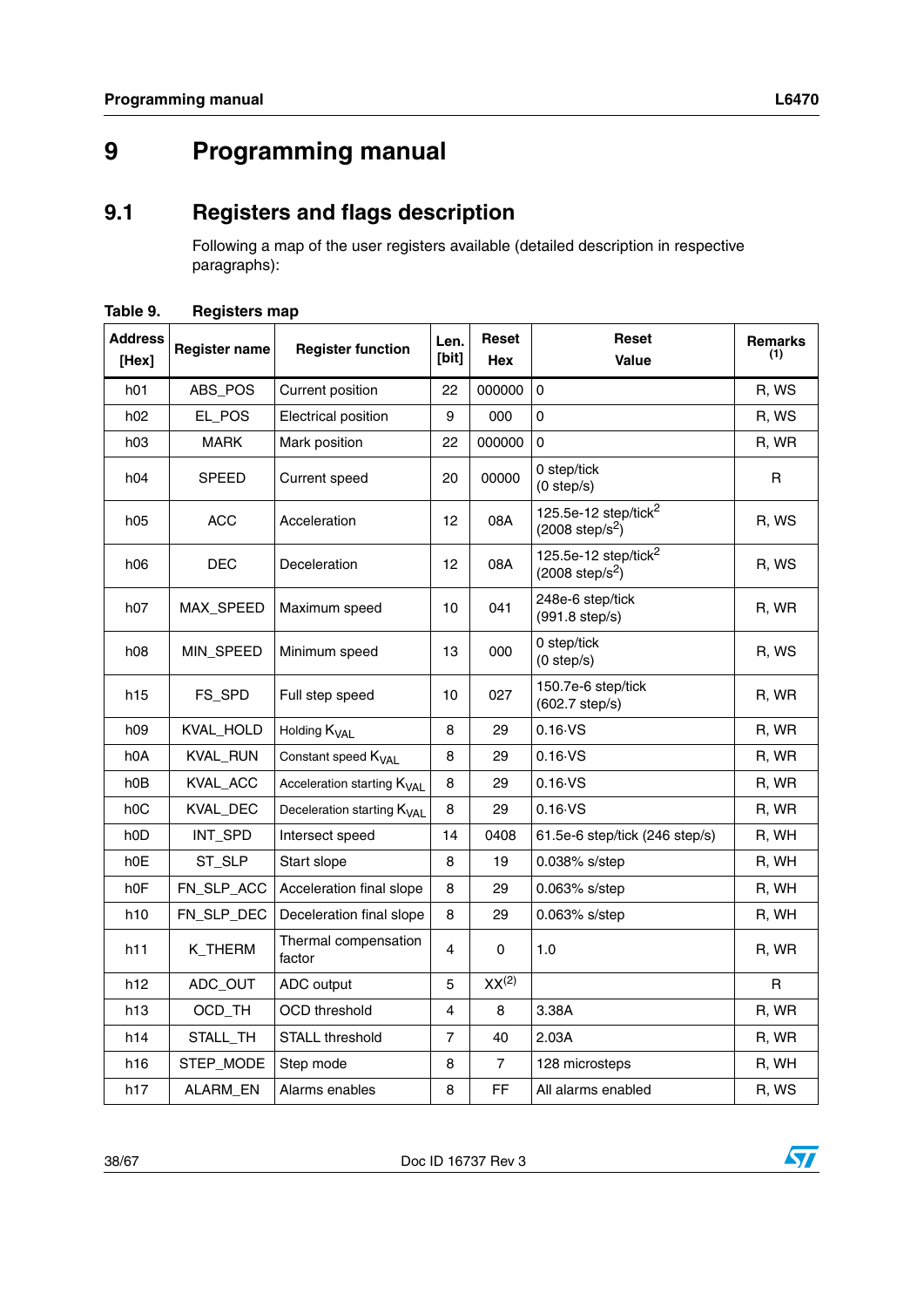| <b>Address</b><br>[Hex] | <b>Register name</b> | <b>Register function</b> | Len.<br>[bit] | <b>Reset</b><br>Hex | <b>Reset</b><br>Value                                                                                                                                                               | <b>Remarks</b><br>(1) |
|-------------------------|----------------------|--------------------------|---------------|---------------------|-------------------------------------------------------------------------------------------------------------------------------------------------------------------------------------|-----------------------|
| h18                     | <b>CONFIG</b>        | IC configuration         | 16            | 2E88                | Internal oscillator,<br>2MHz OSCOUT clock,<br>supply voltage compensation<br>disabled,<br>overcurrent shutdown enabled.<br>slew-rate = $290 V/\mu s$<br>PWM frequency = $15.6$ kHz. | R, WH                 |
| h <sub>19</sub>         | <b>STATUS</b>        | <b>Status</b>            | 16            | XXX <sup>(2)</sup>  | High impedance state,<br>UVLO/Reset flag set.                                                                                                                                       | R                     |
| h1A                     | <b>RESERVED</b>      | Reserved address         |               |                     |                                                                                                                                                                                     |                       |
| h <sub>1</sub> B        | <b>RESERVED</b>      | Reserved address         |               |                     |                                                                                                                                                                                     |                       |

**Table 9. Registers map (continued)**

1. R: Readable, WH: writable only when outputs are in high impedance, WS: writable only when motor is stopped, WR: always writable.

2. According to startup conditions.

### <span id="page-38-0"></span>**9.1.1 ABS\_POS**

The ABS\_POS register contains the current motor absolute position in agreement to the selected step mode; the stored value unit is equal to the selected step mode (full, half, quarter, etc.). The value is in two's complement format and it ranges from  $-2^{21}$  to  $+2^{21}$ -1.

At power-on the register is initialized to "0" (HOME position).

Any attempt to write the register when the motor is running causes the command to be ignored and the NOTPERF\_CMD flag to rise (see paragraph *[9.1.22](#page-51-0)*).

#### <span id="page-38-1"></span>**9.1.2 EL\_POS**

The EL\_POS register contains the current electrical position of the motor. The two MSbits indicate the current step and the other bits indicate the current microstep (expressed in step/128) within the step.

<span id="page-38-2"></span>**Table 10. EL\_POS register**

| Bit 8 | Bit 7       | Bit 6 | Bit 5            | Bit 4 | Bit 3 | Bit 2 | Bit 1 | Bit 0 |  |
|-------|-------------|-------|------------------|-------|-------|-------|-------|-------|--|
|       | <b>STEP</b> |       | <b>MICROSTEP</b> |       |       |       |       |       |  |

When the EL\_POS register is written by the user the new electrical position is instantly imposed. When the EL\_POS register is written its value must be masked in order to match with the step mode selected in STEP\_MODE register in order to avoid a wrong microstep value generation (see paragraph *[9.1.19](#page-44-2)*); otherwise the resulting microstep sequence will be incorrect.

Any attempt to write the register when the motor is running causes the command to be ignored and the NOTPERF\_CMD flag to rise (see paragraph *[9.1.22](#page-51-0)*).

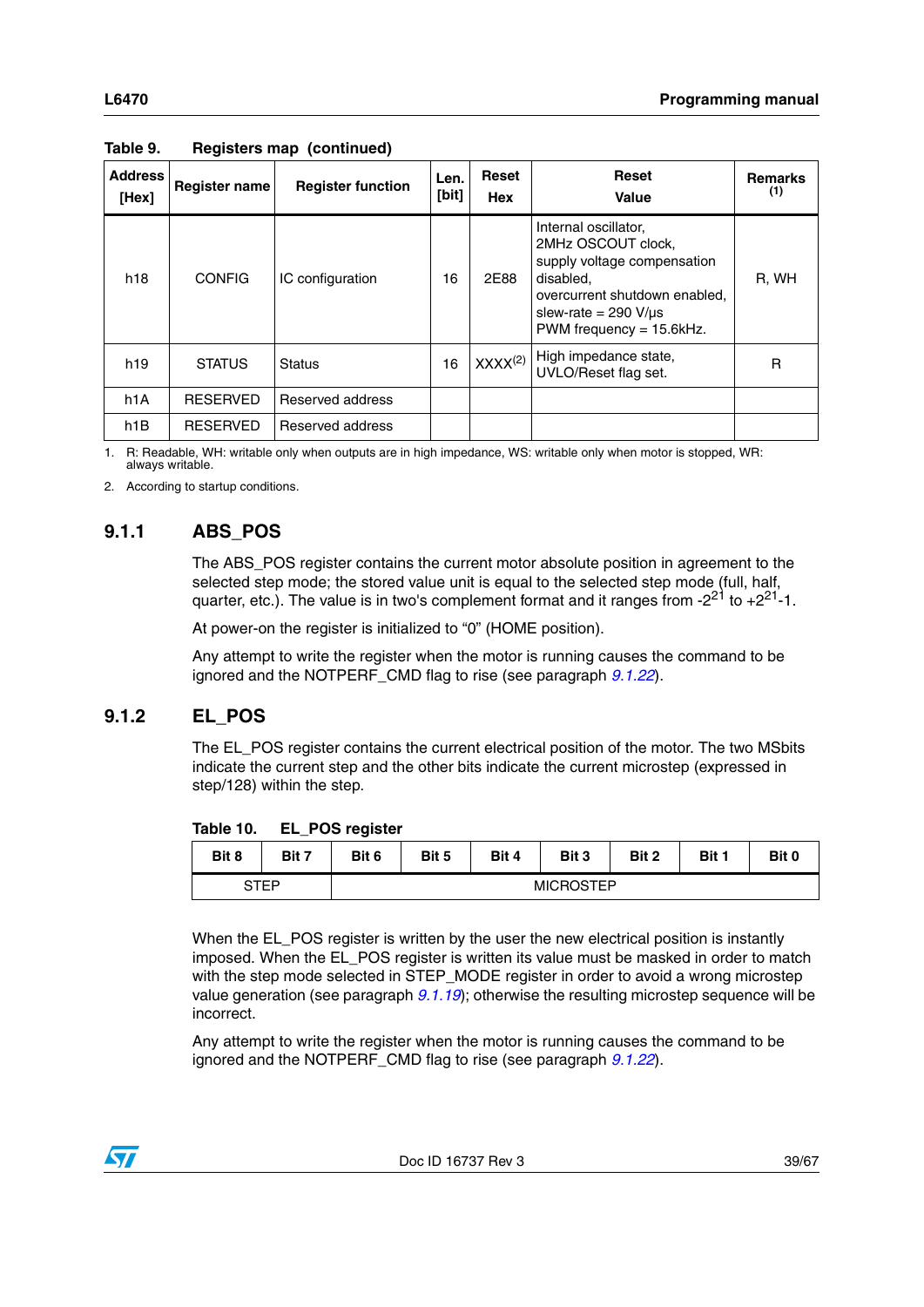#### <span id="page-39-0"></span>**9.1.3 MARK**

The MARK register contains an absolute position called MARK in according to the selected step mode; the stored value unit is equal to the selected step mode (full, half, quarter, etc.). It is in two's complement format and it ranges from  $-2^{21}$  to  $+2^{21}$ -1.

#### <span id="page-39-1"></span>**9.1.4 SPEED**

The SPEED register contains the current motor speed, expressed in step/tick (format unsigned fixed point 0.28).

In order to convert the SPEED value in step/s the following formula can be used:

#### **Equation 4**

$$
[step/s] = \frac{SPEED \cdot 2^{-28}}{tick}
$$

where SPEED is the integer number stored into the register and tick is 250 ns.

The available range is from 0 to 15625 step/s with a resolution of 0.015 step/s.

*Note: The range effectively available to the user is limited by the MAX\_SPEED parameter.*

Any attempt to write the register causes the command to be ignored and the NOTPERF\_CMD flag to rise (see paragraph *[9.1.22](#page-51-0)*).

#### <span id="page-39-2"></span>**9.1.5 ACC**

The ACC register contains the speed profile acceleration expressed in step/tick<sup>2</sup> (format unsigned fixed point 0.40).

In order to convert ACC value in step/ $s^2$  the following formula can be used:

#### **Equation 5**

$$
[\text{step/s}^2] = \frac{\text{ACC} \cdot 2^{-40}}{\text{tick}^2}
$$

where ACC is the integer number stored into the register and tick is 250 ns.

The available range is from 14.55 to 59590 step/s<sup>2</sup> with a resolution of 14.55 step/s<sup>2</sup>.

When the ACC value is set to 0xFFF the device works in infinite acceleration mode.

Any attempt to write to the register when the motor is running causes the command to be ignored and the NOTPERF\_CMD flag to rise (see paragraph *[9.1.22](#page-51-0)*).

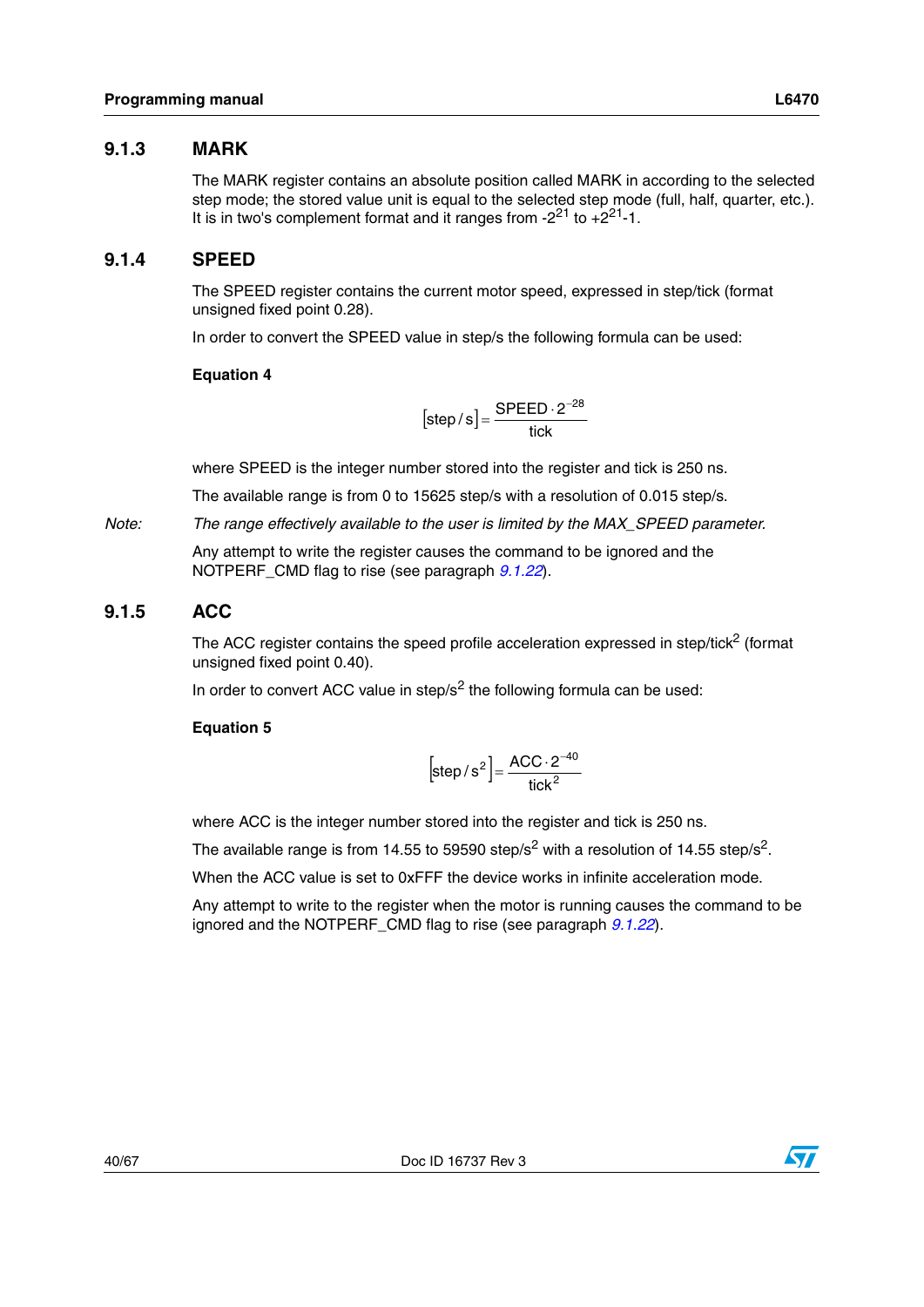### <span id="page-40-0"></span>**9.1.6 DEC**

The DEC register contains the speed profile deceleration expressed in step/tick $2$  (format unsigned fixed point 0.40).

In order to convert DEC value in step/ $s^2$  the following formula can be used:

#### **Equation 6**

 $\left[$ step/s<sup>2</sup> $\right]$  =  $\frac{12202}{100}$  $_{2}]_{-}$  DEC  $\cdot$  2 $^{-40}$ tick  $\left[\text{step/s}^2\right] = \frac{\text{DEC}\cdot 2^{-1}}{2}$ 

where DEC is the integer number stored into the register and tick is 250 ns.

The available range is from 14.55to 59590 step/s2 with a resolution of 14.55 step/s2.

When the device is working in infinite acceleration mode this value is ignored.

Any attempt to write the register when the motor is running causes the command to be ignored and the NOTPERF\_CMD flag to rise (see paragraph *[9.1.22](#page-51-0)*).

### <span id="page-40-1"></span>**9.1.7 MAX\_SPEED**

The MAX\_SPEED register contains the speed profile maximum speed expressed in step/tick (format unsigned fixed point 0.18).

In order to convert it in step/s the following formula can be used:

#### **Equation 7**

$$
[step/s] = \frac{\text{MAX\_SPEED} \cdot 2^{-18}}{\text{tick}}
$$

where MAX\_SPEED is the integer number stored into the register and tick is 250 ns. The available range is from 15.25 to 15610 step/s with a resolution of 15.25 step/s.

#### <span id="page-40-2"></span>**9.1.8 MIN\_SPEED**

The MIN\_SPEED register contains following parameters:

<span id="page-40-3"></span>

|  | Table 11. |  |  | MIN_SPEED register |
|--|-----------|--|--|--------------------|
|--|-----------|--|--|--------------------|

| <b>Bit 12</b> |                  | Bit 11   Bit 10 |  |  |  | Bit 9   Bit 8   Bit 7   Bit 6   Bit 5   Bit 4   Bit 3   Bit 2   Bit 1 |  |  |  |  |  | Bit 0 |
|---------------|------------------|-----------------|--|--|--|-----------------------------------------------------------------------|--|--|--|--|--|-------|
| LSPD OPT      | <b>MIN SPEED</b> |                 |  |  |  |                                                                       |  |  |  |  |  |       |

The MIN\_SPEED parameter contains the speed profile minimum speed. Its value is expressed in step/tick and to convert it in step/s the following formula can be used:

$$
[step/s] = \frac{MIN\_SPEED \cdot 2^{-24}}{tick}
$$

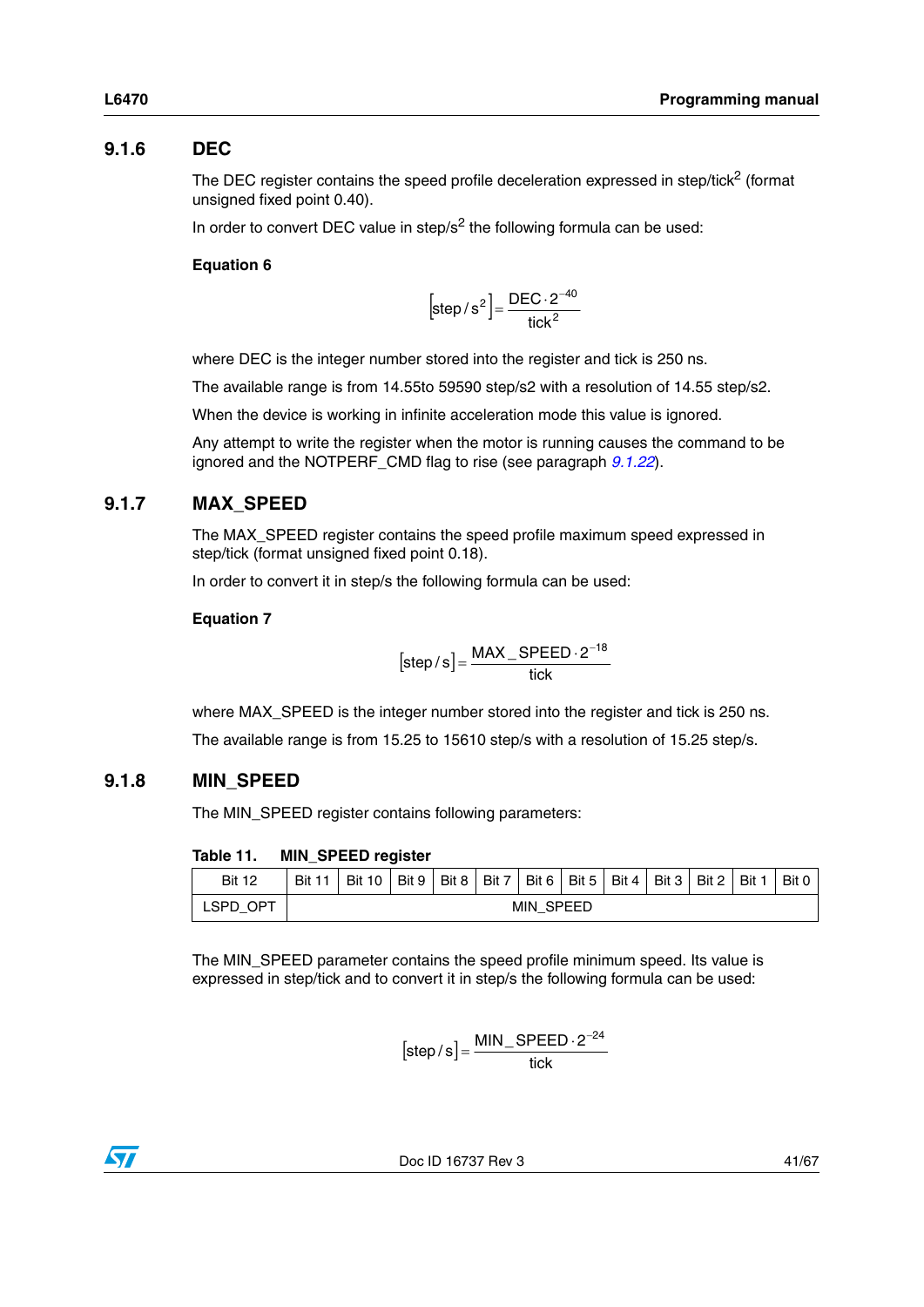The available range is from 0 to 976.3 step/s with a resolution of 0.238 step/s.

When LSPD OPT bit is set high, low speed optimization feature is enabled and MIN\_SPEED value indicates the speed threshold below which the compensation works. In this case the minimum speed of speed profile is set to zero.

An attempt to write the register when the motor is running causes the NOTPERF\_CMD flag to rise.

### <span id="page-41-0"></span>**9.1.9 FS\_SPD**

The FS\_SPD register contains the threshold speed. When the actual speed exceeds this value the step mode is automatically switched to Full Step two-phase on. Its value is expressed in step/tick (format unsigned fixed point 0.18) and to convert it in step/s the following formula can be used.

#### **Equation 8**

$$
[step/s] = \frac{(FS\_SPD + 0.5) \cdot 2^{-18}}{tick}
$$

If FS SPD value is set to hFF (max) the system always works in microstepping mode (SPEED must go beyond the threshold to switch to full step mode). Setting FS\_SPD to zero has not the same effect as setting step mode to full step two phase on: zero FS\_SPD value is equivalent to a speed threshold of about 7.63 step/s.

The available range is from 7.63 to 15625 step/s with a resolution of 15.25 step/s.

### <span id="page-41-1"></span>**9.1.10 KVAL\_HOLD, KVAL\_RUN, KVAL\_ACC and KVAL\_DEC**

The KVAL\_HOLD register contains the  $K_{VAL}$  value that is assigned to the PWM modulators when the motor is stopped (compensations excluded).

The KVAL\_RUN register contains the  $K_{VAL}$  value that is assigned to the PWM modulators when the motor is running at constant speed (compensations excluded).

The KVAL\_ACC register contains the starting  $K_{VAL}$  value that can be assigned to the PWM modulators during acceleration (compensations excluded).

The KVAL\_DEC register contains the starting  $K_{VAL}$  value that can be assigned to the PWM modulators during deceleration (compensations excluded).

The available range is from 0 to 0.996 x  $V_S$  with a resolution of 0.004 x  $V_S$  as shown in *[Table 12](#page-42-3)*.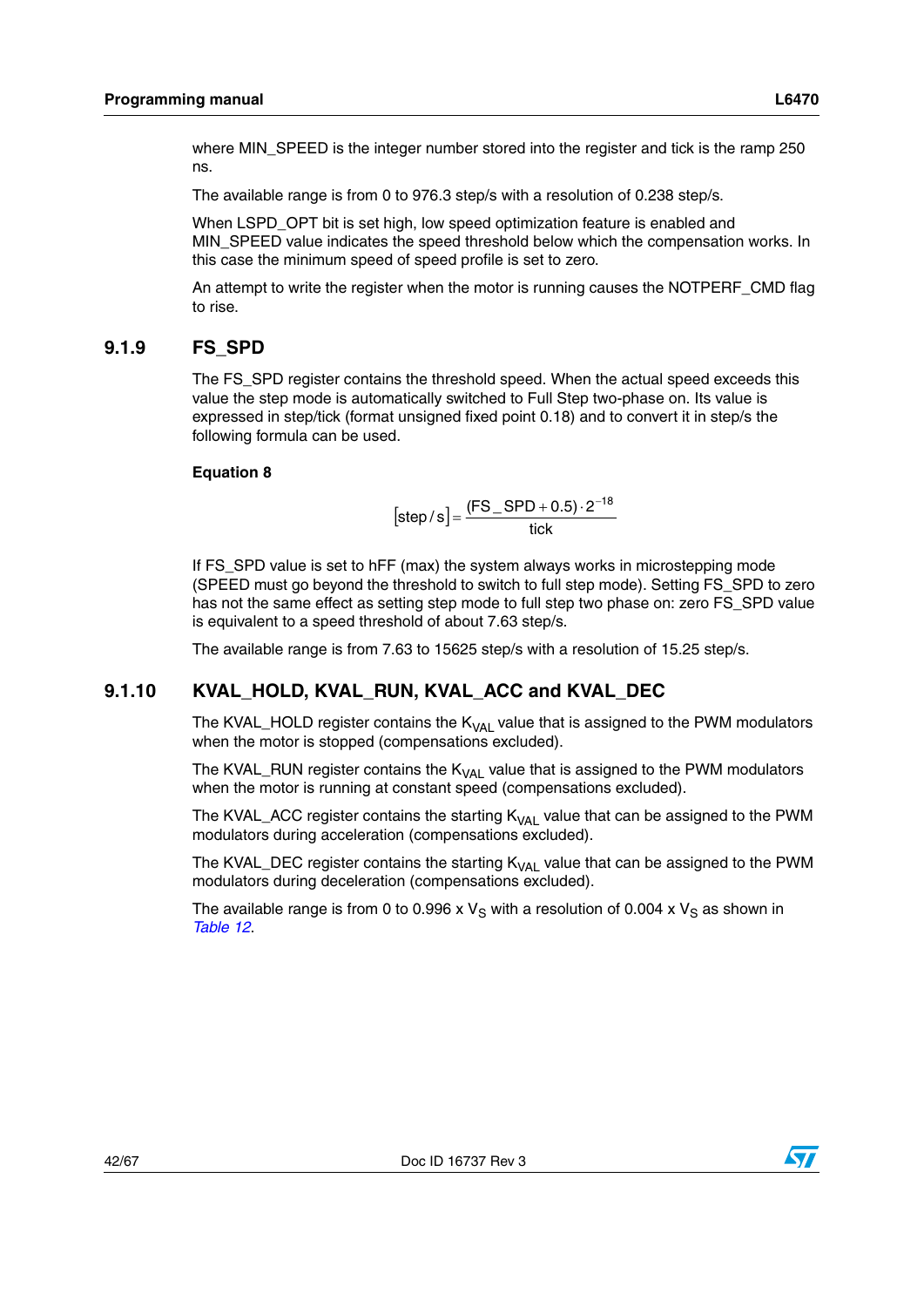|   | <b>KVAL_X [70]</b> |   |  | <b>Output voltage</b> |
|---|--------------------|---|--|-----------------------|
| 0 | 0                  | 0 |  |                       |
| 0 |                    |   |  | $V_S$ x (1/256)       |
|   |                    |   |  |                       |
|   |                    |   |  | $V_S$ x (254/256)     |
|   |                    |   |  | $V_S$ x (255/256)     |

<span id="page-42-3"></span>**Table 12. Voltage amplitude regulation registers** 

### <span id="page-42-0"></span>**9.1.11 INT\_SPEED**

The INT\_SPEED register contains the speed value at which the BEMF compensation curve changes slope (see paragraph *[7.4](#page-33-0)* for details). Its value is expressed in step/tick and to convert it in [step/s] the following formula can be used:

#### **Equation 9**

$$
[step/s] = \frac{INT\_SPEED \cdot 2^{-24}}{tick}
$$

where INT\_SPEED is the integer number stored into the register and tick is 250 ns.

The available range is from 0 to 3906 step/s with a resolution of 0.238 step/s.

Any attempt to write the register when the motor is running causes the command to be ignored and the NOTPERF\_CMD flag to rise (see paragraph *[9.1.22](#page-51-0)*).

#### <span id="page-42-1"></span>**9.1.12 ST\_SLP**

The ST\_SLP register contains the BEMF compensation curve slope that is used when the speed is lower than the intersect speed (see paragraph *[7.4](#page-33-0)* for details). Its value is expressed in s/step and the available range is from 0 to 0.004 with a resolution of 0.000015.

When ST\_SLP, FN\_SLP\_ACC and FN\_SLP\_DEC parameters are set to zero no BEMF compensation is performed.

Any attempt to write the register when the motor is running causes the command to be ignored and the NOTPERF\_CMD flag to rise (see paragraph *[9.1.22](#page-51-0)*).

#### <span id="page-42-2"></span>**9.1.13 FN\_SLP\_ACC**

The FN\_SLP\_ACC register contains the BEMF compensation curve slope that is used when the speed is greater than the intersect speed during acceleration (see paragraph *[7.4](#page-33-0)* for details). Its value is expressed in s/step and the available range is from 0 to 0.004 with a resolution of 0.000015.

When ST\_SLP, FN\_SLP\_ACC and FN\_SLP\_DEC parameters are set to zero no BEMF compensation is performed.

Any attempt to write the register when the motor is running causes the command to be ignored and the NOTPERF\_CMD flag to rise (see paragraph *[9.1.22](#page-51-0)*).

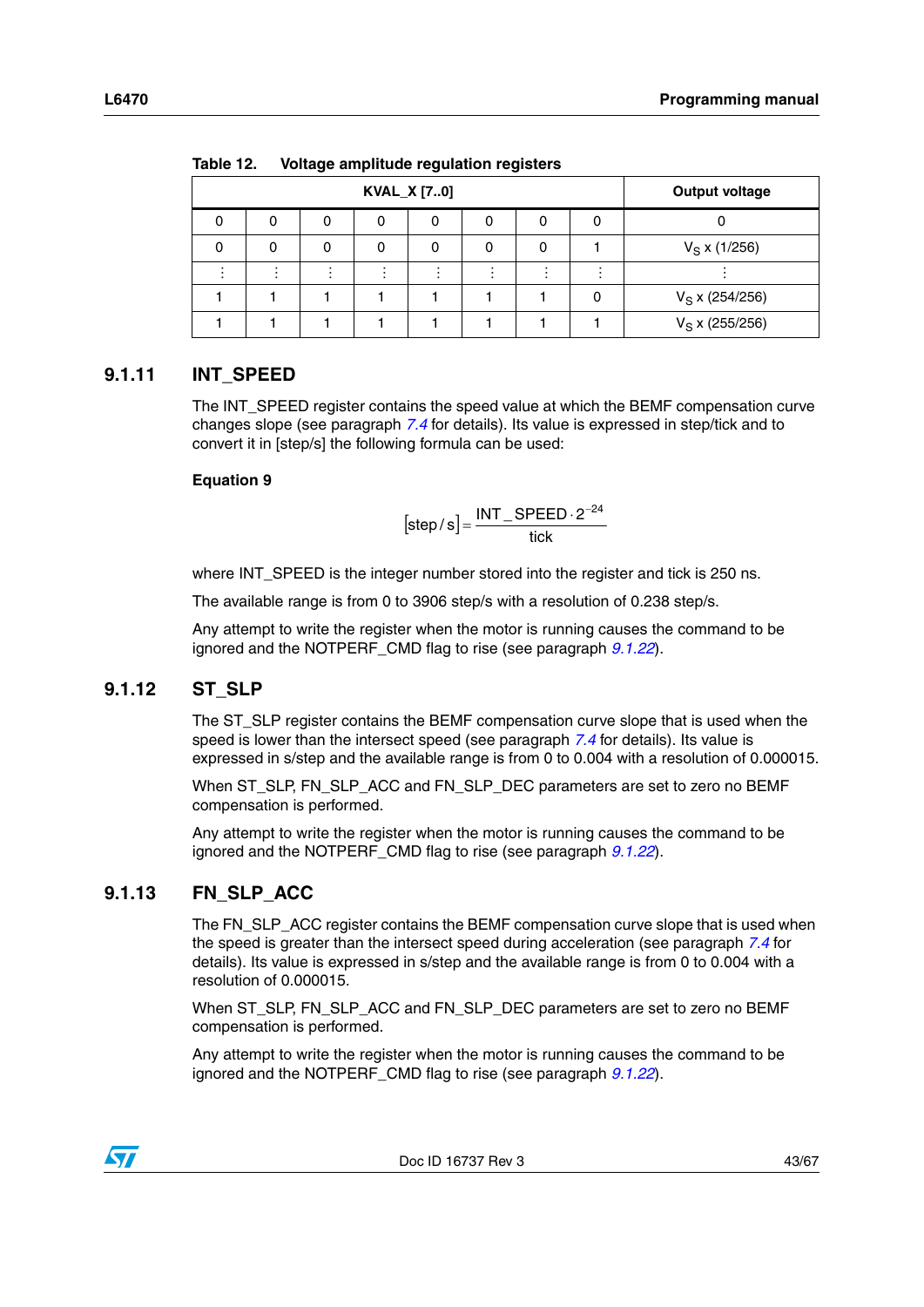### <span id="page-43-0"></span>**9.1.14 FN\_SLP\_DEC**

The FN\_SLP\_DEC register contains the BEMF compensation curve slope that is used when the speed is greater than the intersect speed during deceleration (see paragraph *[7.4](#page-33-0)* for details). Its value is expressed in s/step and the available range is from 0 to 0.004 with a resolution of 0.000015.

When ST\_SLP, FN\_SLP\_ACC and FN\_SLP\_DEC parameters are set to zero no BEMF compensation is performed.

Any attempt to write the register when the motor is running causes the command to be ignored and the NOTPERF\_CMD flag to rise (see paragraph *[9.1.22](#page-51-0)*).

#### <span id="page-43-1"></span>**9.1.15 K\_THERM**

The K\_THERM register contains the value used by the winding resistance thermal drift compensation system (see paragraph *[7.6](#page-34-0)*).

The available range is from 1 to 1.46875 with a resolution of 0.03125 as shown in *[Table 13](#page-43-3)*.

|  | <b>K_THERM [30]</b> | <b>Compensation coeff.</b> |
|--|---------------------|----------------------------|
|  |                     |                            |
|  |                     | 1.03125                    |
|  |                     |                            |
|  |                     | 1.4375                     |
|  |                     | 1.46875                    |

<span id="page-43-3"></span>Table 13. **Table 13. Winding resistance thermal drift compensation coefficient**

### <span id="page-43-2"></span>**9.1.16 ADC\_OUT**

The ADC\_OUT register contains the result of the analog to digital conversion of the ADCIN pin voltage; the result is available even if the supply voltage compensation is disabled.

Any attempt to write to the register causes the command to be ignored and the NOTPERF\_CMD flag to rise (see paragraph *[9.1.22](#page-51-0)*).

<span id="page-43-4"></span>

|  | Table 14. ADC_OUT value and motor supply voltage compensation feature |
|--|-----------------------------------------------------------------------|
|--|-----------------------------------------------------------------------|

| $V_S$                                  | V <sub>ADCIN</sub> /V <sub>REG</sub> | ADC_OUT<br>$[40]$ |                             |                                  |                |        | Compensation<br>coefficient |
|----------------------------------------|--------------------------------------|-------------------|-----------------------------|----------------------------------|----------------|--------|-----------------------------|
| Greater than $V_{S\text{-nom}} + 50\%$ | > 24/32                              | 1                 |                             | x                                | x              | x      | 0.65625                     |
| $V_{\text{S} \cdot \text{nom}} + 50\%$ | 24/32                                | 1                 | 1                           | 0                                | 0              | 0      | 0.65625                     |
|                                        |                                      | ٠                 | $\bullet$<br>$\blacksquare$ | $\blacksquare$<br>$\blacksquare$ | $\blacksquare$ | $\sim$ |                             |
| $V_{S;nom}$                            | 16/32                                | 1                 | 0                           | 0                                | 0              | 0      |                             |
|                                        |                                      | ٠                 | $\blacksquare$              | $\blacksquare$                   |                | ٠<br>٠ |                             |
| $V_{\text{S-nom}} - 50\%$              | 8/32                                 | 0                 |                             | 0                                | 0              | 0      | 1.968875                    |
| Lower than $V_{S\text{-nom}} - 50\%$   | < 8/32                               | 0                 | 0                           | x                                | x              | X      | 1.968875                    |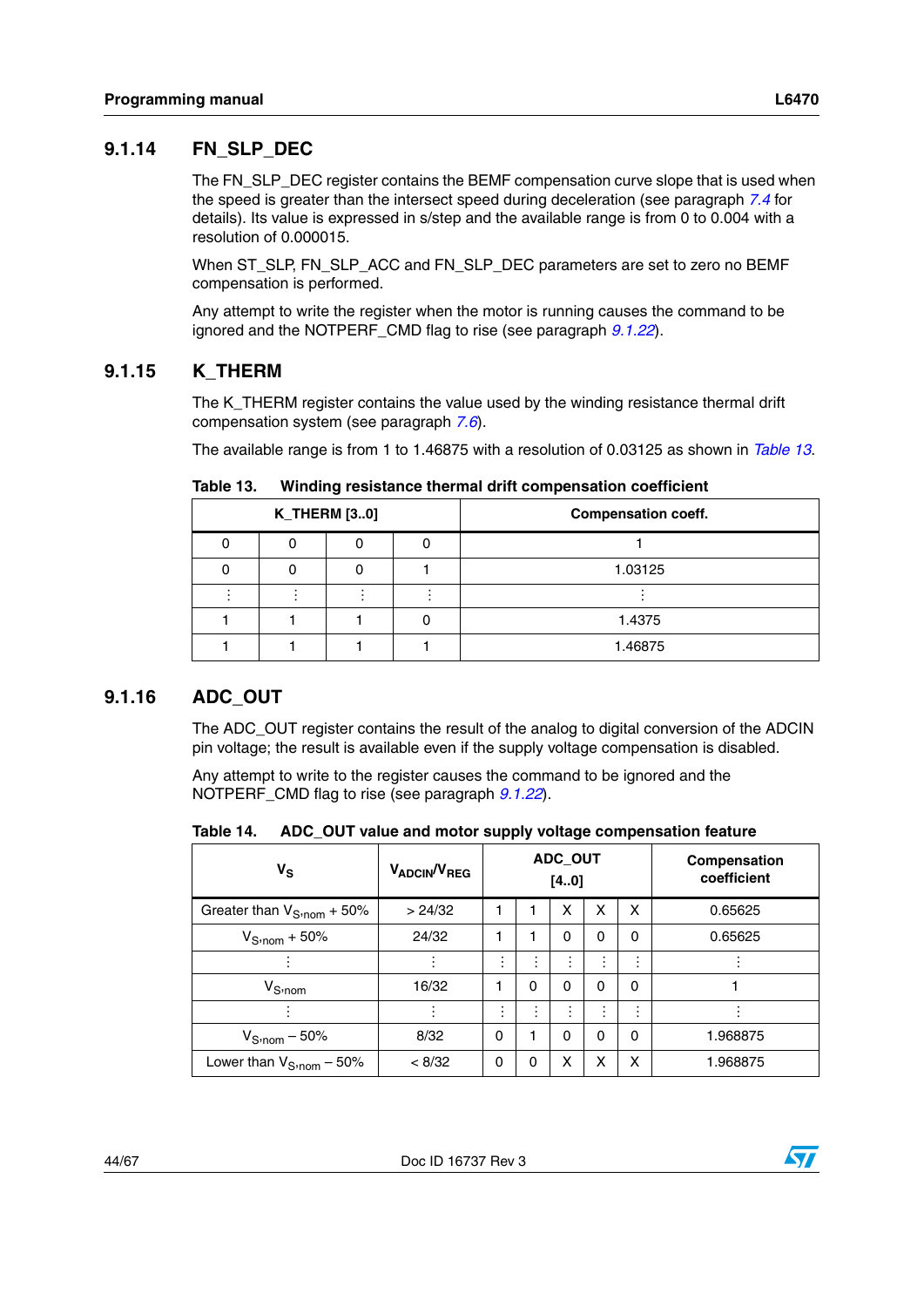### <span id="page-44-0"></span>**9.1.17 OCD\_TH**

The OCD\_TH register contains the overcurrent threshold value (see paragraph *[6.9](#page-26-0)* for details). The available range is from 375 mA to 6 A, steps of 375 mA as shown in *[Table 15](#page-44-3)*.

<span id="page-44-3"></span>

|          |          | <b>OCD_TH [30]</b> |          | Overcurrent detection threshold |
|----------|----------|--------------------|----------|---------------------------------|
| 0        | 0        | 0                  | 0        | 375 mA                          |
| 0        | 0        |                    |          | 750 mA                          |
| $\cdots$ | $\cdots$ | $\cdots$           | $\cdots$ | $\cdots$                        |
|          |          |                    | 0        | 5.625 A                         |
|          |          |                    |          | 6 A                             |

### <span id="page-44-1"></span>**9.1.18 STALL\_TH**

The STALL\_TH register contains the stall detection threshold value (see paragraph *[7.2](#page-32-0)* for details). The available range is from 31.25 mA to 4 A with a resolution of 31.25 mA.

<span id="page-44-4"></span>

| Table 16. |  |  | <b>Stall detection threshold</b> |
|-----------|--|--|----------------------------------|
|-----------|--|--|----------------------------------|

|          |          |          | <b>STALL_th [60]</b> |          |          |          | <b>Stall detection threshold</b> |
|----------|----------|----------|----------------------|----------|----------|----------|----------------------------------|
| 0        | 0        | 0        | 0                    | 0        | 0        | 0        | 31.25 mA                         |
| 0        | 0        | 0        | 0                    | 0        | 0        |          | 62.5 mA                          |
| $\cdots$ | $\cdots$ | $\cdots$ | $\cdots$             | $\cdots$ | $\cdots$ | $\cdots$ | $\cdots$                         |
|          |          |          |                      |          |          | 0        | 3.969 A                          |
|          |          |          |                      |          |          |          | 4 A                              |

### <span id="page-44-2"></span>**9.1.19 STEP\_MODE**

The STEP\_MODE register has the following structure:

#### <span id="page-44-5"></span>Table 17. **STEP\_MODE register**

| Bit 7   | Bit 6    | Bit 5 | Bit 4 | Bit 3 | Bit 2    | Bit 1 | Bit 0 |
|---------|----------|-------|-------|-------|----------|-------|-------|
| SYNC_EN | SYNC SEL |       |       | (1)   | STEP SEL |       |       |

1. When the register is written this bit should be set to 0.

The STEP\_SEL parameter selects one of eight possible stepping modes:

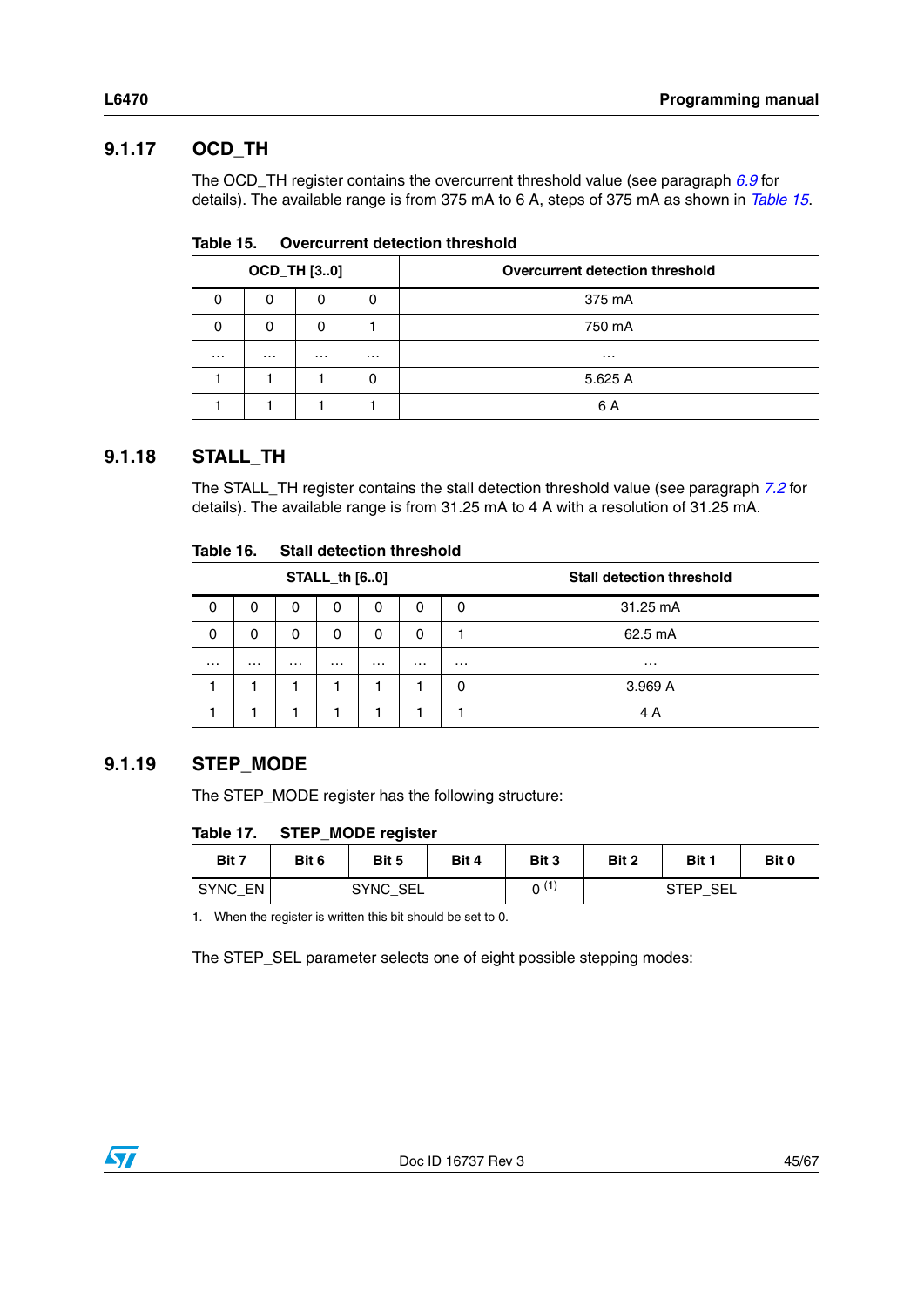| <b>STEP_SEL[20]</b> |   |   | Step mode       |
|---------------------|---|---|-----------------|
|                     |   | 0 | Full step       |
|                     |   |   | Half step       |
|                     |   | 0 | 1/4 microstep   |
|                     |   |   | 1/8 microstep   |
|                     | ი | 0 | 1/16 microstep  |
|                     | ი |   | 1/32 microstep  |
|                     |   | 0 | 1/64 microstep  |
|                     |   |   | 1/128 microstep |

<span id="page-45-0"></span>Table 18. **Step mode selection** 

Every time the step mode is changed the electrical position (i.e. the point of microstepping sinewave that is generated) is reset to the first microstep.

#### **Warning: Every time STEP\_SEL is changed the value in ABS\_POS register looses meaning and should be reset.**

Any attempt to write the register when the motor is running causes the command to be ignored and the NOTPERF\_CMD flag to rise (see paragraph *[9.1.22](#page-51-0)*).

When when SYNC\_EN bit is set low BUSY/SYNC output is forced low during commands execution, otherwise, when SYNC\_EN bit is set high, BUSY/SYNC output provides a clock signal according to SYNC\_SEL parameter.

|             |     | STEP_SEL<br>$(f_{FS}$ is the full step frequency) |                   |                  |                  |                  |                            |                            |                            |
|-------------|-----|---------------------------------------------------|-------------------|------------------|------------------|------------------|----------------------------|----------------------------|----------------------------|
|             |     | 000                                               | 001               | 010              | 011              | 100              | 101                        | 110                        | 111                        |
|             | 000 | $f_{FS}$ /2                                       | $f_{FS}$ /2       | $f_{FS}$ /2      | $f_{FS}$ /2      | $f_{FS}$ /2      | $f_{FS}$ /2                | $f_{FS}$ /2                | $f_{FS}$ /2                |
|             | 001 | <b>NA</b>                                         | $f_{\mathsf{FS}}$ | $f_{FS}$         | $f_{FS}$         | $f_{FS}$         | $f_{FS}$                   | $f_{FS}$                   | $f_{FS}$                   |
|             | 010 | <b>NA</b>                                         | <b>NA</b>         | $2 \cdot f_{FS}$ | $2 \cdot f_{FS}$ | $2 \cdot f_{FS}$ | $2 \cdot f_{FS}$           | $2 \cdot f_{FS}$           | $2 \cdot f_{FS}$           |
| <b>SEL</b>  | 011 | <b>NA</b>                                         | <b>NA</b>         | NA.              | 4. $f_{FS}$      | $4 \cdot f_{FS}$ | 4. $f_{FS}$                | $4 \cdot f_{FS}$           | $4 \cdot f_{FS}$           |
| <b>SYNC</b> | 100 | <b>NA</b>                                         | NA.               | <b>NA</b>        | <b>NA</b>        | $8 \cdot f_{FS}$ | $8 \cdot f_{FS}$           | $8 \cdot f_{FS}$           | $8 \cdot f_{FS}$           |
|             | 101 | ΝA                                                | <b>NA</b>         | <b>NA</b>        | <b>NA</b>        | <b>NA</b>        | 16 $\cdot$ f <sub>FS</sub> | 16 $\cdot$ f <sub>FS</sub> | 16 $\cdot$ f <sub>FS</sub> |
|             | 110 | ΝA                                                | <b>NA</b>         | <b>NA</b>        | <b>NA</b>        | <b>NA</b>        | NA                         | 32 $\cdot$ f <sub>FS</sub> | $32 \cdot f_{FS}$          |
|             | 111 | NA                                                | NА                | NΑ               | NΑ               | <b>NA</b>        | ΝA                         | NA                         | 64 $\cdot$ f <sub>FS</sub> |

#### <span id="page-45-1"></span>**Table 19. SYNC output frequency**

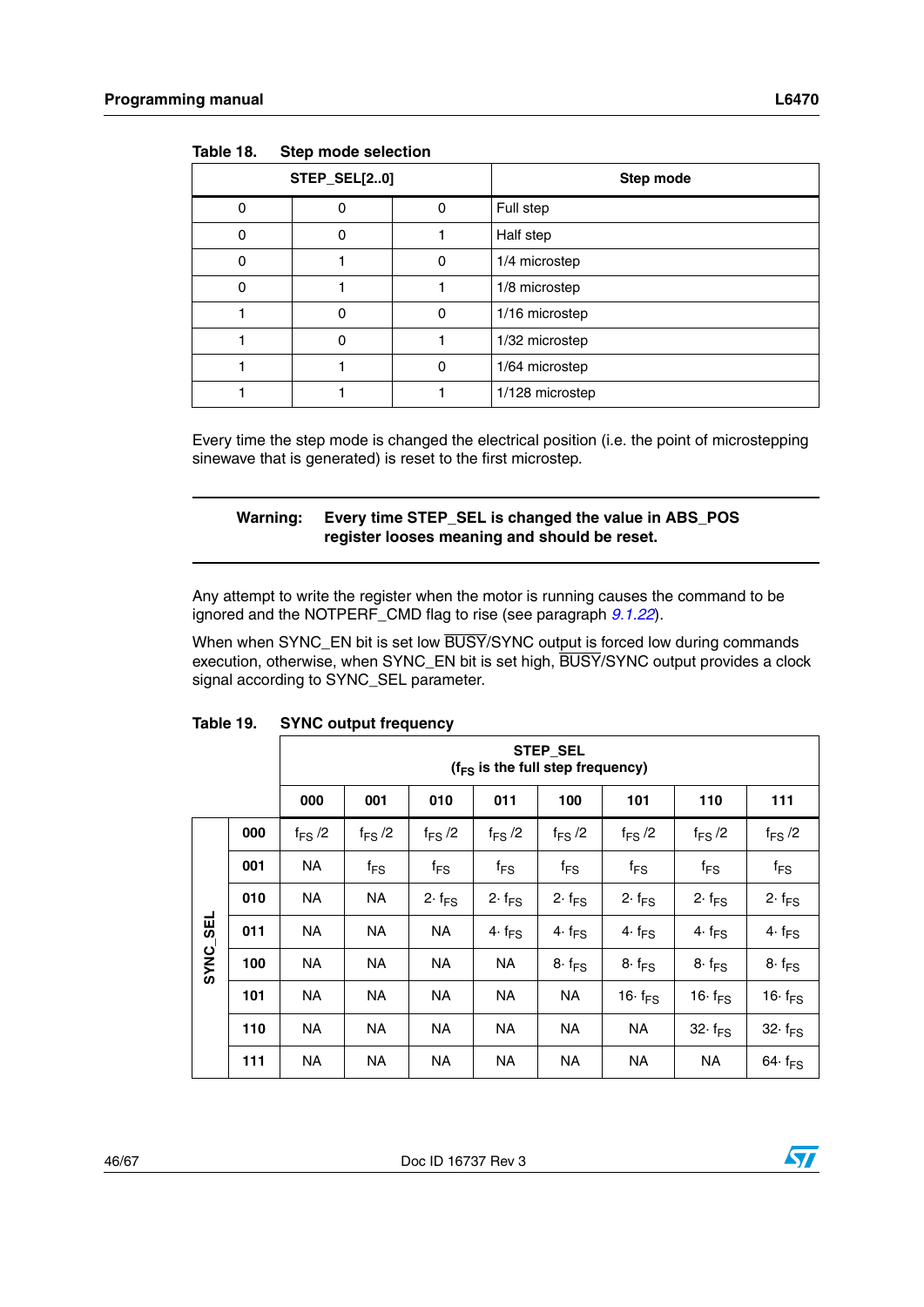the synchronization signal is obtained starting from electrical position information (EL\_POS register) according to following *[Table 10](#page-38-2)*:

|   | -<br><b>SYNC_SEL[20]</b> | <b>Source</b> |           |
|---|--------------------------|---------------|-----------|
|   |                          |               | EL_POS[7] |
| n |                          |               | EL_POS[6] |
|   |                          | n             | EL_POS[5] |
| n |                          |               | EL_POS[4] |
|   | ი                        | ŋ             | EL_POS[3] |
|   | n                        |               | EL_POS[2] |
|   |                          | n             | EL_POS[1] |
|   |                          |               | EL_POS[0] |

<span id="page-46-2"></span>

| <b>SYNC signal source</b><br>Table 20. |
|----------------------------------------|
|----------------------------------------|

#### <span id="page-46-0"></span>**9.1.20 ALARM\_EN**

The ALARM\_EN register allows selecting which alarm signals are used to generate the FLAG output. If the respective bit of ALARM\_EN register is set high, the alarm condition forces the FLAG pin output down.

<span id="page-46-3"></span>

| Table 21. |  | <b>ALARM_EN register</b> |
|-----------|--|--------------------------|
|-----------|--|--------------------------|

| <b>ALARM_EN bit</b>                         | <b>Alarm condition</b>     |  |  |
|---------------------------------------------|----------------------------|--|--|
| $O$ (LSB)                                   | Overcurrent                |  |  |
|                                             | Thermal shutdown           |  |  |
| $\overline{c}$                              | Thermal warning            |  |  |
| 3                                           | Under-voltage              |  |  |
| 4                                           | Stall detection (Bridge A) |  |  |
| 5                                           | Stall detection (Bridge B) |  |  |
| 6                                           | Switch turn-on event       |  |  |
| Wrong or not performable command<br>7 (MSB) |                            |  |  |

#### <span id="page-46-1"></span>**9.1.21 CONFIG**

The CONFIG register has the following structure:

#### <span id="page-46-4"></span>**Table 22. CONFIG register**

| <b>Bit 15</b> | <b>Bit 14</b> | <b>Bit 13</b>                            | <b>Bit 12</b> | <b>Bit 11</b> | <b>Bit 10</b> | Bit 9   | Bit 8 |
|---------------|---------------|------------------------------------------|---------------|---------------|---------------|---------|-------|
|               | F PWM INT     |                                          |               | F_PWM_DEC     |               | POW SR  |       |
| Bit 7         | Bit 6         | Bit 5                                    | Bit 4         | Bit 3         | Bit 2         | Bit 1   | Bit 0 |
| OC SD         |               | RESERVED   EN_VSCOMP   SW_MODE   EXT_CLK |               |               |               | OSC SEL |       |

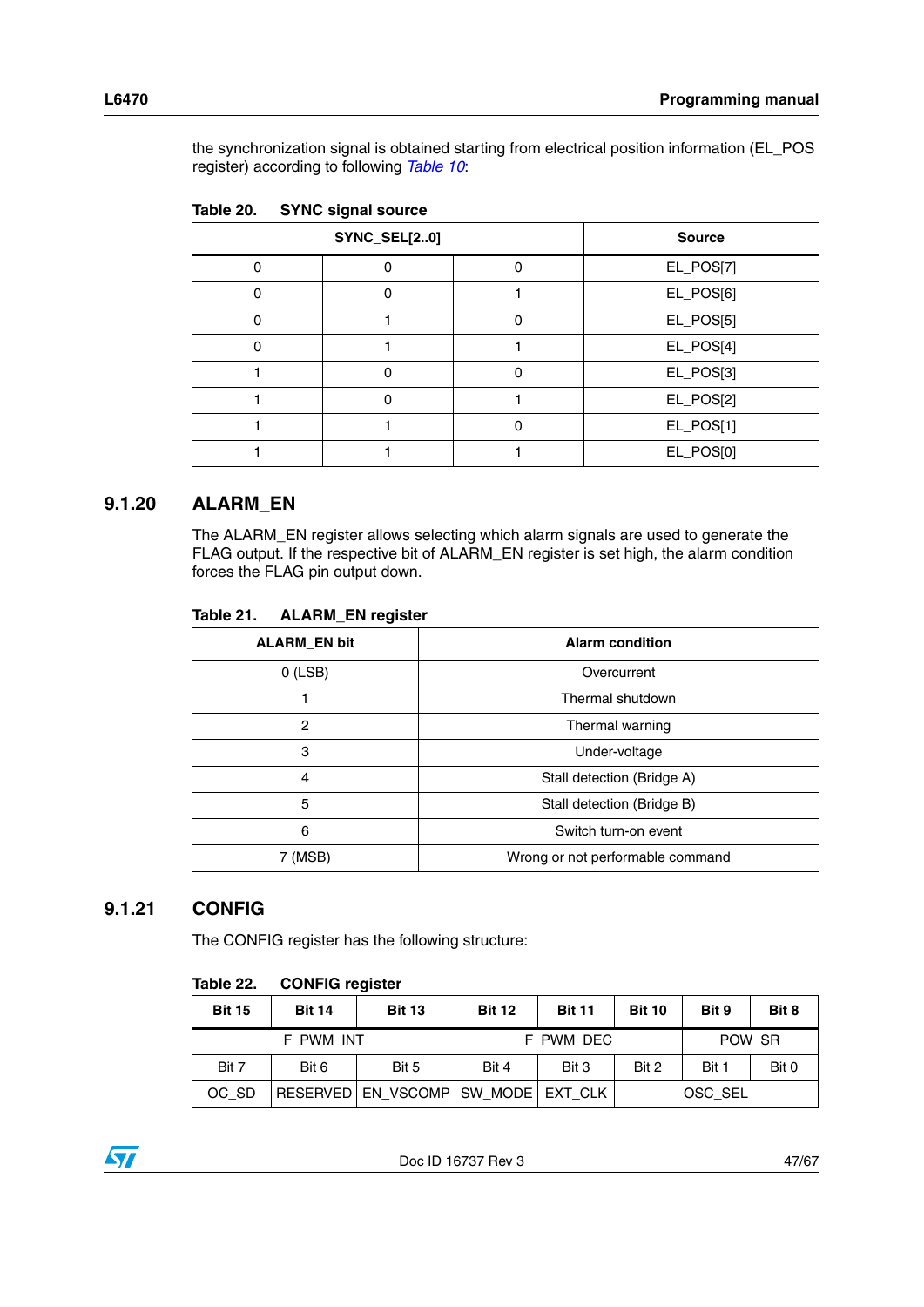The OSC\_SEL and EXT\_CLK bits set the system clock source:

| EXT_CLK |          | <b>OSC_SEL[20]</b> |             | <b>Clock source</b>                                               | <b>OSCIN</b>                  | <b>OSCOUT</b>                            |
|---------|----------|--------------------|-------------|-------------------------------------------------------------------|-------------------------------|------------------------------------------|
| 0       | 0        | 0                  | $\mathbf 0$ |                                                                   |                               |                                          |
| 0       | 0        | 0                  | 1           | Internal Oscillator: 16MHz                                        | Unused                        | Unused                                   |
| 0       | $\Omega$ | 1                  | 0           |                                                                   |                               |                                          |
| 0       | $\Omega$ | 1                  | 1           |                                                                   |                               |                                          |
| 1       | 0        | 0                  | $\Omega$    | Internal Oscillator: 16MHz                                        | Unused                        | Supplies a 2MHz<br>clock                 |
| 1       | $\Omega$ | 0                  | 1           | Internal Oscillator: 16MHz                                        | Unused                        | Supplies a 4MHz<br>clock                 |
| 1       | 0        | $\mathbf{1}$       | $\Omega$    | Internal oscillator: 16MHz                                        | Unused                        | Supplies a 8MHz<br>clock                 |
| 1.      | 0        | 1                  | 1           | Internal oscillator: 16MHz                                        | Unused                        | Supplies a 16MHz<br>clock                |
| 0       | 1        | 0                  | $\mathbf 0$ | External crystal or<br>resonator: 8MHz                            | Crystal/reson<br>ator driving | Crystal/resonator<br>driving             |
| 0       | 1        | 0                  | 1           | External crystal or<br>resonator: 16MHz                           | Crystal/reson<br>ator driving | Crystal/resonator<br>driving             |
| 0       | 1        | 1                  | $\Omega$    | External crystal or<br>resonator: 24MHz                           | Crystal/reson<br>ator driving | Crystal/resonator<br>driving             |
| 0       | 1        | 1                  | 1           | External crystal or<br>resonator: 32MHz                           | Crystal/reson<br>ator driving | Crystal/resonator<br>driving             |
| 1       | 1        | 0                  | 0           | Ext clock source: 8MHz<br>(Crystal/resonator driver<br>disabled)  | Clock source                  | Supplies inverted<br>OSCIN signal        |
| 1       | 1        | 0                  | 1           | Ext clock source: 16MHz<br>(Crystal/resonator driver<br>disabled) | Clock source                  | Supplies inverted<br>OSCIN signal        |
| 1       | 1        | $\mathbf{1}$       | 0           | Ext clock source: 24MHz<br>(Crystal/resonator driver<br>disabled) | Clock source                  | Supplies inverted<br>OSCIN signal        |
| 1       | 1        | 1                  | 1           | Ext clock source: 32MHz<br>(Crystal/resonator driver<br>disabled) | Clock source                  | Supplies inverted<br><b>OSCIN</b> signal |

<span id="page-47-0"></span>

| Table 23. | <b>Oscillator management</b> |  |
|-----------|------------------------------|--|
|-----------|------------------------------|--|

The SW\_MODE bit sets the external switch to act as HardStop interrupt or not:

<span id="page-47-1"></span>

|  | Table 24. | External switch hard stop interrupt mode |  |  |
|--|-----------|------------------------------------------|--|--|
|--|-----------|------------------------------------------|--|--|

| <b>SW MODE</b> | <b>Switch mode</b> |
|----------------|--------------------|
|                | HardStop interrupt |
|                | User disposal      |

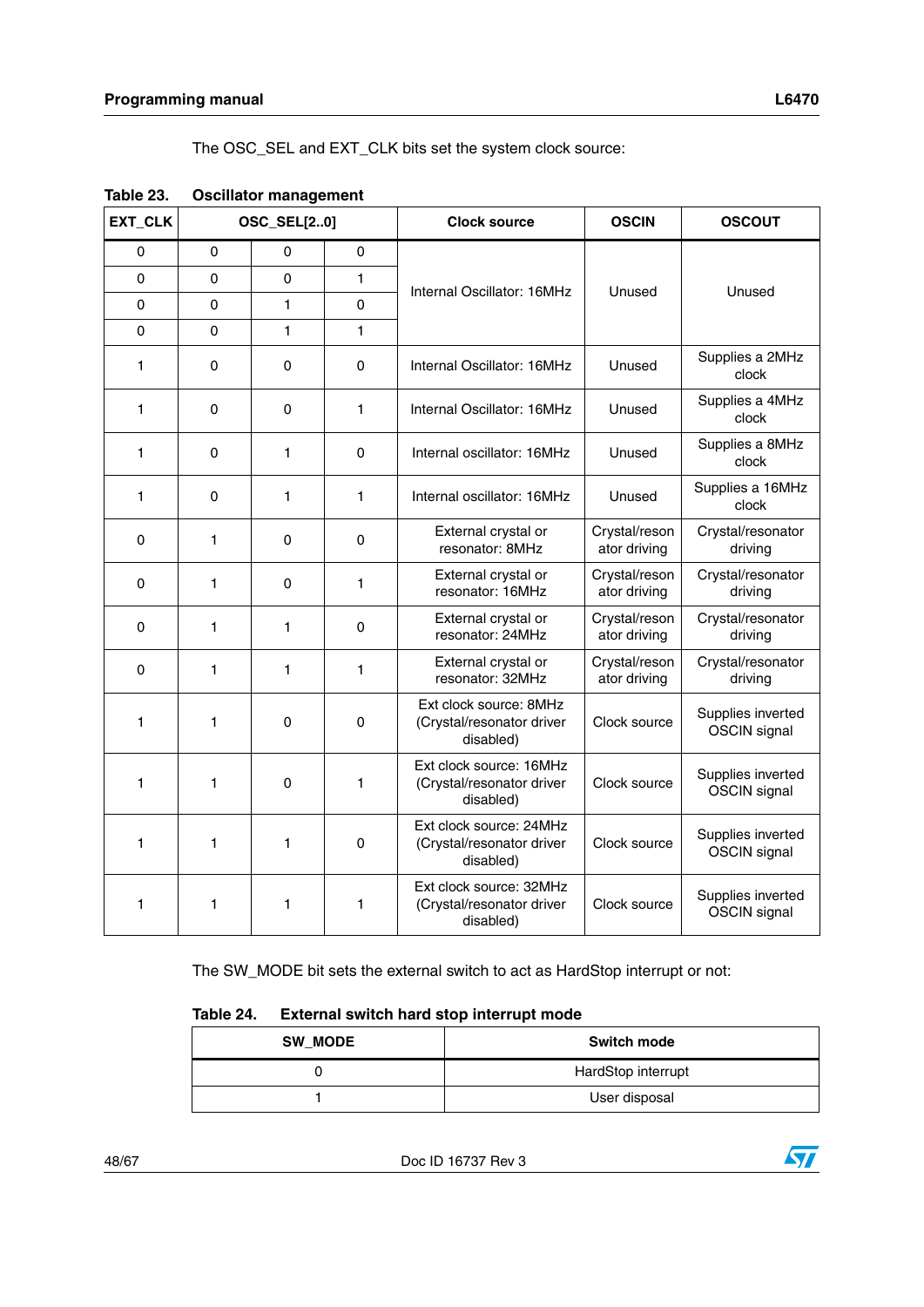The OC\_SD bit sets if an overcurrent event causes or not the bridges to turn-off; the OCD flag in status register is forced low anyway:

#### <span id="page-48-0"></span>**Table 25. Overcurrent event**

| OC SD | <b>Overcurrent event</b> |
|-------|--------------------------|
|       | Bridges shut down        |
|       | Bridges do not shut down |

The POW\_SR bits set the slew rate value of power bridge output:

<span id="page-48-1"></span>**Table 26. Programmable power bridge output slew-rate values**

| POW_SR<br>[10] |   | Output Slew-rate (1)<br>$[V/\mu s]$ |
|----------------|---|-------------------------------------|
|                | 0 | 180                                 |
| 0              |   | 180                                 |
|                | 0 | 290                                 |
|                |   | 530                                 |

1. See S<sub>Routr</sub> and S<sub>Rout f</sub> parameters in the electrical characteristics *[Table 5](#page-10-1)* for details.

The EN\_VSCOMP bit sets if the motor supply voltage compensation is enabled or not.

| <b>EN VSCOMP</b> | Motor supply voltage compensation |
|------------------|-----------------------------------|
|                  | Disabled                          |
|                  | Enabled                           |

#### <span id="page-48-2"></span>**Table 27. Motor supply voltage compensation enable**

The F\_PWM\_INT bits set the integer division factor of PWM frequency generation.

#### <span id="page-48-3"></span>**Table 28. PWM frequency: integer division factor**

| F_PWM_INT<br>[20] |  |  | Integer division factor |
|-------------------|--|--|-------------------------|
|                   |  |  |                         |
|                   |  |  | 2                       |
|                   |  |  | з                       |
|                   |  |  |                         |
|                   |  |  | 5                       |
|                   |  |  | 6                       |
|                   |  |  |                         |
|                   |  |  |                         |

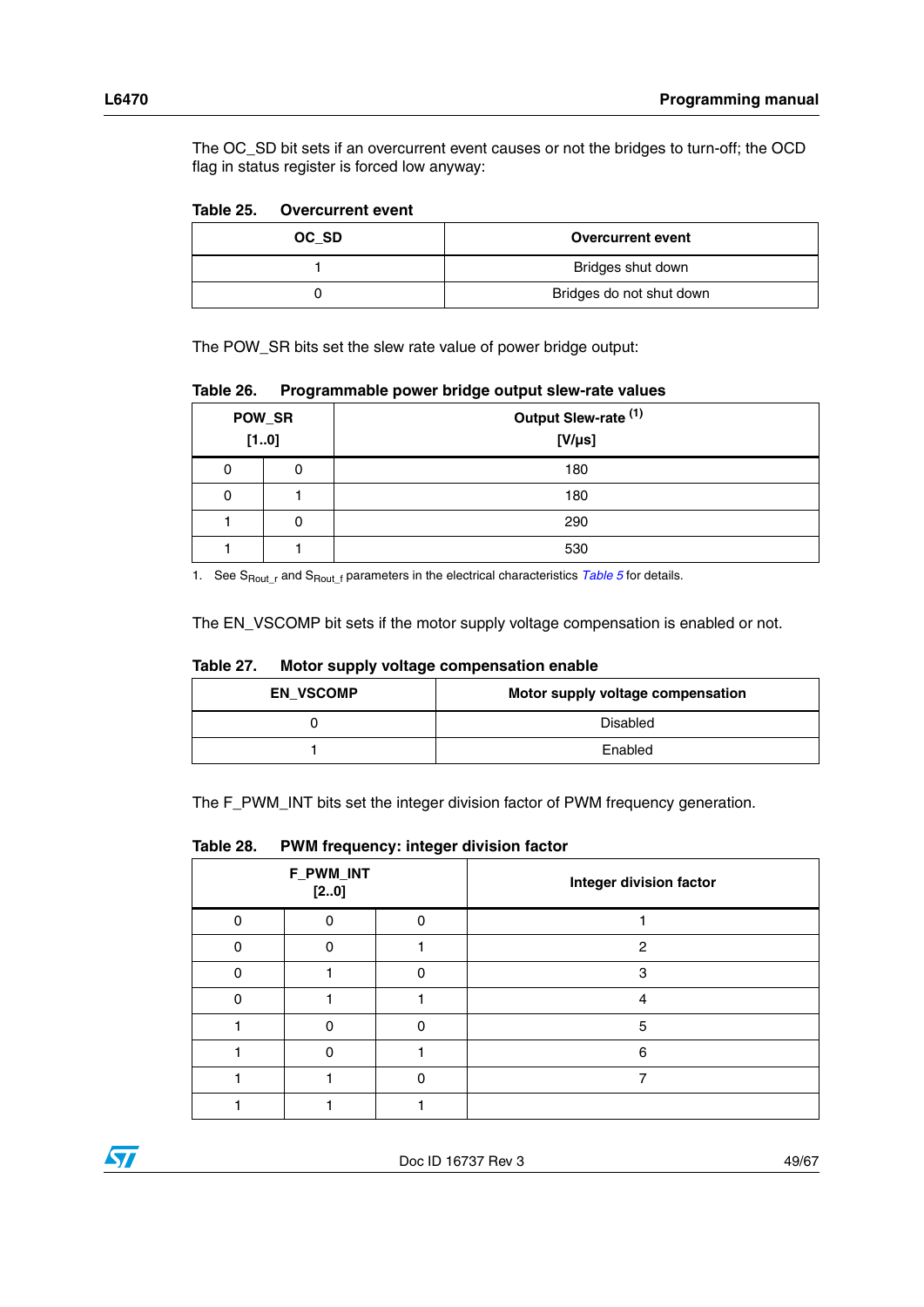The F\_PWM\_DEC bits set the multiplication factor of PWM frequency generation.

| <b>F_PWM_DEC [20]</b> |  |  | <b>Multiplication factor</b> |
|-----------------------|--|--|------------------------------|
| O                     |  |  | 0.625                        |
|                       |  |  | 0.75                         |
|                       |  |  | 0.875                        |
|                       |  |  |                              |
|                       |  |  | 1.25                         |
|                       |  |  | 1.5                          |
|                       |  |  | 1.75                         |
|                       |  |  |                              |

<span id="page-49-0"></span>**Table 29. PWM frequency: multiplication factor**

In the following tables all available PWM frequencies are listed according to oscillator frequency, F\_PWM\_INT and F\_PWM\_DEC values (CONFIG register OSC\_SEL parameter has to be correctly programmed).

<span id="page-49-1"></span>

| Table 30. | Available PWM frequencies [kHz]: 8 MHz oscillator frequency |
|-----------|-------------------------------------------------------------|
|           |                                                             |

|                     |     | F_PWM_DEC |      |      |      |      |      |      |
|---------------------|-----|-----------|------|------|------|------|------|------|
| F_PWM<br><b>INT</b> | 000 | 001       | 010  | 011  | 100  | 101  | 110  | 111  |
| 000                 | 9.8 | 11.7      | 13.7 | 15.6 | 19.5 | 23.4 | 27.3 | 31.3 |
| 001                 | 4.9 | 5.9       | 6.8  | 7.8  | 9.8  | 11.7 | 13.7 | 15.6 |
| 010                 | 3.3 | 3.9       | 4.6  | 5.2  | 6.5  | 7.8  | 9.1  | 10.4 |
| 011                 | 2.4 | 2.9       | 3.4  | 3.9  | 4.9  | 5.9  | 6.8  | 7.8  |
| 100                 | 2.0 | 2.3       | 2.7  | 3.1  | 3.9  | 4.7  | 5.5  | 6.3  |
| 101                 | 1.6 | 2.0       | 2.3  | 2.6  | 3.3  | 3.9  | 4.6  | 5.2  |
| 110                 | 1.4 | 1.7       | 2.0  | 2.2  | 2.8  | 3.3  | 3.9  | 4.5  |

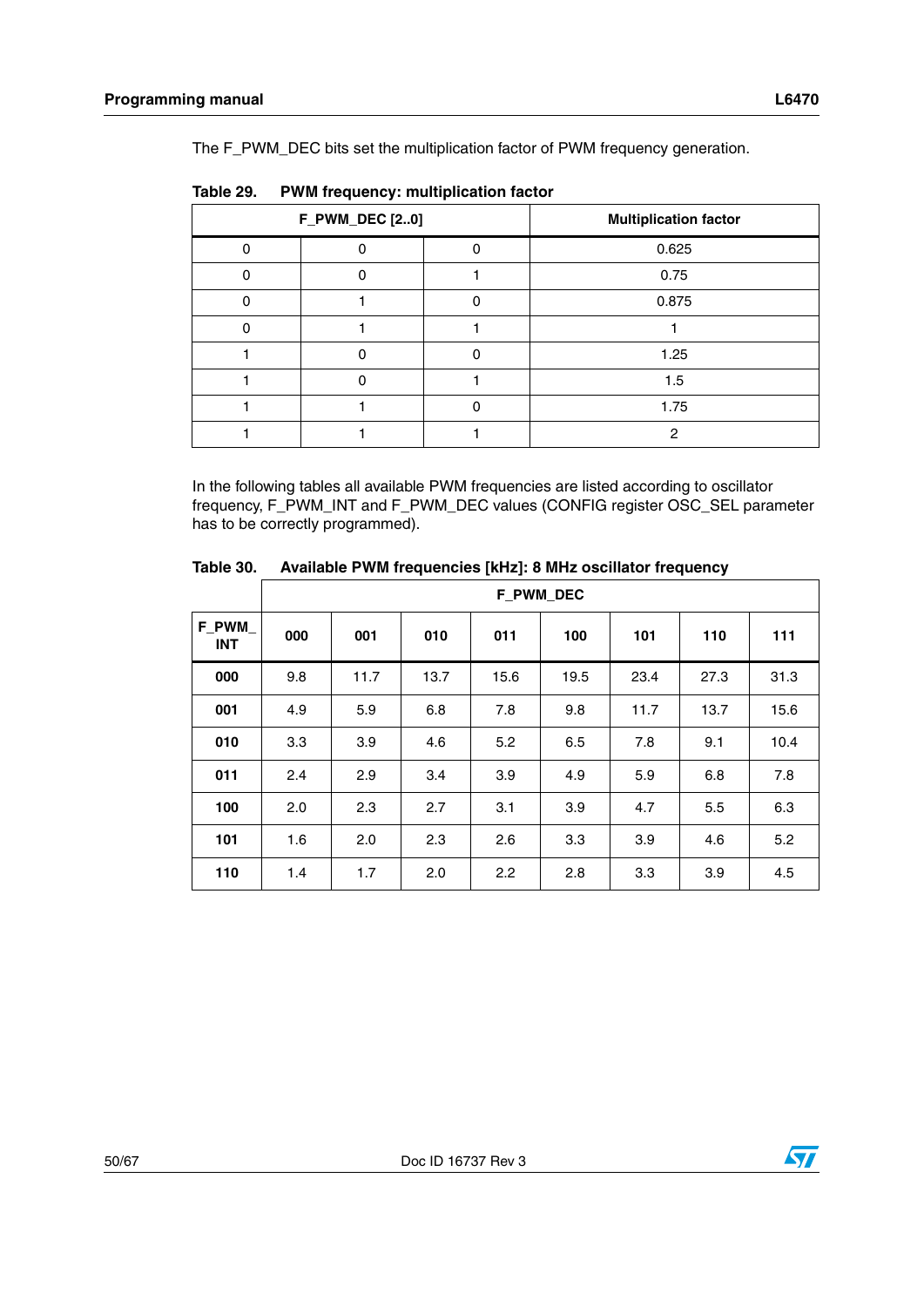<span id="page-50-0"></span>

| Available PWM frequencies [kHz]: 16 MHz oscillator frequency<br>Table 31. |      |                  |      |      |      |      |      |      |
|---------------------------------------------------------------------------|------|------------------|------|------|------|------|------|------|
|                                                                           |      | <b>F PWM DEC</b> |      |      |      |      |      |      |
| <b>F PWM INT</b>                                                          | 000  | 001              | 010  | 011  | 100  | 101  | 110  | 111  |
| 000                                                                       | 19.5 | 23.4             | 27.3 | 31.3 | 39.1 | 46.9 | 54.7 | 62.5 |
| 001                                                                       | 9.8  | 11.7             | 13.7 | 15.6 | 19.5 | 23.4 | 27.3 | 31.3 |
| 010                                                                       | 6.5  | 7.8              | 9.1  | 10.4 | 13.0 | 15.6 | 18.2 | 20.8 |
| 011                                                                       | 4.9  | 5.9              | 6.8  | 7.8  | 9.8  | 11.7 | 13.7 | 15.6 |
| 100                                                                       | 3.9  | 4.7              | 5.5  | 6.3  | 7.8  | 9.4  | 10.9 | 12.5 |
|                                                                           |      |                  |      |      |      |      |      |      |

<span id="page-50-1"></span>**Table 32. Available PWM frequencies [kHz]: 24 MHz oscillator frequency**

|                  | <b>F_PWM_DEC</b> |      |      |      |      |      |      |      |
|------------------|------------------|------|------|------|------|------|------|------|
| <b>F_PWM_INT</b> | 000              | 001  | 010  | 011  | 100  | 101  | 110  | 111  |
| 000              | 29.3             | 35.2 | 41.0 | 46.9 | 58.6 | 70.3 | 82.0 | 93.8 |
| 001              | 14.6             | 17.6 | 20.5 | 23.4 | 29.3 | 35.2 | 41.0 | 46.9 |
| 010              | 9.8              | 11.7 | 13.7 | 15.6 | 19.5 | 23.4 | 27.3 | 31.3 |
| 011              | 7.3              | 8.8  | 10.3 | 11.7 | 14.6 | 17.6 | 20.5 | 23.4 |
| 100              | 5.9              | 7.0  | 8.2  | 9.4  | 11.7 | 14.1 | 16.4 | 18.8 |
| 101              | 4.9              | 5.9  | 6.8  | 7.8  | 9.8  | 11.7 | 13.7 | 15.6 |
| 110              | 4.2              | 5.0  | 5.9  | 6.7  | 8.4  | 10.0 | 11.7 | 13.4 |

| 3.3 | 3.9 | 4.6 | 5.2 | 6.5 | 7.8 | 9.1 | 10.4

| 2.8 | 3.3 | 3.9 | 4.5 | 5.6 | 6.7 | 7.8 | 8.9

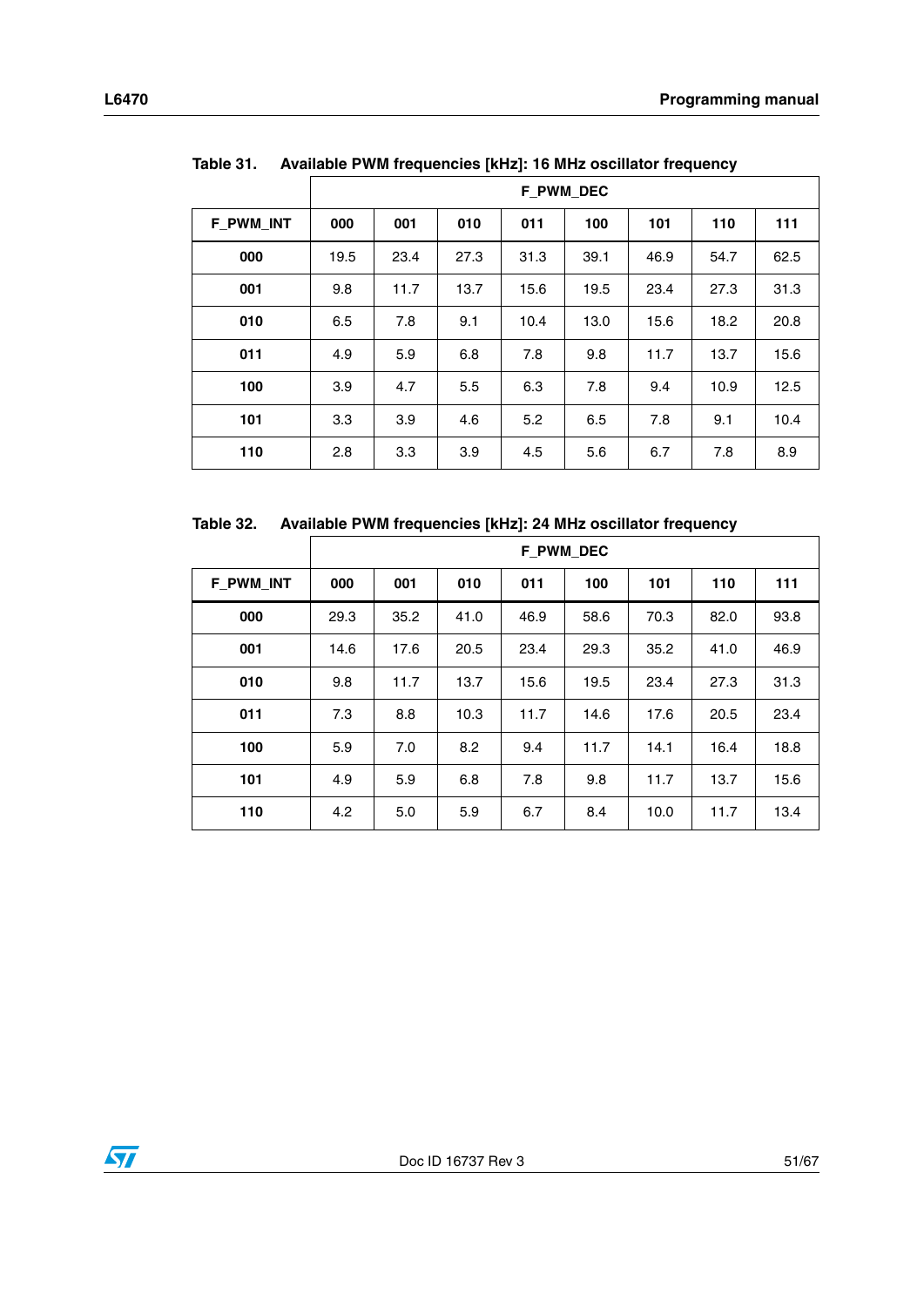|                     | <b>F_PWM_DEC</b> |      |      |      |      |      |       |       |
|---------------------|------------------|------|------|------|------|------|-------|-------|
| F_PWM<br><b>INT</b> | 000              | 001  | 010  | 011  | 100  | 101  | 110   | 111   |
| 000                 | 39.1             | 46.9 | 54.7 | 62.5 | 78.1 | 93.8 | 109.4 | 125.0 |
| 001                 | 19.5             | 23.4 | 27.3 | 31.3 | 39.1 | 46.9 | 54.7  | 62.5  |
| 010                 | 13.0             | 15.6 | 18.2 | 20.8 | 26.0 | 31.3 | 36.5  | 41.7  |
| 011                 | 9.8              | 11.7 | 13.7 | 15.6 | 19.5 | 23.4 | 27.3  | 31.3  |
| 100                 | 7.8              | 9.4  | 10.9 | 12.5 | 15.6 | 18.8 | 21.9  | 25.0  |
| 101                 | 6.5              | 7.8  | 9.1  | 10.4 | 13.0 | 15.6 | 18.2  | 20.8  |
| 110                 | 5.6              | 6.7  | 7.8  | 8.9  | 11.2 | 13.4 | 15.6  | 17.9  |

<span id="page-51-1"></span>**Table 33. Available PWM frequencies [kHz]: 32 MHz oscillator frequency**

Any attempt to write the CONFIG register when the motor is running causes the command to be ignored and the NOTPERF\_CMD flag to rise (see paragraph *[9.1.22](#page-51-0)*).

#### <span id="page-51-0"></span>**9.1.22 STATUS**

<span id="page-51-2"></span>**Table 34. STATUS register**

| <b>Bit 15</b>  | <b>Bit 14</b>     | <b>Bit 13</b> | <b>Bit 12</b> | <b>Bit 11</b> | <b>Bit 10</b> | Bit 9       | Bit 8            |
|----------------|-------------------|---------------|---------------|---------------|---------------|-------------|------------------|
| <b>SCK MOD</b> | STEP_LOSS_B       | STEP_LOSS_A   | OCD           | TH SD         | TH WRN        | UVLO I      | <b>WRONG CMD</b> |
| Bit 7          | Bit 6             | Bit 5         | Bit 4         | Bit 3         | Bit 2         | Bit 1       | Bit 0            |
| NOTPERF CMD    | <b>MOT STATUS</b> |               | <b>DIR</b>    | SW EVN        | SW F          | <b>BUSY</b> | HiZ              |

When HiZ flag is high it indicates that the bridges are in high impedance state. Whichever motion command makes the device to exit from High Z state (HardStop and SoftStop included), unless error flags forcing a High Z state are active.

The UVLO flag is active low and is set by an under-voltage lock out or reset events (powerup included).

The TH\_WRN, TH\_SD, OCD flags are active low and indicate respectively thermal warning, thermal shutdown and over-current detection events.

STEP\_LOSS\_A and STEP\_LOSS\_B flags are forced low when a stall is detected on bridge A or bridge B respectively.

The NOTPERF CMD and WRONG CMD flags are active high and indicate respectively that the command received by SPI can't be performed or does not exist at all.

The SW\_F report the SW input status (low for open and high for closed).

The SW\_EVN flag is active high and indicates a switch turn-on event (SW input falling edge).

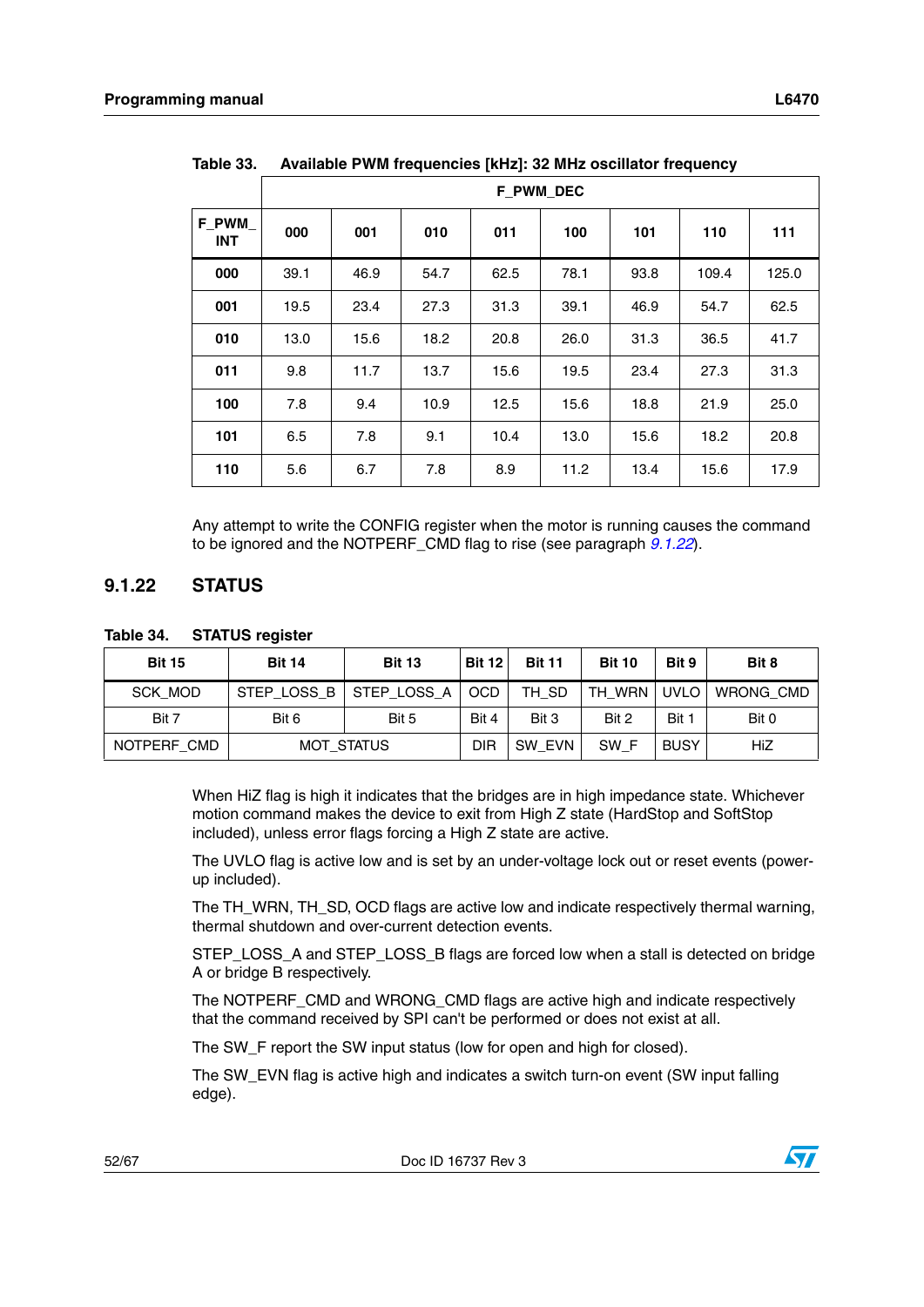The UVLO, TH\_WRN, TH\_SD, OCD, STEP\_LOSS\_A, STEP\_LOSS\_B, NOTPERF\_CMD, WRONG\_CMD and SW\_EVN flags are latched: when the respective conditions make them active (low or high) they remain in that state until a GetStatus command is sent to the IC.

The BUSY bit reflects the BUSY pin status. The BUSY flag is low when a constant speed, positioning or motion command is under execution and is released (high) after the command have been completed.

The SCK\_MOD bit is an active high flag indicating that the device is working in step clock mode. In this case the step clock signal should be provided through STCK input pin. The DIR bit indicates the current motor direction:

<span id="page-52-0"></span>**Table 35. STATUS register DIR bit** 

| <b>DIR</b> | <b>Motor direction</b> |
|------------|------------------------|
|            | Forward                |
|            | Reverse                |

MOT\_STATUS indicates the current motor status:

<span id="page-52-1"></span>

| Table 36. | <b>STATUS register MOT_STATE bits</b> |  |
|-----------|---------------------------------------|--|
|           |                                       |  |

| <b>MOT_STATUS</b> | <b>Motor status</b> |  |  |  |
|-------------------|---------------------|--|--|--|
| u                 | Stopped             |  |  |  |
|                   | Acceleration        |  |  |  |
| u                 | Deceleration        |  |  |  |
|                   | Constant speed      |  |  |  |

Any attempt to write to the register causes the command to be ignored and the NOTPERF\_CMD to rise (see paragraph *[9.1.22](#page-51-0)*).

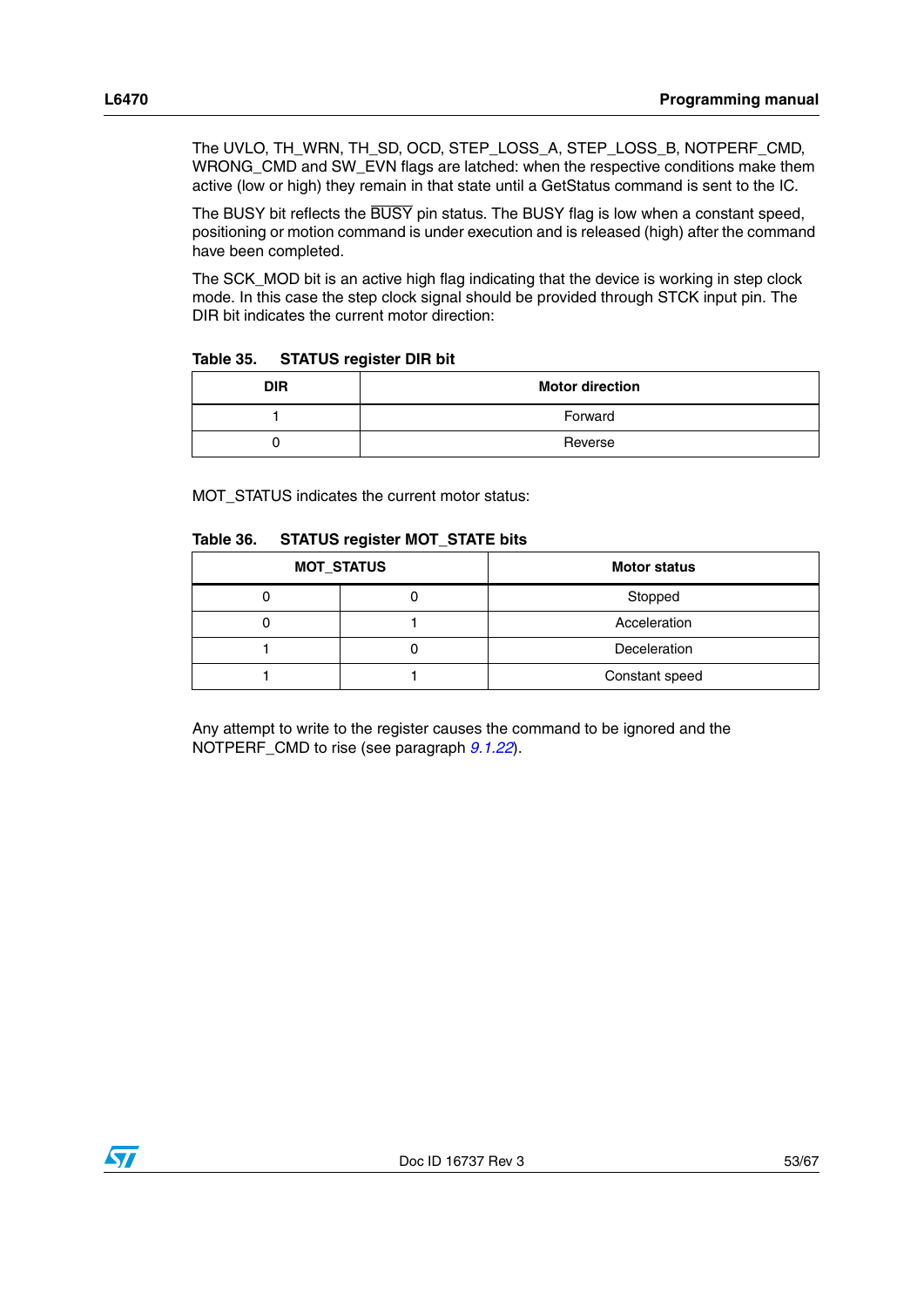# <span id="page-53-0"></span>**9.2 Application commands**

The commands summary is given in the *[Table 37](#page-53-1)*.

| <b>Command Mnemonic</b> |      |              |            | <b>Command binary code</b> |            | <b>Action</b>                                                                                                                                     |
|-------------------------|------|--------------|------------|----------------------------|------------|---------------------------------------------------------------------------------------------------------------------------------------------------|
|                         | [75] | $[4]$        | $[3]$      | [21]                       | [0]        |                                                                                                                                                   |
| <b>NOP</b>              | 000  | $\mathbf 0$  | 0          | 00                         | 0          | Nothing                                                                                                                                           |
| SetParam(PARAM, VALUE)  | 000  |              |            | [PARAM]                    |            | Writes VALUE in PARAM register                                                                                                                    |
| GetParam(PARAM)         | 001  |              |            | [PARAM]                    |            | Returns the stored value in PARAM register                                                                                                        |
| Run(DIR,SPD)            | 010  | 1            | 0          | 00                         | DIR.       | Sets the target speed and the motor direction                                                                                                     |
| StepClock(DIR)          | 010  | 1            | 1          | 00                         | <b>DIR</b> | Put the device in step clock mode and impose DIR<br>direction                                                                                     |
| Move(DIR, N_STEP)       | 010  | 0            | 0          | 00                         | <b>DIR</b> | Makes N_STEP (micro)steps in DIR direction<br>(Not performable when motor is running)                                                             |
| GoTo(ABS_POS)           | 011  | 0            | $\Omega$   | 00                         | 0          | Brings motor in ABS_POS position (minimum path)                                                                                                   |
| GoTo_DIR(DIR,ABS_POS)   | 011  | 0            | 1          | 00                         | DIR        | Brings motor in ABS_POS position forcing DIR direction                                                                                            |
| GoUntil(ACT, DIR, SPD)  | 100  | 0            | <b>ACT</b> | 01                         | DIR I      | Perform a motion in DIR direction with speed SPD until<br>SW is closed, the ACT action is executed then a SoftStop<br>takes place                 |
| ReleseSW(ACT, DIR)      | 100  | 1            | <b>ACT</b> | 01                         | DIR I      | Performs a motion in DIR direction at minimum speed<br>until the SW is released (open), the ACT action is<br>executed then a HardStop takes place |
| GoHome                  | 011  | 1            | 0          | 00                         | 0          | Brings the motor in HOME position                                                                                                                 |
| GoMark                  | 011  | 1            | 1          | 00                         | 0          | Brings the motor in MARK position                                                                                                                 |
| <b>ResetPos</b>         | 110  | 1            | 1          | 00                         | 0          | Resets the ABS_POS register (set HOME position)                                                                                                   |
| ResetDevice             | 110  | 0            | 0          | 00                         | 0          | Device is reset to power-up conditions.                                                                                                           |
| SoftStop                | 101  | $\mathbf{1}$ | 0          | 00                         | 0          | Stops motor with a deceleration phase                                                                                                             |
| HardStop                | 101  | 1            | 1          | 00                         | 0          | Stops motor immediately                                                                                                                           |
| SoftHiZ                 | 101  | 0            | 0          | 00                         | 0          | Puts the bridges in High Impedance status after a<br>deceleration phase                                                                           |
| HardHiZ                 | 101  | 0            | 1          | 00                         | 0          | Puts the bridges in High Impedance status immediately                                                                                             |
| GetStatus               | 110  | $\mathbf{1}$ | 0          | 00                         | 0          | Returns the status register value                                                                                                                 |
| RESERVED                | 111  | 0            | 1          | 01                         | 1          | RESERVED COMMAND                                                                                                                                  |
| <b>RESERVED</b>         | 111  | 1            | 1          | 00                         | 0          | RESERVED COMMAND                                                                                                                                  |

<span id="page-53-1"></span>**Table 37. Application commands**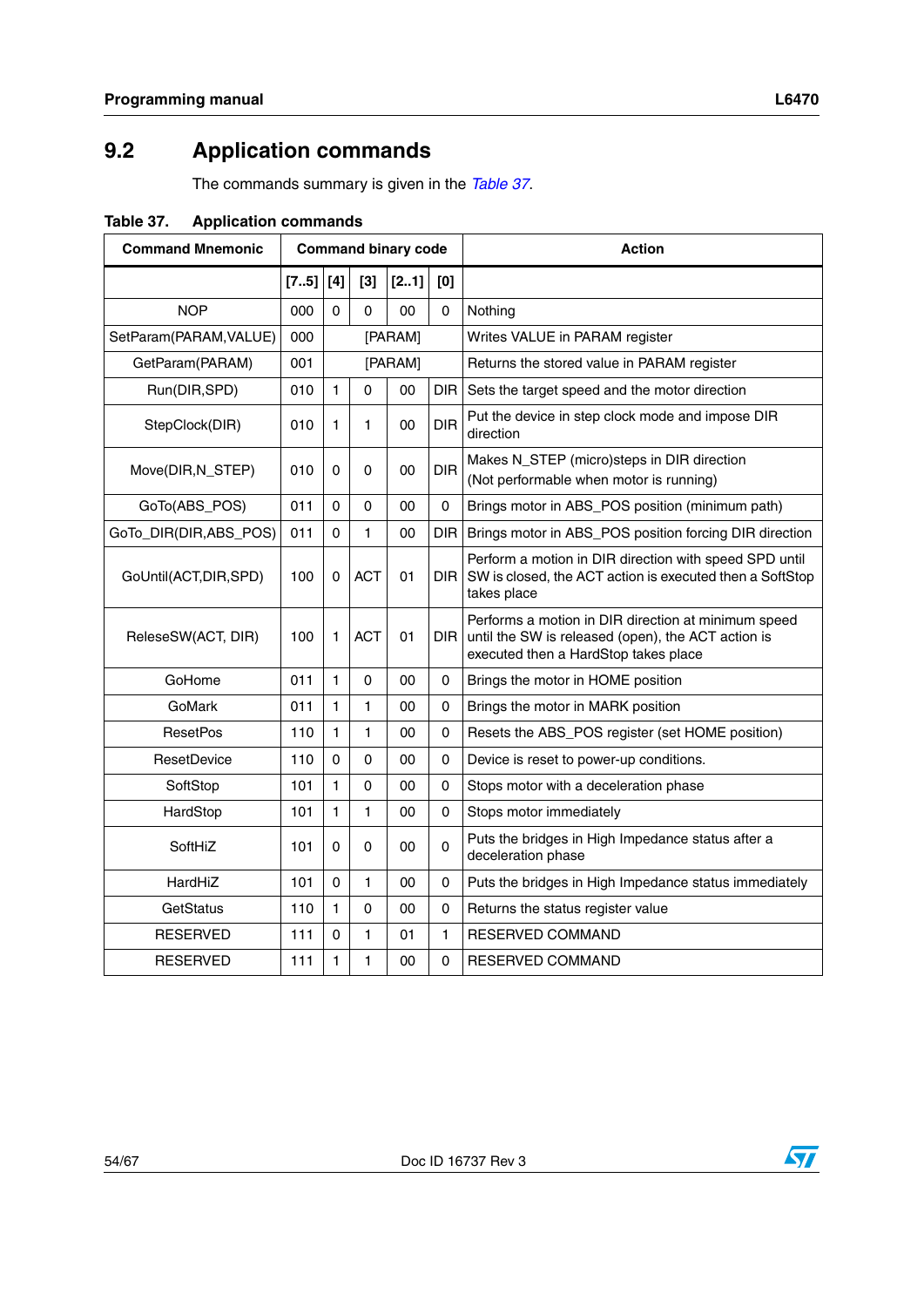### <span id="page-54-0"></span>**9.2.1 Command management**

The host microcontroller can control motor motion and configure the L6470 through a complete set of commands.

All commands are composed by a single byte. After the command byte, some bytes of arguments should be needed (see *[Figure 19](#page-54-3)*). Argument length can vary from 1 to 3 bytes.

#### <span id="page-54-3"></span>**Figure 19. Command with three byte argument**



By default the device returns an all zeroes response for any received byte, the only exceptions are GetParam and GetStatus commands. When one of these commands is received the following response bytes represents the related register value (see *[Figure 20](#page-54-4)*). Response length can vary from 1 to 3 bytes.

#### <span id="page-54-4"></span>**Figure 20. Command with three byte responset**



During response transmission, new commands can be sent. If a command requiring a response is sent before the previous response is completed, the response transmission is aborted and the new response is loaded into output communication buffer (see *[Figure 21](#page-54-5)*).

#### <span id="page-54-5"></span>**Figure 21. Command response aborted**



When a byte that does not correspond to a command is sent to the IC it is ignored and the WRONG\_CMD flag in STATUS register is raised (see paragraph 9.1.22).

#### <span id="page-54-1"></span>**9.2.2 Nop**

#### <span id="page-54-2"></span>**Table 38. Nop command structure**

| Bit 7 | Bit 6 | Bit 5 | Bit 4 | Bit 3 | Bit 2 | Bit 1 | Bit 0 |           |
|-------|-------|-------|-------|-------|-------|-------|-------|-----------|
|       |       |       |       |       |       |       |       | From host |

Nothing is performed.

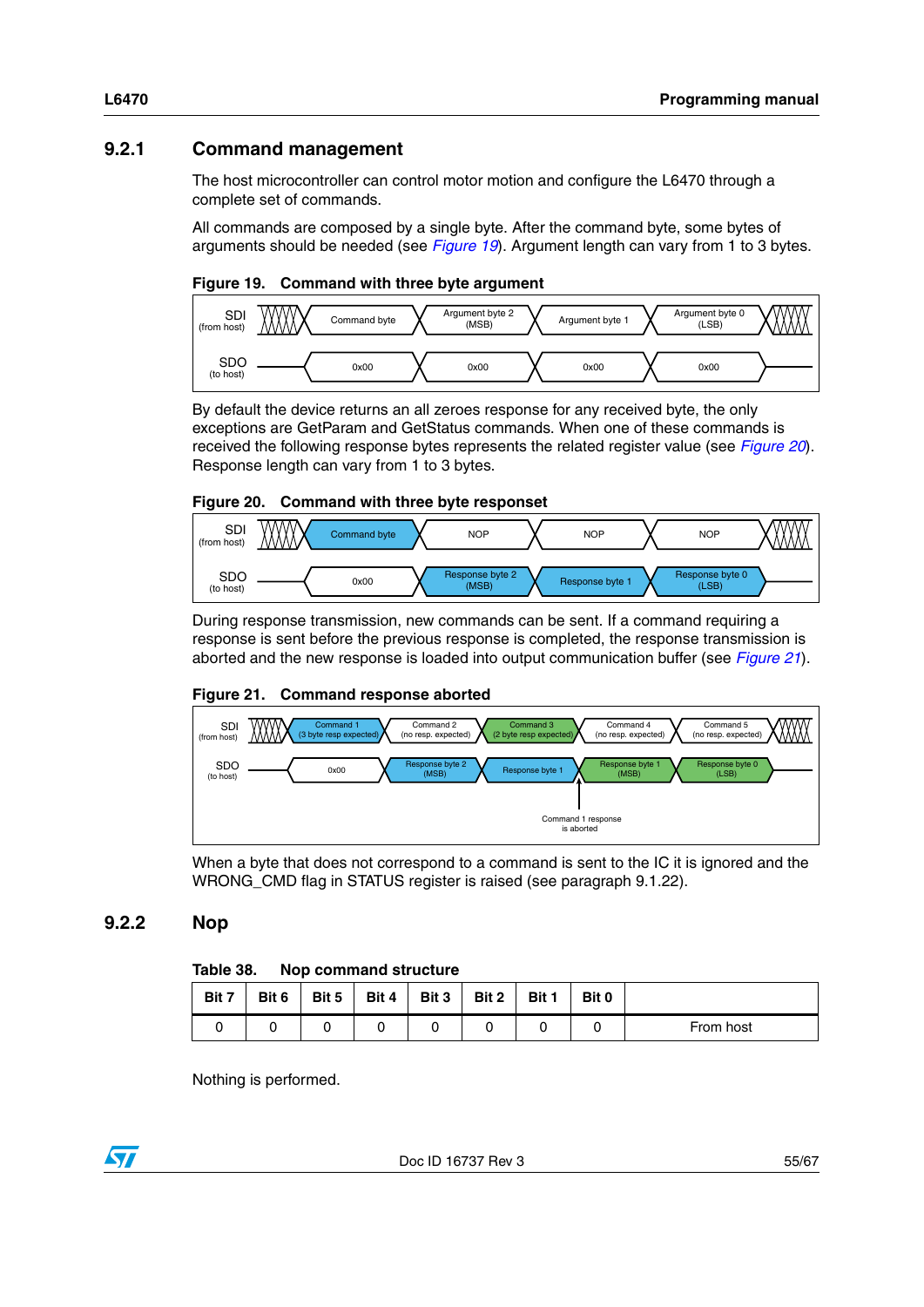### <span id="page-55-0"></span>**9.2.3 SetParam (PARAM, VALUE)**

<span id="page-55-2"></span>

| Table 39. |  | <b>SetParam command structure</b> |  |
|-----------|--|-----------------------------------|--|
|-----------|--|-----------------------------------|--|

| Bit 7                    | Bit 6 | Bit 5                    | Bit 4     | Bit 3 | Bit 2 |  |  |  |
|--------------------------|-------|--------------------------|-----------|-------|-------|--|--|--|
| 0                        | O     | 0                        |           |       |       |  |  |  |
|                          |       | VALUE Byte 2 (if needed) | From host |       |       |  |  |  |
| VALUE Byte 1 (if needed) |       |                          |           |       |       |  |  |  |
|                          |       |                          |           |       |       |  |  |  |

The SetParam command sets the PARAM register value equal to VALUE; PARAM is the respective register address listed in *[Table 12](#page-42-3)*.

The command should be followed by the new register VALUE (most significant byte first). The number of bytes composing the VALUE argument depends on the length of the target register (see *[Table 12](#page-42-3)*).

Some registers cannot be written (see *[Table 12](#page-42-3)*); any attempt to write one of those registers causes the command to be ignored and the WRONG\_CMD flag to rise at the end of command byte as like as unknown command code is sent (see paragraph *[9.1.22](#page-51-0)*).

Some registers can only be written in particular conditions (see *[Table 12](#page-42-3)*); any attempt to write one of those registers when the conditions are not satisfied causes the command to be ignored and the NOTPERF\_CMD flag to rise at the end of last argument byte (see paragraph *[9.1.22](#page-51-0)*).

Any attempt to set an inexistent register (wrong address value) causes the command to be ignored and WRONG\_CMD flag to rise at the end of command byte as like as unknown command code is sent.

### <span id="page-55-1"></span>**9.2.4 GetParam (PARAM)**

| Bit 7 | Bit 6   | Bit 5 | Bit 4 | Bit 3 |  |           |  |  |  |  |  |
|-------|---------|-------|-------|-------|--|-----------|--|--|--|--|--|
| 0     | 0       |       |       |       |  | from host |  |  |  |  |  |
|       | to host |       |       |       |  |           |  |  |  |  |  |
|       | to host |       |       |       |  |           |  |  |  |  |  |
|       | to host |       |       |       |  |           |  |  |  |  |  |

#### <span id="page-55-3"></span>**Table 40. GetParam command structure**

This command reads the current PARAM register value; PARAM is the respective register address listed in *[Table 12](#page-42-3)*.

The command response is the current value of the register (most significant byte first). The number of bytes composing the command response depends on the length of the target register (see *[Table 12](#page-42-3)*).

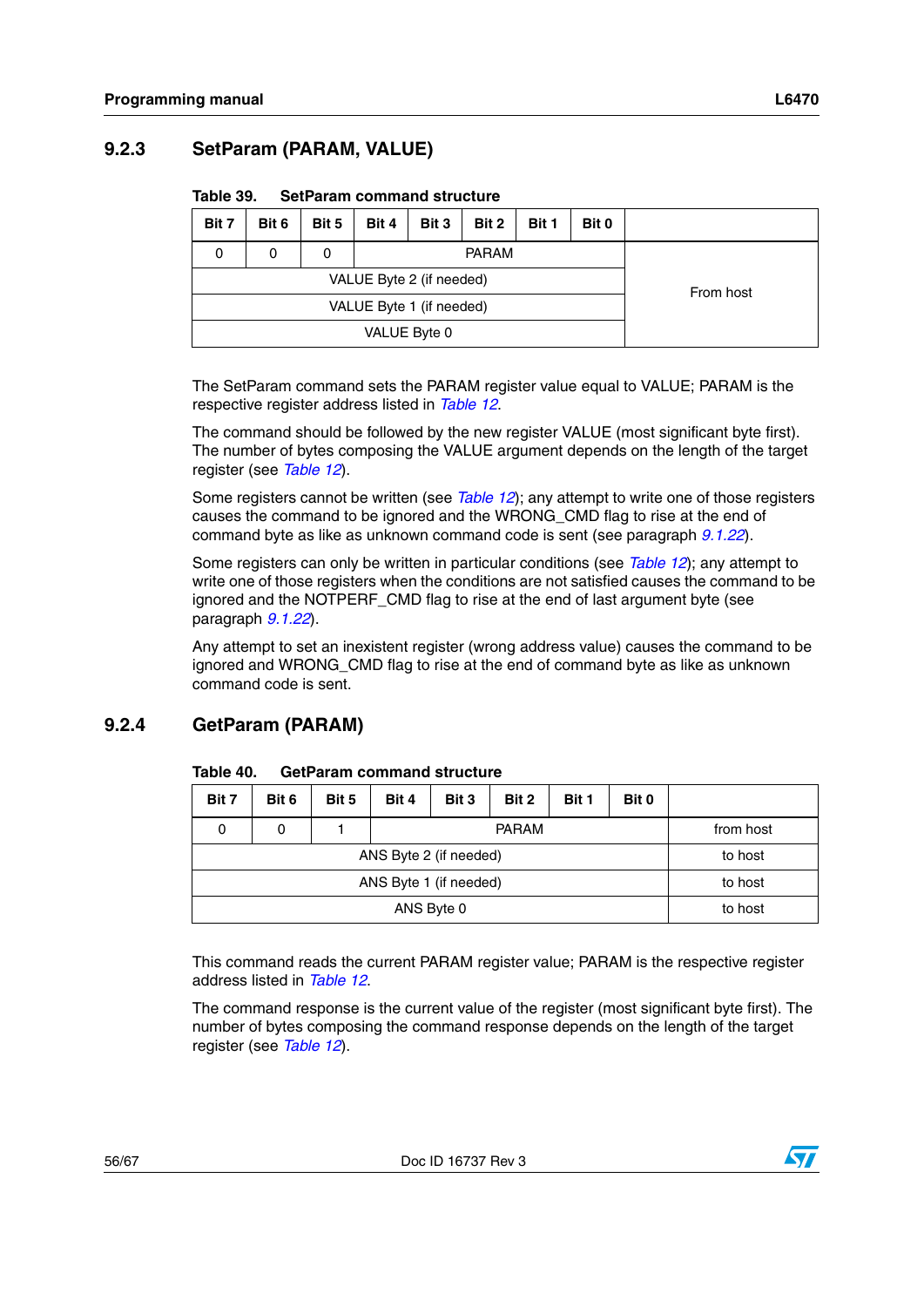Returned value is the register one at the moment of GetParam command decoding. If register values changes after this moment the response will not be accordingly updated.

All registers can be read anytime.

Any attempt to read an inexistent register (wrong address value) causes the command to be ignored and WRONG\_CMD flag to rise at the end of command byte as like as unknown command code is sent.

#### <span id="page-56-0"></span>**9.2.5 Run (DIR, SPD)**

<span id="page-56-2"></span>

| <b>Run command structure</b> | Table 41. |  |  |  |
|------------------------------|-----------|--|--|--|
|------------------------------|-----------|--|--|--|

| Bit 7 | Bit 6     | Bit 5 | Bit 4 | Bit 3 | Bit 2        | Bit 1     | Bit 0      |           |
|-------|-----------|-------|-------|-------|--------------|-----------|------------|-----------|
| 0     |           | 0     |       | 0     | 0            | 0         | <b>DIR</b> | from host |
| X     | х         | x     | x     |       | SPD (Byte 2) | from host |            |           |
|       | from host |       |       |       |              |           |            |           |
|       | from host |       |       |       |              |           |            |           |

The Run command produces a motion at SPD speed; the direction is selected by DIR bit: '1' forward or '0' reverse. The SPD value is expressed in step/tick (format unsigned fixed point 0.28) that is the same format that SPEED register (see paragraph 9.1.4).

*Note: The SPD value should be lower than MAX\_SPEED and greater than MIN\_SPEED otherwise the Run command will be executed at MAX\_SPEED or MIN\_SPEED respectively.*

This command keeps the BUSY flag low until the target speed is reached.

This command can be given anytime and is immediately executed.

#### <span id="page-56-1"></span>**9.2.6 StepClock (DIR)**

<span id="page-56-3"></span>

| Table 42. | <b>Stepclock command structure</b> |
|-----------|------------------------------------|
|-----------|------------------------------------|

| Bit 7 | Bit 6 | Bit 5 | Bit 4 | Bit 3 | Bit 2 | Bit 1 | Bit 0 |           |
|-------|-------|-------|-------|-------|-------|-------|-------|-----------|
|       |       |       |       |       |       |       | DIR   | from host |

The StepClock command switches the device in step clock mode (see paragraph *[6.7.5](#page-24-0)*) and impose the forward ( $DIR = '1'$ ) or reverse ( $DIR = '0'$ ) direction.

When the device is in step clock mode the SCK MOD flag in STATUS register is raised and the motor is always considered stopped (see paragraphs *[6.7.5](#page-24-0)* and *[9.1.22](#page-51-0)*).

Device exits from step clock mode when a constant speed, absolute positioning or motion command is sent through SPI. Motion direction is imposed by the respective StepClock command argument and can by changed by a new StepClock command without exiting the step clock mode.

Events that cause bridges to be forced in high impedance state (overtemperature, overcurrent, etc.) do not cause the device to leave step clock mode.

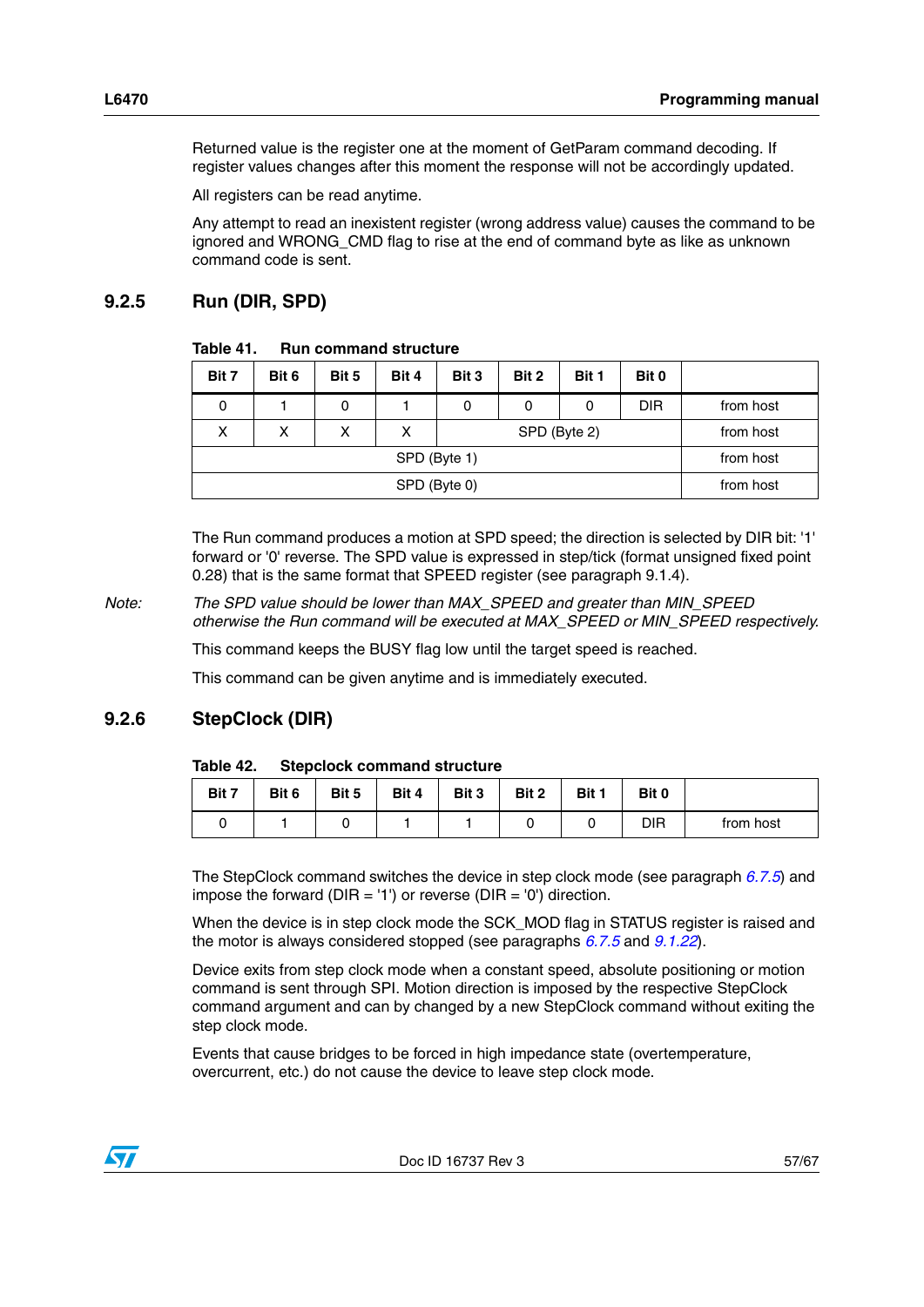StepClock command does not force the BUSY flag low. This command can only be given when the motor is stopped. If a motion is in progress the motor should be stopped and then it is possible to send a StepClock command.

Any attempt to perform a StepClock command when the motor is running causes the command to be ignored and the NOTPERF\_CMD flag to rise (see paragraph *[9.1.22](#page-51-0)*).

### <span id="page-57-0"></span>**9.2.7 Move (DIR, N\_STEP)**

| Bit 7 | Bit 6           | Bit 5 | Bit 4 |           |  |  |  |  |  |  |
|-------|-----------------|-------|-------|-----------|--|--|--|--|--|--|
| 0     |                 | 0     | 0     | from host |  |  |  |  |  |  |
| x     | from host       |       |       |           |  |  |  |  |  |  |
|       | N_STEP (Byte 1) |       |       |           |  |  |  |  |  |  |
|       | N_STEP (Byte 0) |       |       |           |  |  |  |  |  |  |

<span id="page-57-2"></span>Table 43. **Move command structure** 

The move command produces a motion of N\_STEP microsteps; the direction is selected by DIR bit ('1' forward or '0' reverse).

The N\_STEP value is always in agreement with the selected step mode; the parameter value unit is equal to the selected step mode (full, half, quarter, etc.).

This command keeps the BUSY flag low until the target number of steps is performed. This command can be only performed when the motor is stopped. If a motion is in progress the motor must be stopped and then it is possible to perform a Move command.

Any attempt to perform a Move command when the motor is running causes the command to be ignored and the NOTPERF\_CMD flag to rise (see paragraph *[9.1.22](#page-51-0)*).

### <span id="page-57-1"></span>**9.2.8 GoTo (ABS\_POS)**

| Bit 7 | Bit 6     | Bit 5 | Bit 4            | Bit 3 | Bit 2 | Bit 1 | Bit 0 |           |  |  |
|-------|-----------|-------|------------------|-------|-------|-------|-------|-----------|--|--|
| 0     |           |       | 0                | 0     | 0     |       | 0     | from host |  |  |
| x     | х         |       | ABS_POS (Byte 2) |       |       |       |       |           |  |  |
|       | from host |       |                  |       |       |       |       |           |  |  |
|       | from host |       |                  |       |       |       |       |           |  |  |

#### <span id="page-57-3"></span>Table 44. **GoTo command structure**

The GoTo command produces a motion to ABS\_POS absolute position through the shortest path. The ABS\_POS value is always in agreement with the selected step mode; the parameter value unit is equal to the selected step mode (full, half, quarter, etc.).

GoTo command keeps the BUSY flag low until the target position is reached.

This command can be given only when the previous motion command as been completed (BUSY flag released).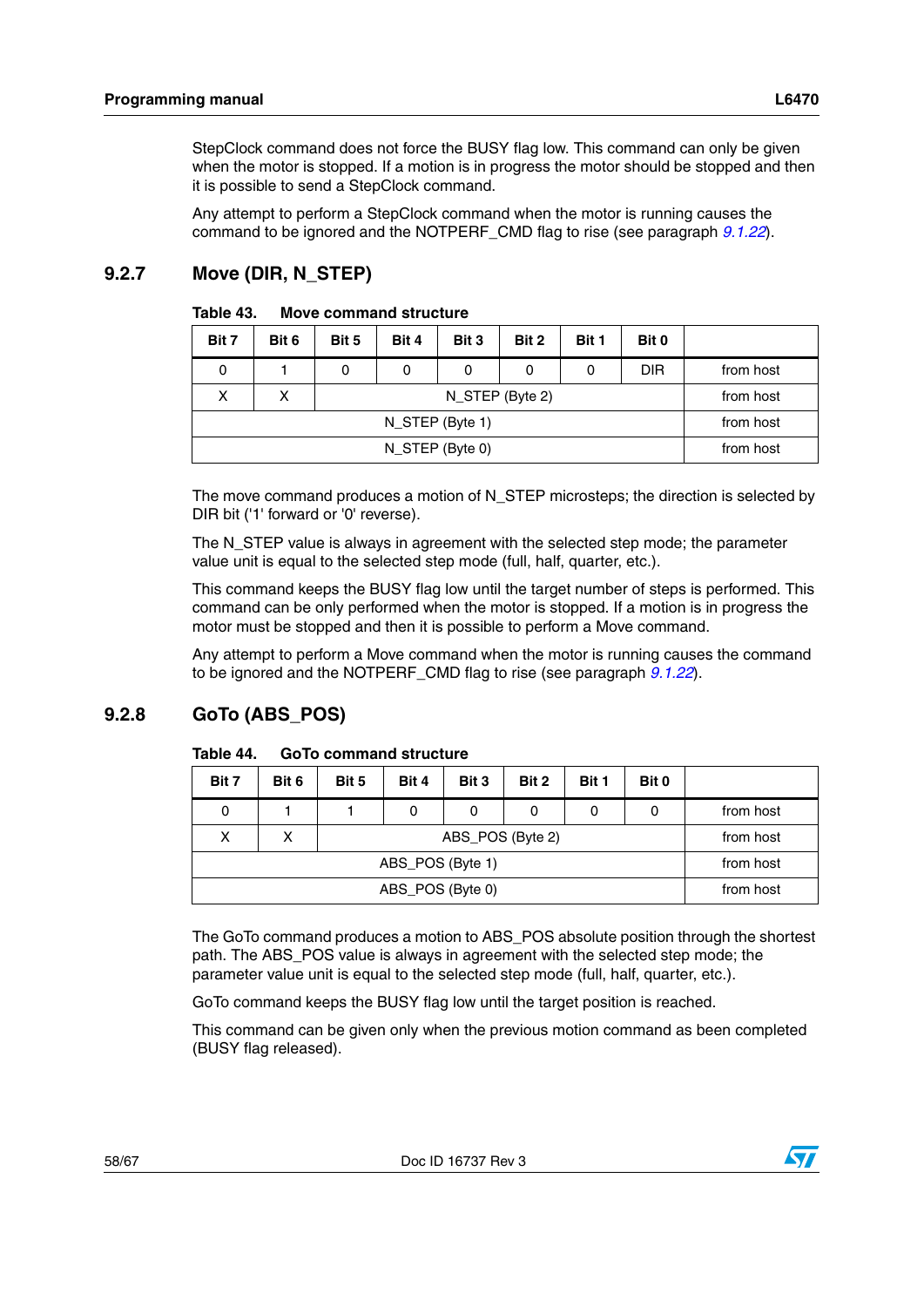Any attempt to perform a GoTo command when a previous command is under execution (BUSY low) causes the command to be ignored and the NOTPERF\_CMD flag to rise (see paragraph *[9.1.22](#page-51-0)*)

### <span id="page-58-0"></span>**9.2.9 GoTo\_DIR (DIR, ABS\_POS)**

| Bit 7 | Bit 6     | Bit 5 | Bit 4 | Bit 3     | Bit 2     | Bit 1 | Bit 0 |  |
|-------|-----------|-------|-------|-----------|-----------|-------|-------|--|
| 0     |           |       | 0     | from host |           |       |       |  |
| x     | x         |       |       |           | from host |       |       |  |
|       | from host |       |       |           |           |       |       |  |
|       | from host |       |       |           |           |       |       |  |

<span id="page-58-2"></span>Table 45. **Table 45. GoTo\_DIR command structure** 

The GoTo\_DIR command produces a motion to ABS\_POS absolute position imposing a forward ( $DIR = '1'$ ) or a reverse ( $DIR = '0'$ ) rotation. The ABS POS value is always in agreement with the selected step mode; the parameter value unit is equal to the selected step mode (full, half, quarter, etc.).

GoTo\_DIR command keeps the BUSY flag low until the target speed is reached. This command can be given only when the previous motion command has been completed (BUSY flag released).

Any attempt to perform a GoTo\_DIR command when a previous command is under execution (BUSY low) causes the command to be ignored and the NOTPERF\_CMD flag to rise (see paragraph *[9.1.22](#page-51-0)*)

### <span id="page-58-1"></span>**9.2.10 GoUntil (ACT, DIR, SPD)**

| Bit 7 | Bit 6        | Bit 5 | Bit 4 | Bit 3      | Bit 2        | Bit 1     | Bit 0      |           |  |  |
|-------|--------------|-------|-------|------------|--------------|-----------|------------|-----------|--|--|
|       | 0            | 0     | 0     | <b>ACT</b> | 0            |           | <b>DIR</b> | from host |  |  |
| x     | x            | x     | x     |            | SPD (Byte 2) | from host |            |           |  |  |
|       | SPD (Byte 1) |       |       |            |              |           |            |           |  |  |
|       | from host    |       |       |            |              |           |            |           |  |  |

<span id="page-58-3"></span>**Table 46. GoUntil command structure** 

The GoUntil command produces a motion at SPD speed imposing a forward (DIR = '1') or a reverse (DIR = '0') direction. When an external switch turn-on event occurs (see paragraph *[6.13](#page-28-0)*), the ABS\_POS register is reset (if ACT = '0') or the ABS\_POS register value is copied into the MARK register (if ACT = '1'); then the system performs a SoftStop command.

The SPD value is expressed in step/tick (format unsigned fixed point 0.28) that is the same format that SPEED register (see paragraph *[9.1.4](#page-39-1)*).

SPD value should be lower than MAX\_SPEED and greater than MIN\_SPEED, otherwise the target speed will be imposed at MAX\_SPEED or MIN\_SPEED respectively.

If SW\_MODE bit of CONFIG register is set low, the external switch turn-on event causes a HardStop interrupt instead of the SoftStop one (see paragraphs *[6.13](#page-28-0)* and *[9.1.21](#page-46-1)*).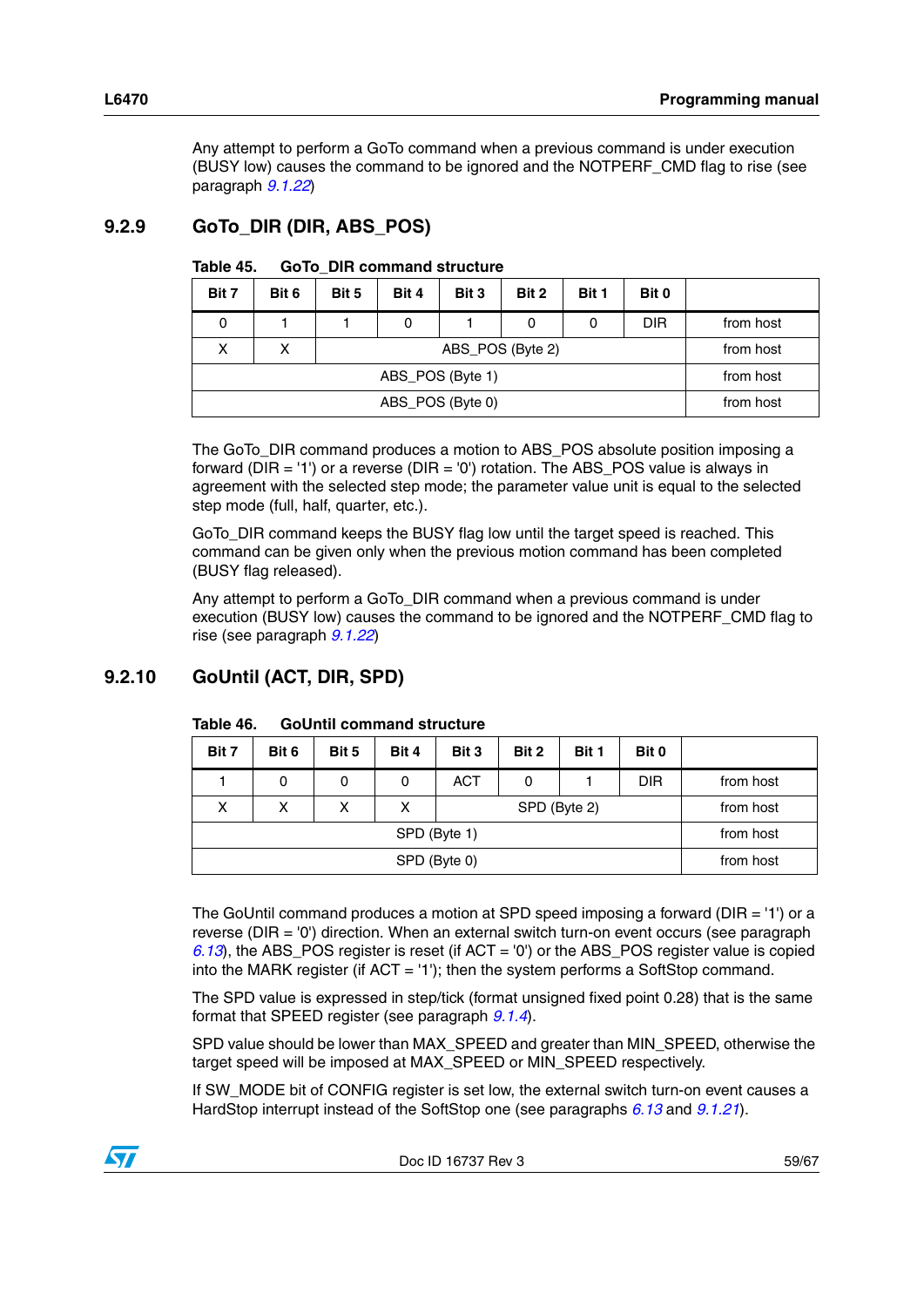This command keeps the BUSY flag low until the switch turn-on event occurs and the motor is stopped. This command can be given anytime and is immediately executed.

#### <span id="page-59-0"></span>**9.2.11 ReleaseSW (ACT, DIR)**

<span id="page-59-3"></span>

| Table 47. | <b>ReleaseSW command structure</b> |  |
|-----------|------------------------------------|--|
|           |                                    |  |

| Bit 7 | Bit 6 | Bit 5 | Bit 4 | Bit 3      | Bit 2 | Bit 1 | Bit 0 |           |
|-------|-------|-------|-------|------------|-------|-------|-------|-----------|
|       |       |       |       | <b>ACT</b> |       |       | DIR   | from host |

The ReleaseSW command produces a motion at minimum speed imposing a forward (DIR = '1') or reverse (DIR = '0') rotation. When SW is released (opened) the ABS\_POS register is reset (ACT =  $'0'$ ) or the ABS\_POS register value is copied in MARK register (ACT =  $'1'$ ); then the system performs a HardStop command.

Note that to resetting the ABS\_POS register is equivalent to setting the HOME position.

If minimum speed value is lesser than 5 step/s or low speed optimization is enabled, the motion is performed at 5 step/s.

ReleaseSW command keeps the BUSY flag low until the switch input is released and the motor is stopped.

#### <span id="page-59-1"></span>**9.2.12 GoHome**

#### <span id="page-59-4"></span>Table 48. **GoHome command structure**

| Bit 7 | Bit 6 | Bit 5 | Bit 4 | Bit 3 | Bit 2 | Bit 1 | Bit 0 |           |
|-------|-------|-------|-------|-------|-------|-------|-------|-----------|
|       |       |       |       |       |       |       |       | from host |

The GoHome command produces a motion to the HOME position (zero position) via the shortest path.

Note that this command is equivalent to "GoTo(0…0)" command. If a motor direction is mandatory the GoTo\_DIR command has to be used (see paragraph *[9.2.9](#page-58-0)*).

GoHome command keeps the BUSY flag low until the home position is reached. This command can be given only when the previous motion command has been completed. Any attempt to perform a GoHome command when a previous command is under execution (BUSY low) causes the command to be ignored and the NOTPERF\_CMD to rise (see paragraph *[9.1.22](#page-51-0)*)

#### <span id="page-59-2"></span>**9.2.13 GoMark**

#### <span id="page-59-5"></span>Table 49. **GoMark command structure**

| Bit 7 | Bit 6 | Bit 5 | Bit 4 | Bit 3 | Bit 2 | Bit 1 | Bit 0 |           |
|-------|-------|-------|-------|-------|-------|-------|-------|-----------|
|       |       |       |       |       |       |       |       | from host |

The GoMark command produces a motion to MARK position performing the minimum path.

Note that this command is equivalent to "GoTo (MARK)" command. If a motor direction is mandatory the GoTo\_DIR command has to be used.

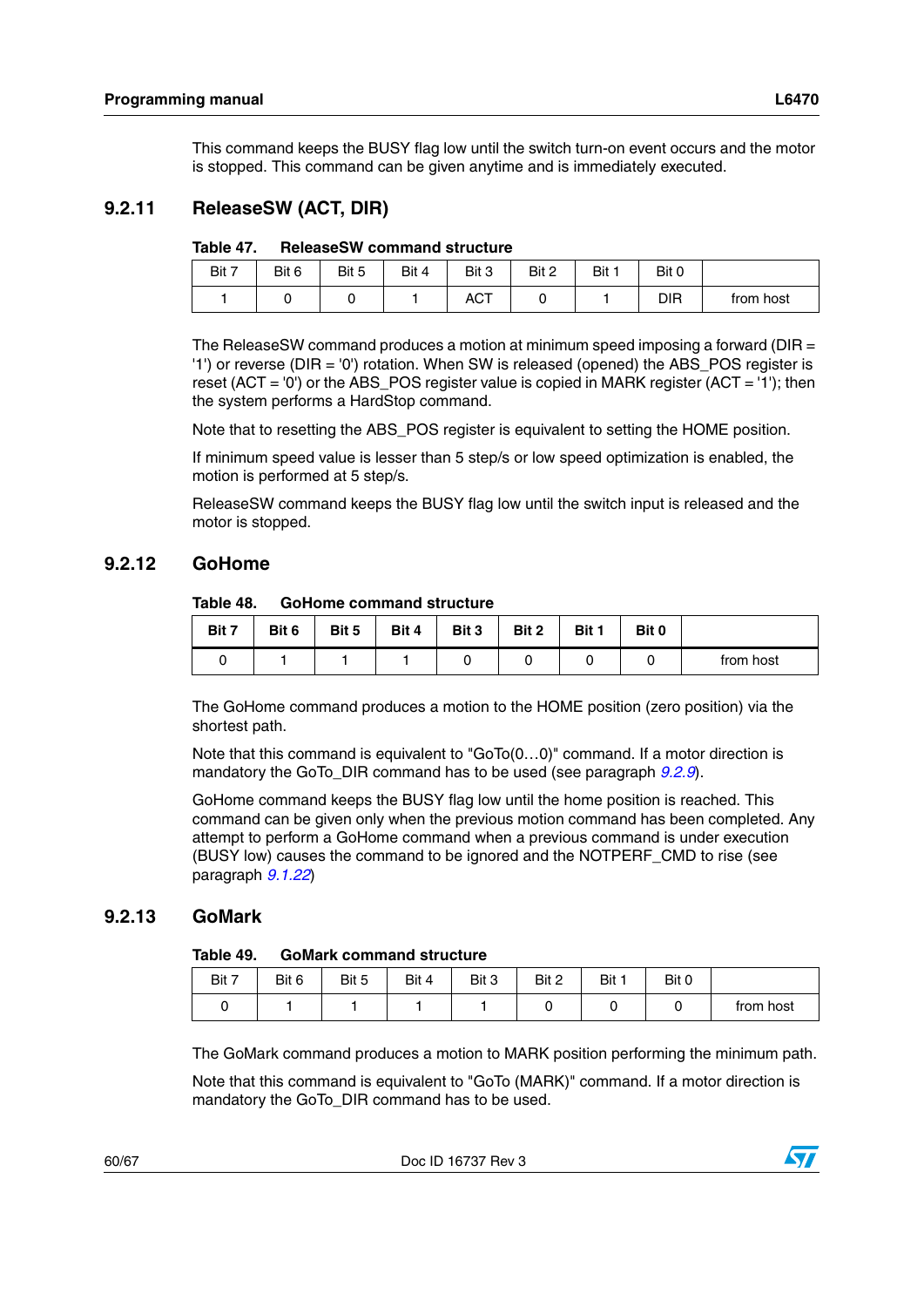GoMark command keeps the BUSY flag low until the MARK position is reached. This command can be given only when the previous motion command has been completed (BUSY flag released).

Any attempt to perform a GoMark command when a previous command is under execution (BUSY low) causes the command to be ignored and the NOTPERF\_CMD flag to rise (see paragraph *[9.1.22](#page-51-0)*)

#### <span id="page-60-0"></span>**9.2.14 ResetPos**

<span id="page-60-3"></span>

| <b>ResetPos command structure</b><br>Table 50. |
|------------------------------------------------|
|------------------------------------------------|

| Bit 7 | Bit 6 | Bit 5 | Bit 4 | Bit 3 | Bit 2 | Bit 1 | Bit 0 |           |
|-------|-------|-------|-------|-------|-------|-------|-------|-----------|
|       |       |       |       |       |       |       |       | from host |

The ResetPos command resets the ABS\_POS register to zero. The zero position is also defined as HOME position (see paragraph *[6.5](#page-20-1)*).

#### <span id="page-60-1"></span>**9.2.15 ResetDevice**

#### <span id="page-60-4"></span>**Table 51. ResetDevice command structure**

| Bit 7 | Bit 6 | Bit 5 | Bit 4 | Bit 3 | Bit 2 | Bit 1 | Bit 0 |           |
|-------|-------|-------|-------|-------|-------|-------|-------|-----------|
|       |       |       |       |       |       |       |       | from host |

The ResetDevice command resets the device to power-up conditions (see paragraph *[6.1](#page-18-1)*).

*Note: At power-up the power bridges are disabled.*

#### <span id="page-60-2"></span>**9.2.16 SoftStop**

#### <span id="page-60-5"></span>**Table 52. SoftStop command structure**

| Bit 7 | Bit 6 | Bit 5 | Bit 4 | Bit 3 | Bit 2 | Bit 1 | Bit 0 |           |
|-------|-------|-------|-------|-------|-------|-------|-------|-----------|
|       |       |       |       |       |       |       |       | from host |

The SoftStop command causes an immediate deceleration to zero speed and a consequent motor stop; the deceleration value used is the one stored in DEC register (see paragraph *[9.1.6](#page-40-0)*).

When the motor is in high-impedance state, a SoftStop command forces the bridges to exit from high impedance state; no motion is performed.

This command can be given anytime and is immediately executed. This command keeps the BUSY flag low until the motor is stopped.

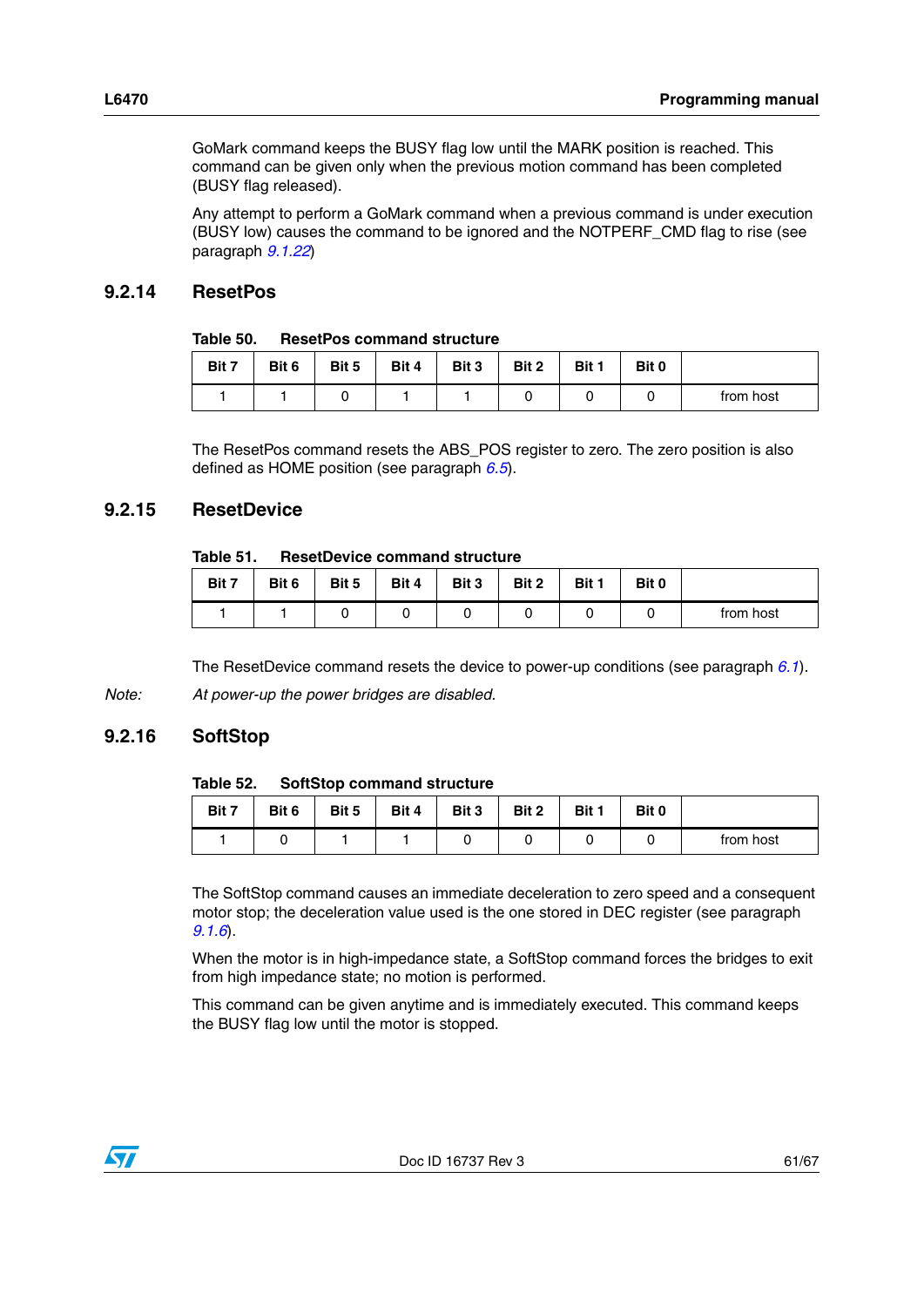#### <span id="page-61-0"></span>**9.2.17 HardStop**

<span id="page-61-3"></span>

| Table 53. |  | <b>HardStop command structure</b> |  |
|-----------|--|-----------------------------------|--|
|-----------|--|-----------------------------------|--|

| Bit 7 | Bit 6 | Bit 5 | Bit 4 | Bit 3 | Bit 2 | Bit 1 | Bit 0 |           |
|-------|-------|-------|-------|-------|-------|-------|-------|-----------|
|       |       |       |       |       |       |       |       | from host |

The HardStop command causes an immediate motor stop with infinite deceleration.

When the motor is in high-impedance state, a HardStop command forces the bridges to exit from high impedance state; no motion is performed.

This command can be given anytime and is immediately executed. This command keeps the BUSY flag low until the motor is stopped.

#### <span id="page-61-1"></span>**9.2.18 SoftHiZ**

<span id="page-61-4"></span>Table 54. **SoftHiZ command structure** 

| Bit 7 | Bit 6 | Bit 5 | Bit 4 | Bit 3 | Bit 2 | Bit 1 | Bit 0 |           |
|-------|-------|-------|-------|-------|-------|-------|-------|-----------|
|       |       |       |       |       |       |       |       | from host |

The SoftHiZ command disables the power bridges (high-impedance state) after a deceleration to zero; the deceleration value used is the one stored in DEC register (see paragraph *[9.1.6](#page-40-0)*). When bridges are disabled the HiZ flag is raised.

When the motor is stopped, a SoftHiZ command forces the bridges to enter in highimpedance state.

This command can be given anytime and is immediately executed. This command keeps the BUSY flag low until the motor is stopped.

#### <span id="page-61-2"></span>**9.2.19 HardHiZ**

<span id="page-61-5"></span>Table 55 **HardHiZ command structure** 

| Bit 7 | Bit 6 | Bit 5 | Bit 4 | Bit 3 | Bit 2 | Bit 1 | Bit 0 |           |
|-------|-------|-------|-------|-------|-------|-------|-------|-----------|
|       |       |       |       |       |       |       |       | from host |

The HardHiZ command immediately disables the power bridges (high-impedance state) and raises the HiZ flag.

When the motor is stopped, a HardHiZ command forces the bridges to enter in highimpedance state.

This command can be given anytime and is immediately executed.

This command keeps the BUSY flag low until the motor is stopped.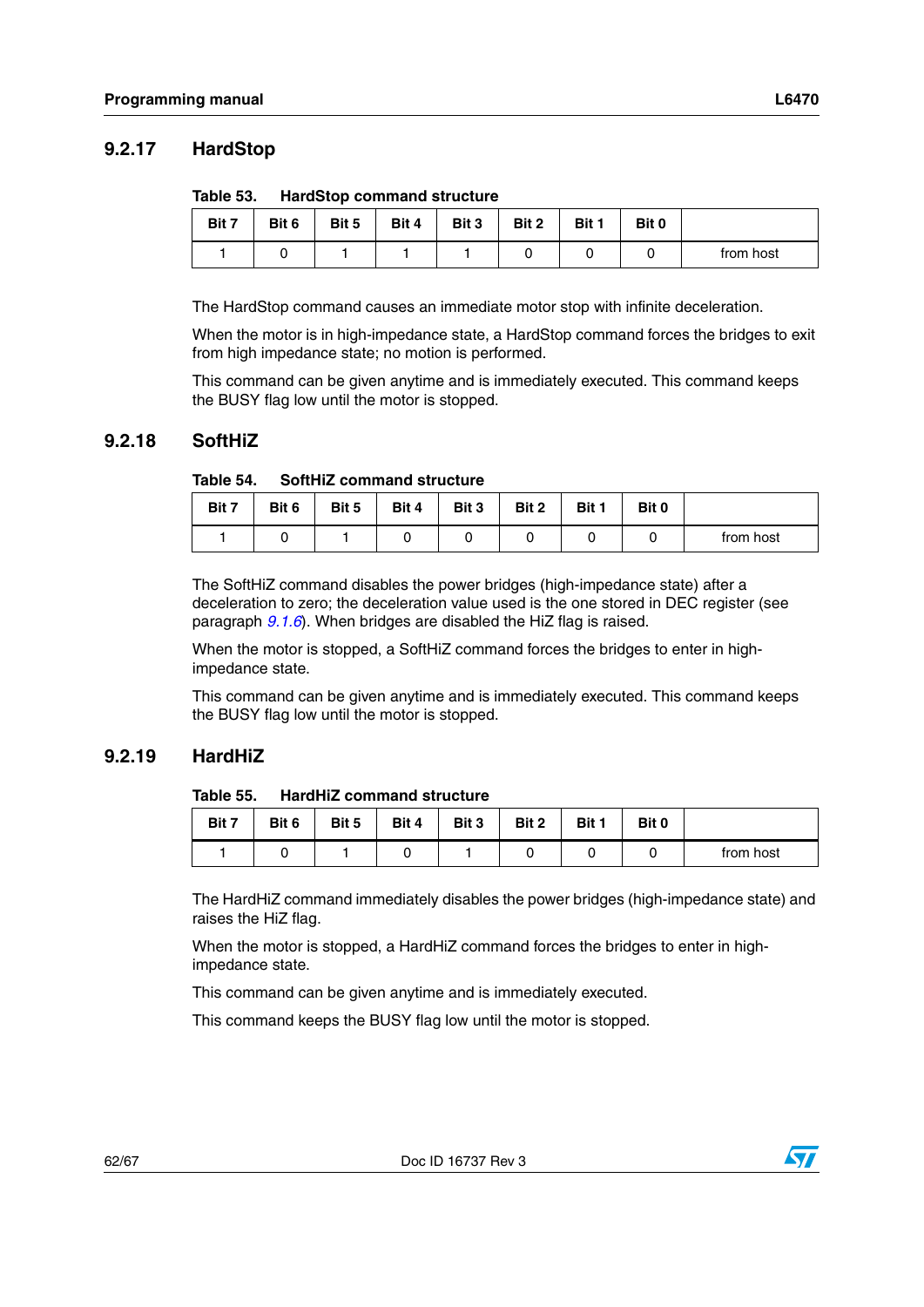### <span id="page-62-0"></span>**9.2.20 GetStatus**

<span id="page-62-1"></span>

| Table 56. | <b>GetStatus command structure</b> |
|-----------|------------------------------------|
|-----------|------------------------------------|

| Bit 7                | Bit 6 | Bit 5 | Bit 4 | Bit 3 | Bit 2 | Bit 1 | Bit 0 |           |
|----------------------|-------|-------|-------|-------|-------|-------|-------|-----------|
|                      |       | 0     |       | 0     | 0     | 0     | 0     | from host |
|                      |       |       |       |       |       |       |       |           |
| <b>STATUS MSByte</b> |       |       |       |       |       |       |       | to host   |
| <b>STATUS LSByte</b> |       |       |       |       |       |       |       | to host   |

The GetStatus command returns the Status register value.

GetStatus command resets the STATUS register warning flags. The command forces the system to exit from any error state. The GetStatus command DO NOT reset HiZ flag.

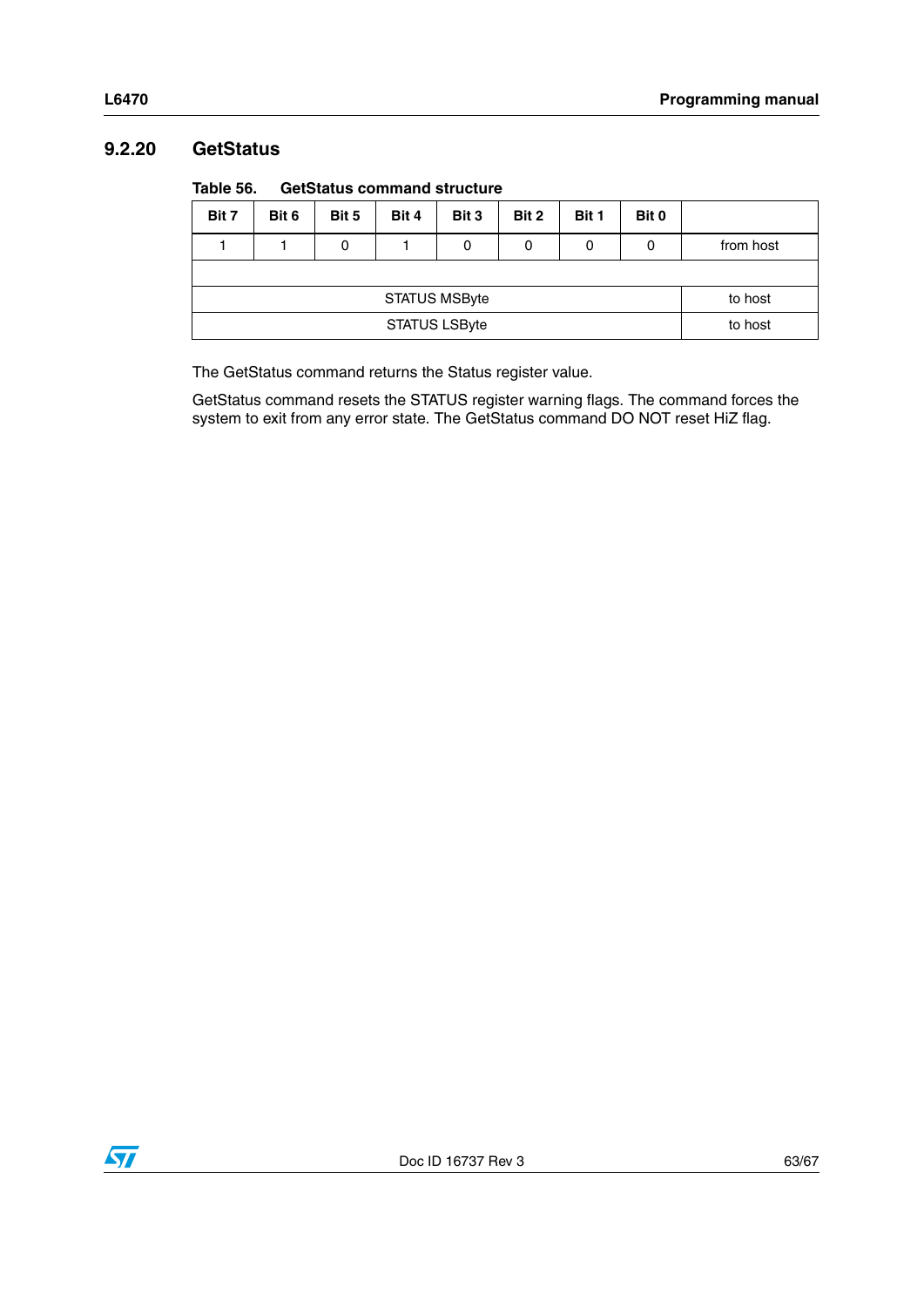# <span id="page-63-0"></span>**10 Package mechanical data**

In order to meet environmental requirements, ST offers these devices in different grades of ECOPACK® packages, depending on their level of environmental compliance. ECOPACK® specifications, grade definitions and product status are available at: www.st.com. ECOPACK is an ST trademark.

| Dim                       |                    | mm         |             |
|---------------------------|--------------------|------------|-------------|
|                           | Min                | <b>Typ</b> | Max         |
| $\boldsymbol{\mathsf{A}}$ |                    |            | 1.2         |
| A1                        |                    |            | 0.15        |
| A2                        | 0.8                | 1.0        | 1.05        |
| $\sf b$                   | 0.19               |            | 0.3         |
| $\mathbf{c}$              | 0.09               |            | 0.2         |
| $D^{(1)}$                 | 9.6                | 9.7        | 9.8         |
| D <sub>1</sub>            |                    | 5.5        |             |
| $\mathsf E$               | $6.2\,$            | 6.4        | $6.6\,$     |
| $E1^{(2)}$                | 4.3                | 4.4        | 4.5         |
| E2                        |                    | 2.8        |             |
| E                         |                    | 0.65       |             |
| L                         | 0.45               | 0.6        | 0.75        |
| L1                        |                    | $1.0\,$    |             |
| Κ                         | $\mathsf{O}^\circ$ |            | $8^{\circ}$ |
| Aaa                       |                    | 0.1        |             |

<span id="page-63-1"></span>**Table 57. HTSSOP28 mechanical data**

1. Dimension "D" does not include mold flash, protrusions or gate burrs. Mold flash, protrusions or gate burrs shall not exceed 0.15 mm per side.

2. Dimension "E1" does not include interlead flash or protrusions. Interlead flash or protrusions shall not exceed 0.25 mm per side.



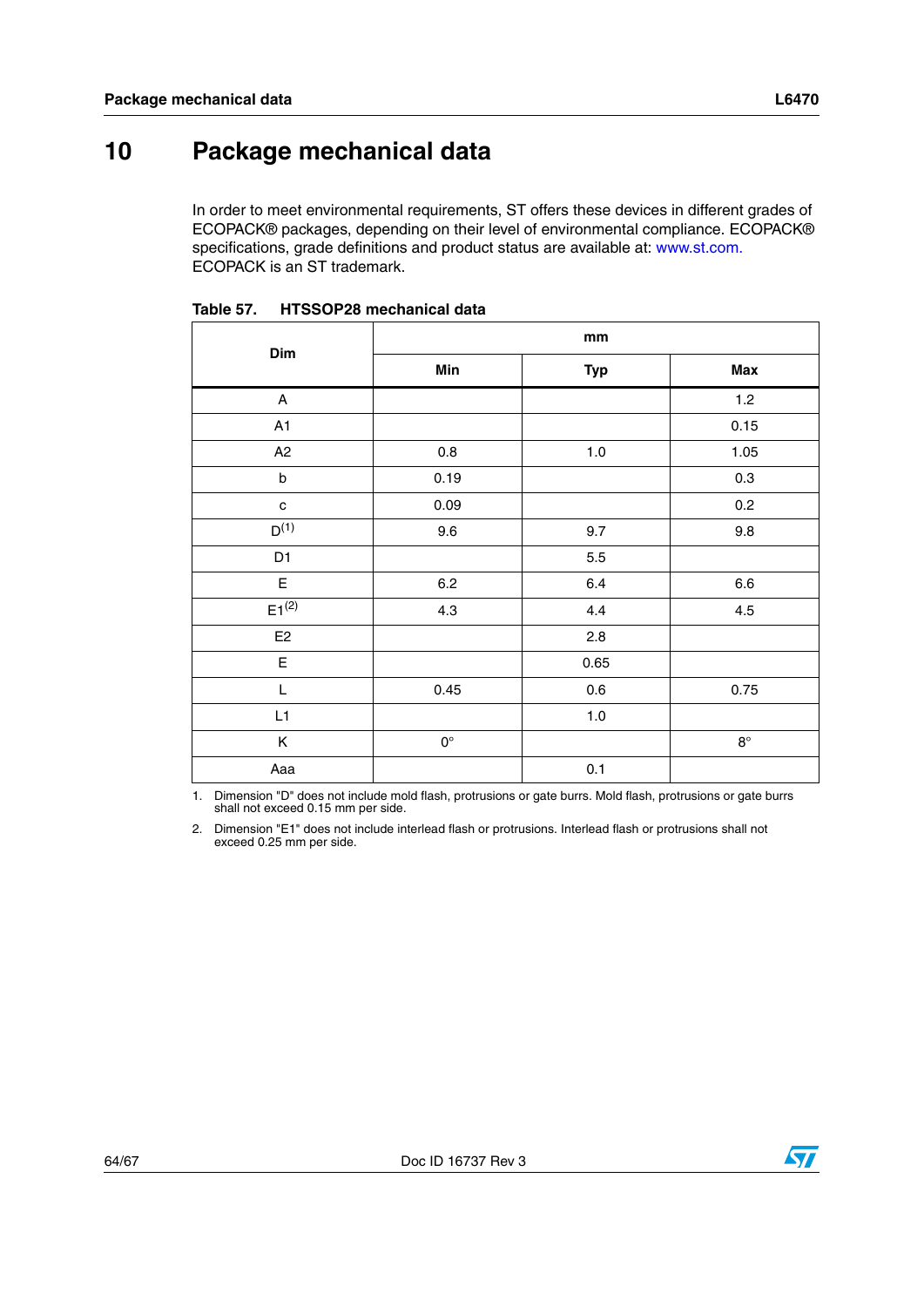

<span id="page-64-0"></span>**Figure 22. HTSSOP28 mechanical data** 

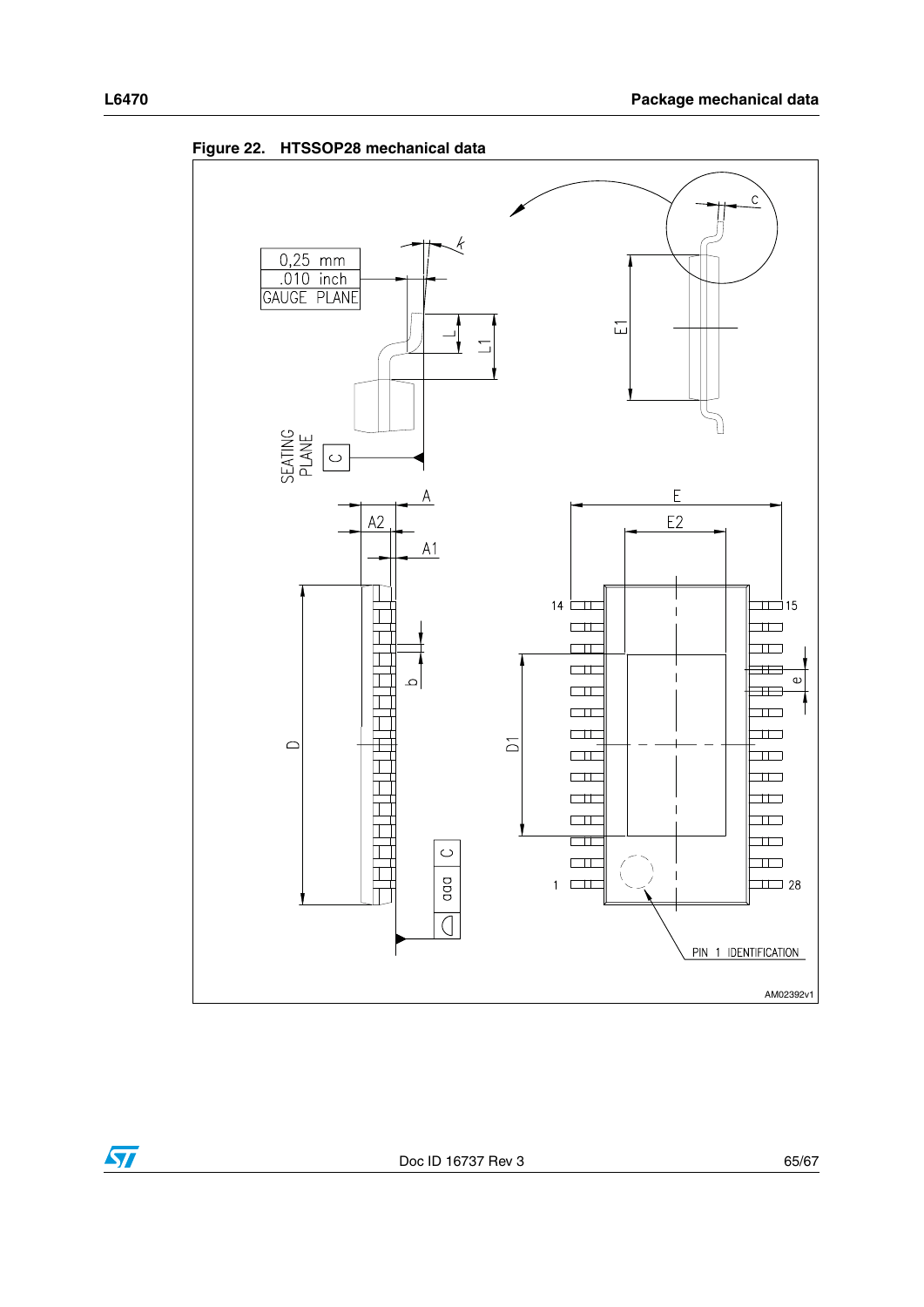# <span id="page-65-0"></span>**11 Revision history**

<span id="page-65-1"></span>

| Table 58. | <b>Document revision history</b> |  |
|-----------|----------------------------------|--|
|           |                                  |  |

| <b>Date</b> | <b>Revision</b> | <b>Changes</b>                                                   |
|-------------|-----------------|------------------------------------------------------------------|
| 06-Nov-2009 |                 | Initial release                                                  |
| 05-Nov-2010 | 2               | Document status promoted from preliminary data to datasheet      |
| 18-May-2011 | 3               | Updated: Table 4, Table 5<br>Added: Section 6.7.6, Section 6.4.1 |